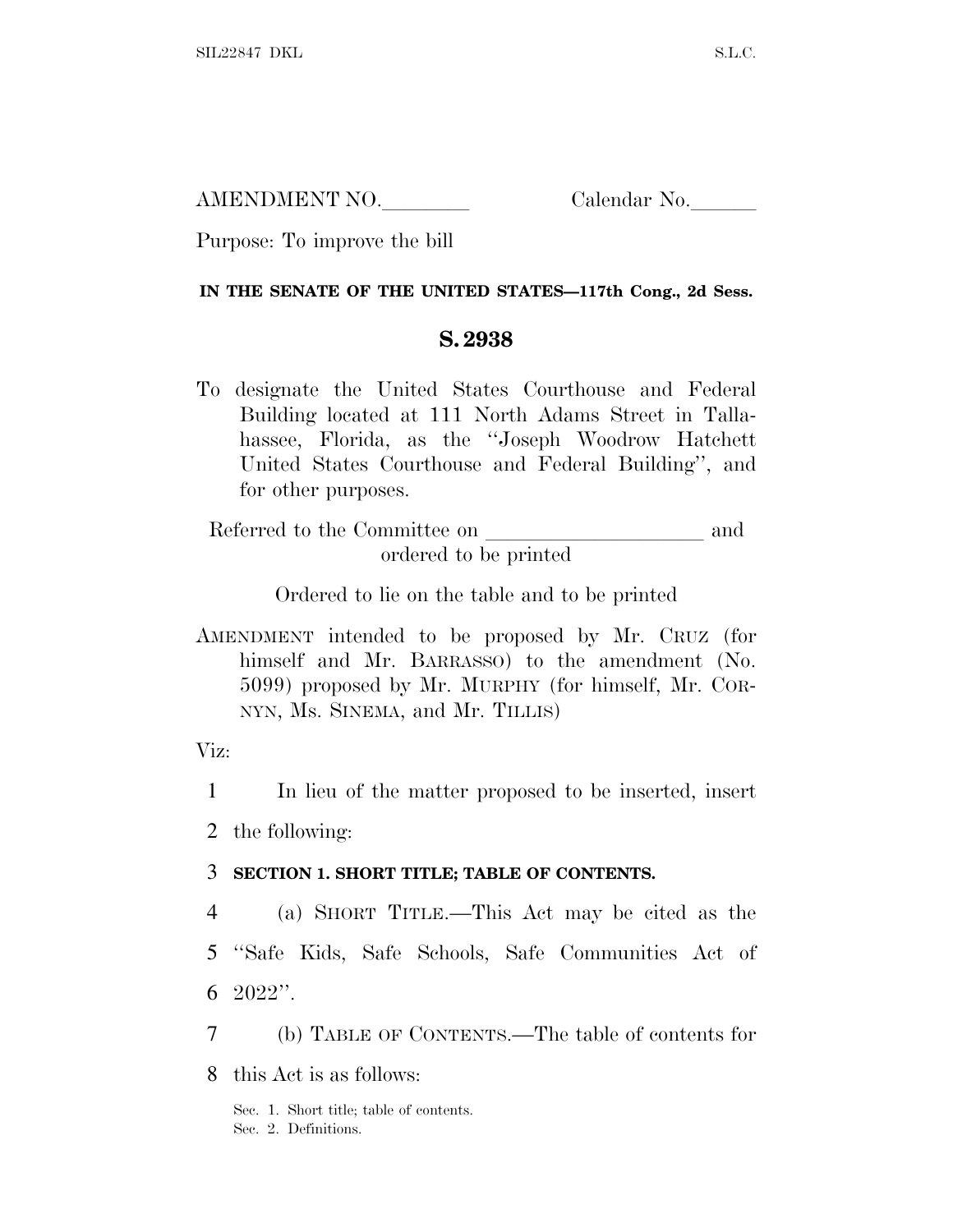- Sec. 3. Reauthorization and improvements to NICS.
- Sec. 4. Availability of records to NICS.
- Sec. 5. Reports and certifications to Congress.
- Sec. 6. Increasing Federal prosecution of gun violence.
- Sec. 7. Prosecution of felons and fugitives who attempt to illegally purchase firearms.
- Sec. 8. Limitation on operations by the Department of Justice.
- Sec. 9. Straw purchasing of firearms.
- Sec. 10. Increased penalties for lying and buying.
- Sec. 11. Amendments to section 924(a).
- Sec. 12. Amendments to section 924(h).
- Sec. 13. Amendments to section 924(k).
- Sec. 14. Multiple sales reports for rifles and shotguns.
- Sec. 15. Study by the National Institutes of Justice and National Academy of Sciences on the causes of mass shootings.
- Sec. 16. Reports to Congress regarding ammunition purchases by Federal agencies.
- Sec. 17. Firearm commerce modernization.
- Sec. 18. Firearm dealer access to law enforcement information.
- Sec. 19. Interstate transportation of firearms or ammunition.
- Sec. 20. Preventing duplicative grants.
- Sec. 21. Project Sentry authorization.
- Sec. 22. Project Child Safe authorization.
- Sec. 23. Nonprofit security grant program.
- Sec. 24. Luke and Alex School Safety Act.
- Sec. 25. Reauthorization and expansion of the National Threat Assessment Center of the Department of Homeland Security.
- Sec. 26. Stop gun criminals.
- Sec. 27. Amendments to enhance certain penalties.
- Sec. 28. Securing schools.
- Sec. 29. Improving school security through the COPS ON THE BEAT program.
- Sec. 30. Student mental health.
- Sec. 31. Authorization and appropriations of funds.
- Sec. 32. No Federal funding for abortions.

#### 1 **SEC. 2. DEFINITIONS.**

- 2 In this Act—
- 3 (1) the term ''agency'' has the meaning given
- 4 the term in section 551 of title 5, United States
- 5 Code;
- 6 (2) the term ''NICS'' means the National In-7 stant Criminal Background Check System; and
- 8 (3) the term ''relevant Federal records'' means
- 9 any record demonstrating that a person is prohibited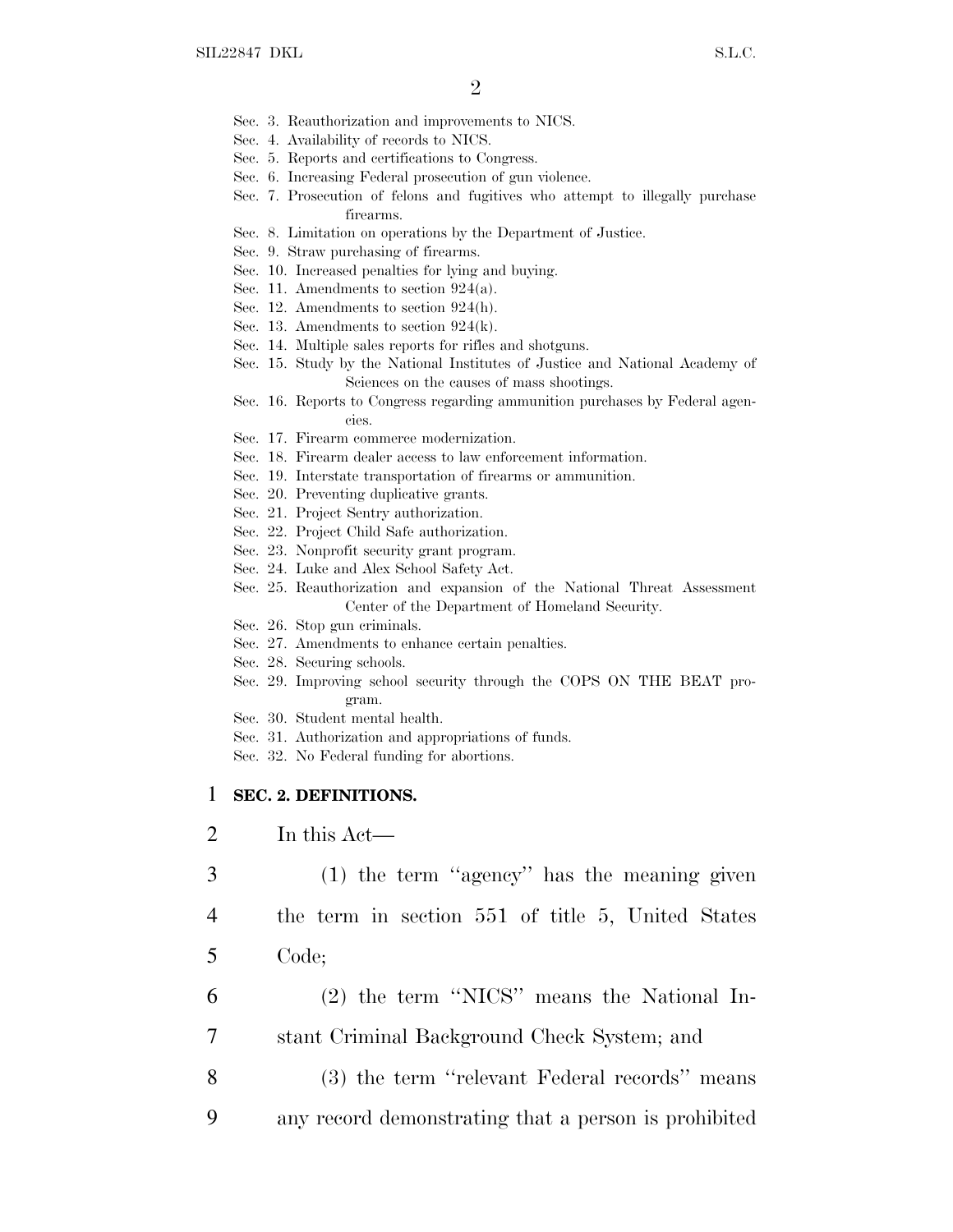from possessing or receiving a firearm under sub- section (g) or (n) of section 922 of title 18, United States Code.

 **SEC. 3. REAUTHORIZATION AND IMPROVEMENTS TO NICS.** (a) I<sup>N</sup> GENERAL.—Section 103 of the NICS Im-provement Amendments Act of 2007 (34 U.S.C. 40913)

is amended—

 (1) by redesignating subsections (e), (f), and 9 (g) as subsections (f), (g), and (h), respectively;

 (2) by amending subsection (f), as so redesig-nated, to read as follows:

12 ""(f) AUTHORIZATION OF APPROPRIATIONS.—There are authorized to be appropriated to carry out this section \$50,000,000 for each of fiscal years 2023 through 2027.''; and

 (3) by inserting after subsection (d) the fol-lowing:

 ''(e) ACCOUNTABILITY.—All grants awarded by the Attorney General under this section shall be subject to the following accountability provisions:

21 "(1) DEFINITION.—In this subsection, the term 'unresolved audit finding' means a finding in the final audit report of the Inspector General of the Department of Justice that the audited grantee has utilized grant funds for an unauthorized expenditure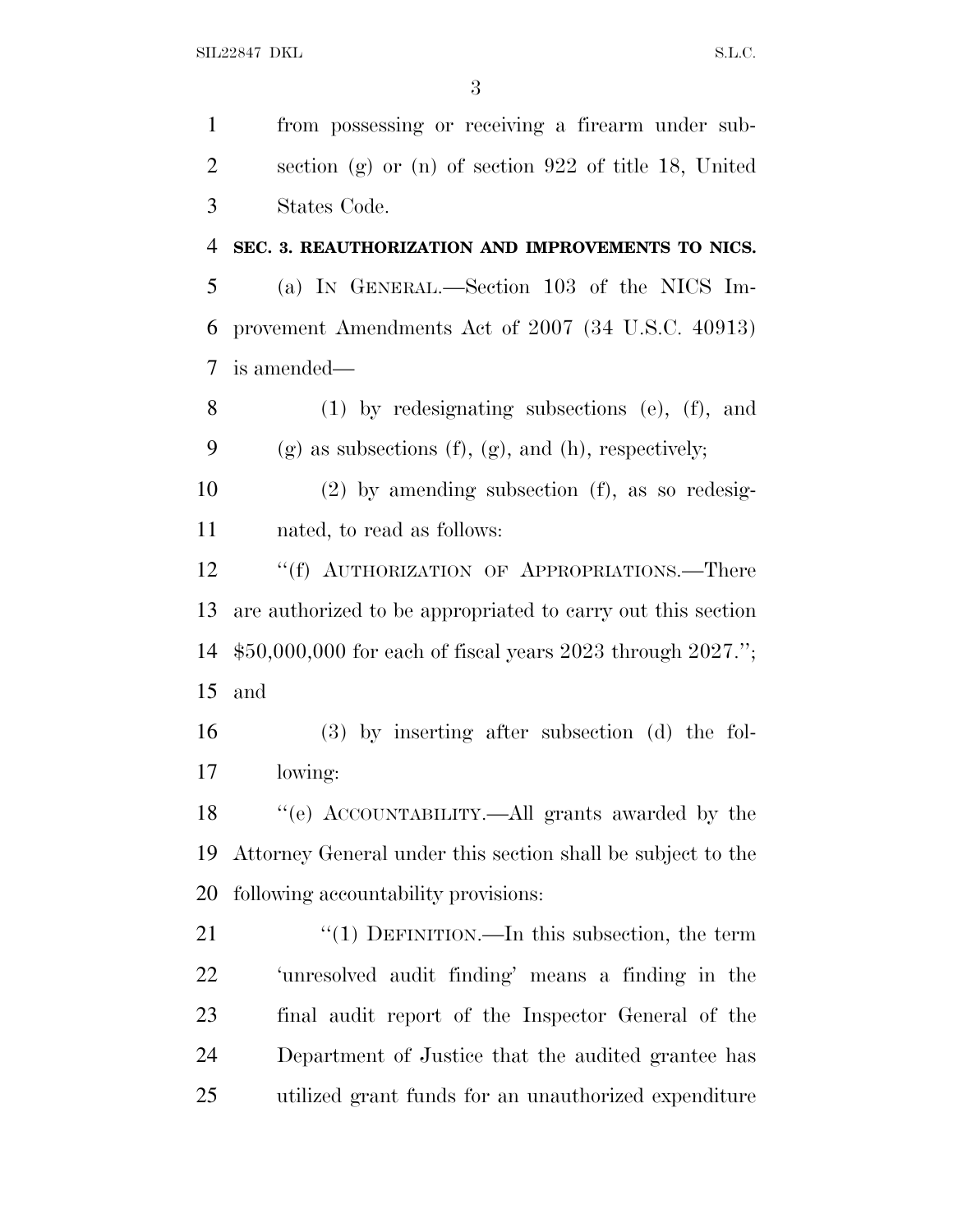| $\mathbf{1}$   | or otherwise unallowable cost that is not closed or  |
|----------------|------------------------------------------------------|
| $\overline{2}$ | resolved within 12 months from the date when the     |
| 3              | final audit report is issued.                        |
| $\overline{4}$ | $"(2)$ AUDITS.—                                      |
| 5              | "(A) IN GENERAL.—Beginning in the first              |
| 6              | fiscal year beginning after the date of enact-       |
| 7              | ment of this subsection, and in each fiscal year     |
| 8              | thereafter, the Inspector General of the Depart-     |
| 9              | ment of Justice shall conduct audits of recipi-      |
| 10             | ents of grants under this section to—                |
| 11             | "(i) prevent waste, fraud, and abuse                 |
| 12             | of funds by grantees; and                            |
| 13             | "(ii) ensure that Federal, State, local,             |
| 14             | and Tribal records that would disqualify             |
| 15             | an individual from purchasing or owning a            |
| 16             | firearm under section 922 of title 18,               |
| 17             | United States Code, are disclosed in a               |
| 18             | timely fashion.                                      |
| 19             | "(B) DETERMINATION.—The<br>Inspector                 |
| 20             | General of the Department of Justice shall de-       |
| 21             | termine the appropriate number of grantees to        |
| 22             | be audited each year.                                |
| 23             | "(3) PRIORITY.—In awarding grants under this         |
| 24             | section, the Attorney General shall give priority to |
| 25             | eligible applicants that did not have an unresolved  |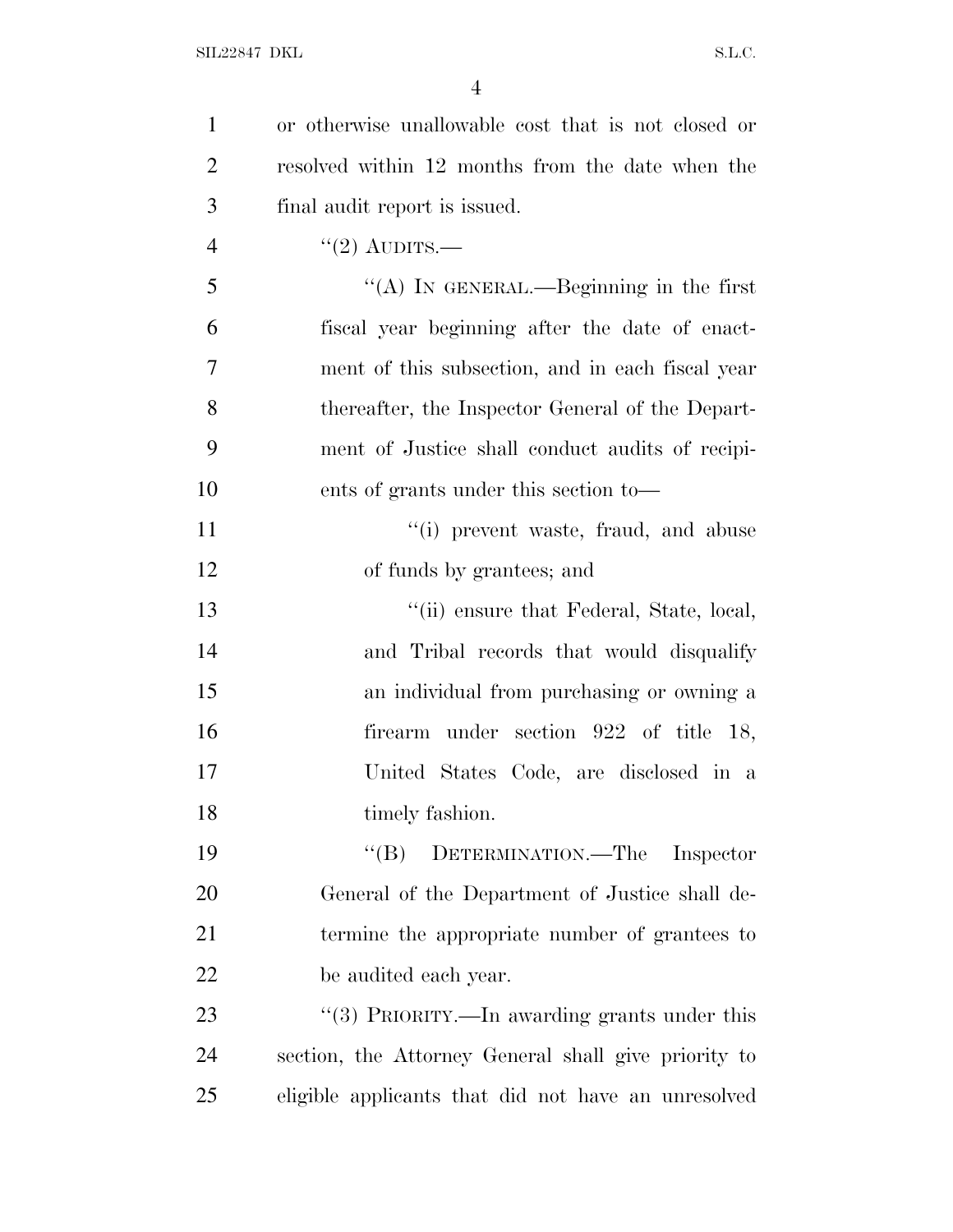| $\mathbf{1}$   | audit finding during the 3 fiscal years before sub-          |
|----------------|--------------------------------------------------------------|
| $\overline{2}$ | mitting an application for a grant under this sec-           |
| 3              | tion.".                                                      |
| $\overline{4}$ | MODIFICATION OF ELIGIBILITY REQUIRE-<br>(b)                  |
| 5              | MENTS.-The NICS Improvement Amendments Act of                |
| 6              | 2007 (34 U.S.C. 40902 et seq.) is amended—                   |
| 7              | (1) in section $102(b)(1)$ (34 U.S.C.                        |
| 8              | $40912(b)(1)$ —                                              |
| 9              | $(A)$ in subparagraph $(A)$ , by striking "sub-              |
| 10             | paragraph $(C)$ " and inserting "subparagraph"               |
| 11             | $(B)$ ";                                                     |
| 12             | $(B)$ by striking subparagraph $(B)$ ; and                   |
| 13             | $(C)$ by redesignating subparagraph $(C)$ as                 |
| 14             | subparagraph $(B)$ ;                                         |
| 15             | (2) in section $103(a)(1)$ (34 U.S.C.                        |
| 16             | $40913(a)(1)$ , by striking "and subject to section          |
| 17             | $102(b)(1)(B)$ "; and                                        |
| 18             | $(3)$ in section 104(d) $(34 \text{ U.S.C. } 40914(d))$ , by |
| 19             | striking "section $102(b)(1)(C)$ " and inserting "sec-       |
| 20             | tion $102(b)(1)(B)$ ".                                       |
| 21             | SEC. 4. AVAILABILITY OF RECORDS TO NICS.                     |
| 22             | (a) GUIDANCE.—Not later than 45 days after the               |

 date of enactment of this Act, the Attorney General shall issue guidance regarding—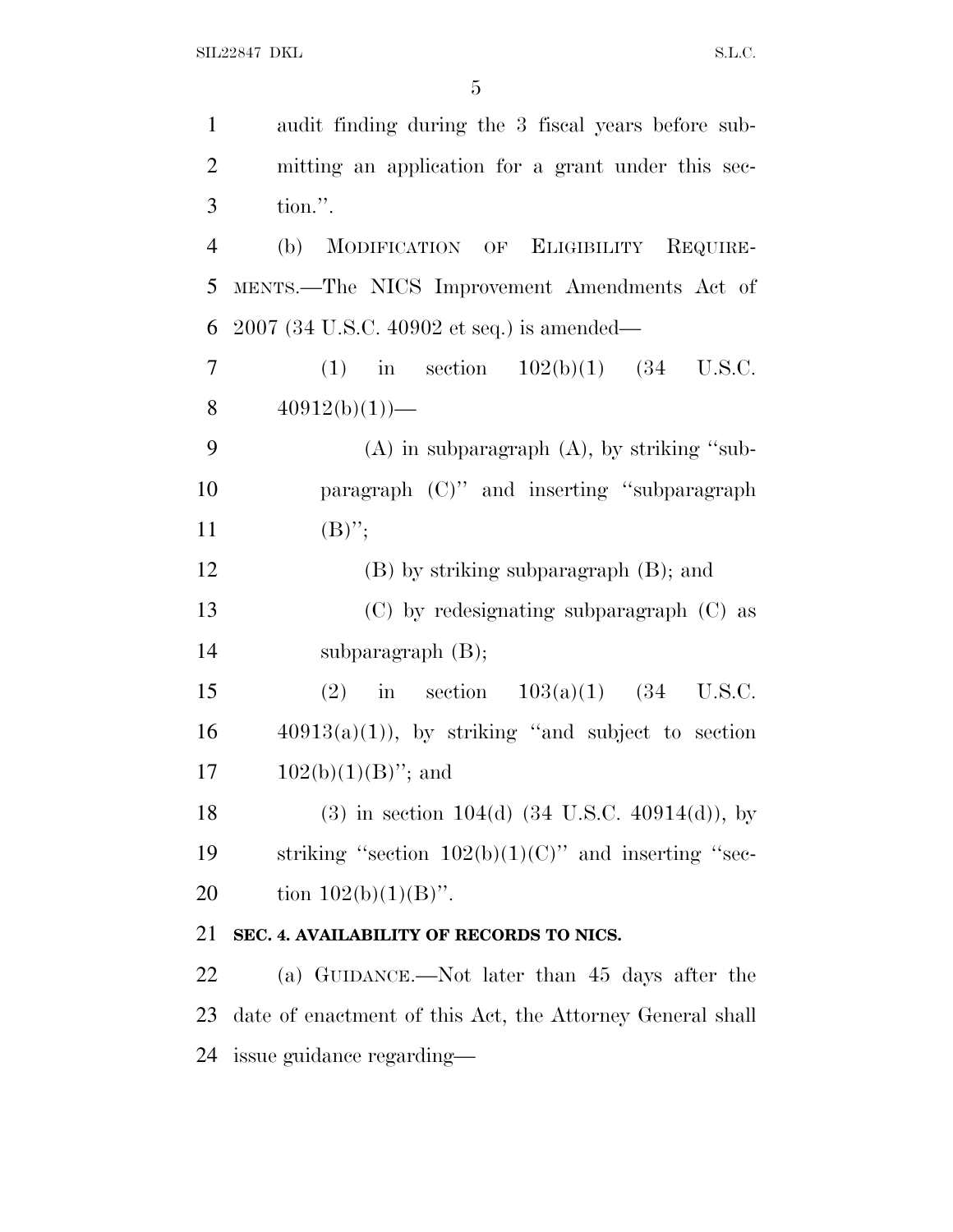| (1) the identification and sharing of relevant |
|------------------------------------------------|
| Federal records; and                           |

 (2) submission of the relevant Federal records to NICS.

 (b) PRIORITIZATION OF RECORDS.—Each agency that possesses relevant Federal records shall prioritize providing the relevant information contained in the rel- evant Federal records to NICS on a regular and ongoing basis in accordance with the guidance issued by the Attor-ney General under subsection (a).

 (c) REPORTS.—Not later than 60 days after the At- torney General issues guidance under subsection (a), the head of each agency shall submit a report to the Attorney General that—

 (1) advises whether the agency possesses rel-evant Federal records; and

 (2) describes the implementation plan of the agency for making the relevant information con- tained in relevant Federal records available to NICS in a manner consistent with applicable law.

21 (d) DETERMINATION OF RELEVANCE.—The Attorney General shall resolve any dispute regarding whether—

 (1) agency records are relevant Federal records; and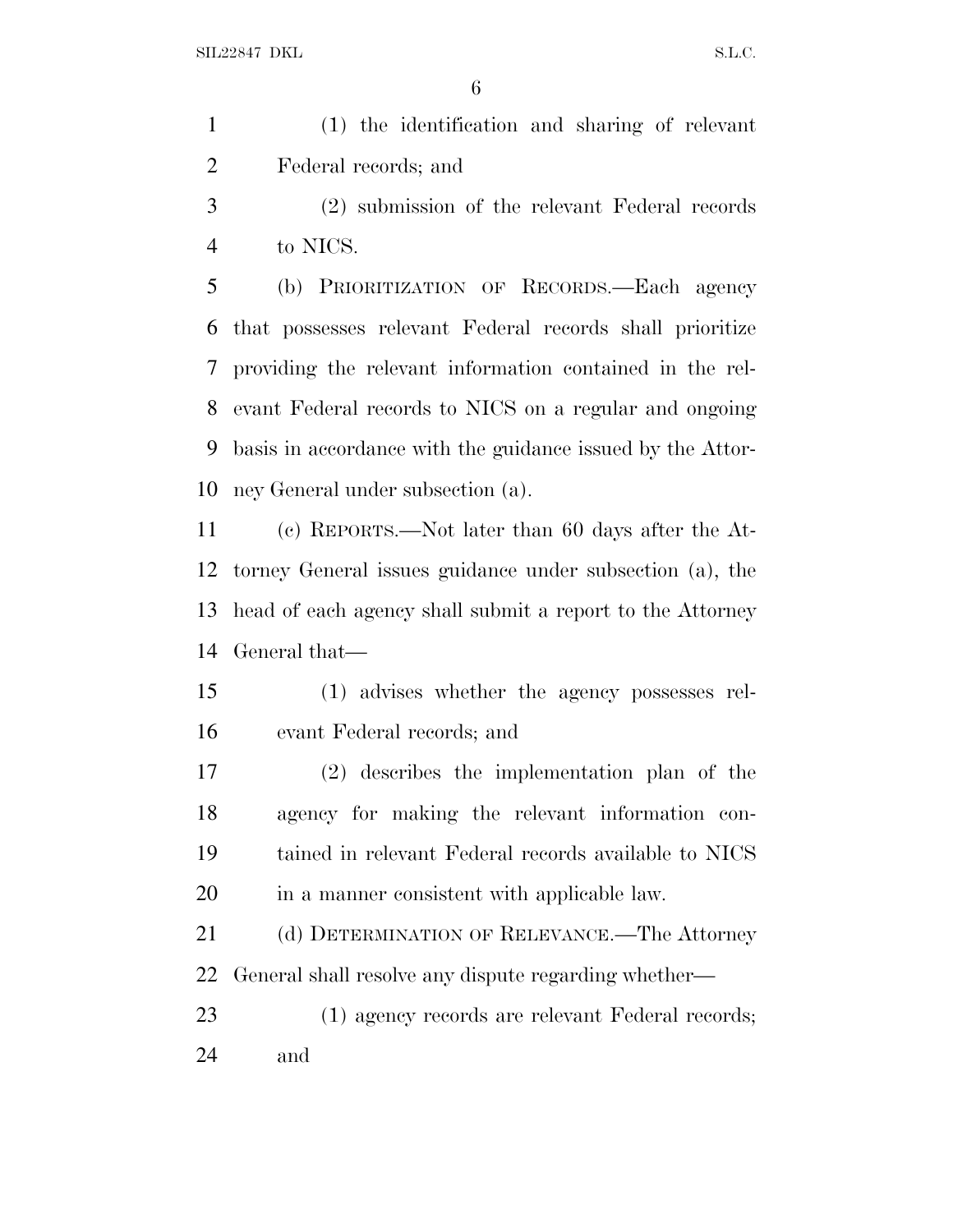(2) the relevant Federal records of an agency should be made available to NICS. **SEC. 5. REPORTS AND CERTIFICATIONS TO CONGRESS.**

 (a) NICS REPORTS.—Not later than October 1, 2022, and every year thereafter, the head of each agency that possesses relevant Federal records shall submit a re-port to Congress that includes—

 (1) a description of the relevant Federal records possessed by the agency that can be shared with NICS in a manner consistent with applicable law;

 (2) the number of relevant Federal records the agency submitted to NICS during the reporting pe-riod;

 (3) efforts made to increase the percentage of relevant Federal records possessed by the agency 16 that are submitted to NICS;

 (4) any obstacles to increasing the percentage of relevant Federal records possessed by the agency 19 that are submitted to NICS;

 (5) measures put in place to provide notice and programs for relief from disabilities as required under the NICS Improvement Amendments Act of 2007 (34 U.S.C. 40902 et seq.) if the agency makes qualifying adjudications relating to the mental health of an individual;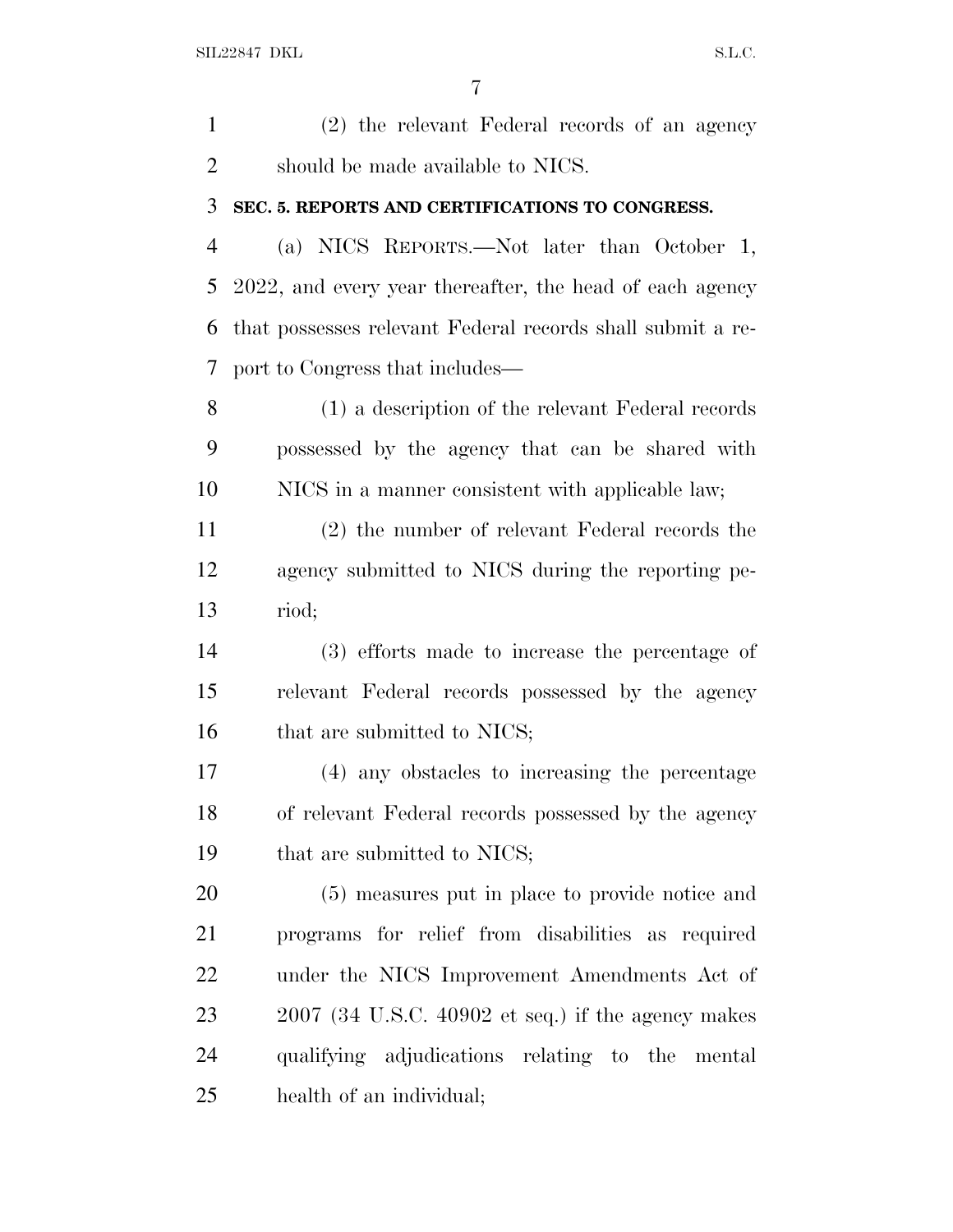| $\mathbf{1}$   | $(6)$ measures put in place to correct, modify, or    |
|----------------|-------------------------------------------------------|
| $\overline{2}$ | remove records available to NICS when the basis on    |
| 3              | which the records were made available no longer ap-   |
| $\overline{4}$ | plies; and                                            |
| 5              | (7) additional steps that will be taken during        |
| 6              | the 1-year period after the submission of the report  |
| 7              | to improve the processes by which relevant Federal    |
| 8              | records are—                                          |
| 9              | $(A)$ identified;                                     |
| 10             | (B) made available to NICS; and                       |
| 11             | (C) corrected, modified, or removed from              |
| 12             | NICS.                                                 |
| 13             | (b) CERTIFICATIONS.—                                  |
| 14             | (1) IN GENERAL.—The annual report require-            |
| 15             | ment in subsection (a) shall not apply to an agency   |
| 16             | that, as part of a report required to be submitted    |
| 17             | under subsection (a), provides certification that the |
| 18             | agency has—                                           |
| 19             | (A) made available to NICS relevant Fed-              |
| 20             | eral records that can be shared in a manner           |
| 21             | consistent with applicable law;                       |
| 22             | (B) a plan to make any relevant Federal               |
| 23             | records available to NICS and a description of        |
| 24             | that plan; and                                        |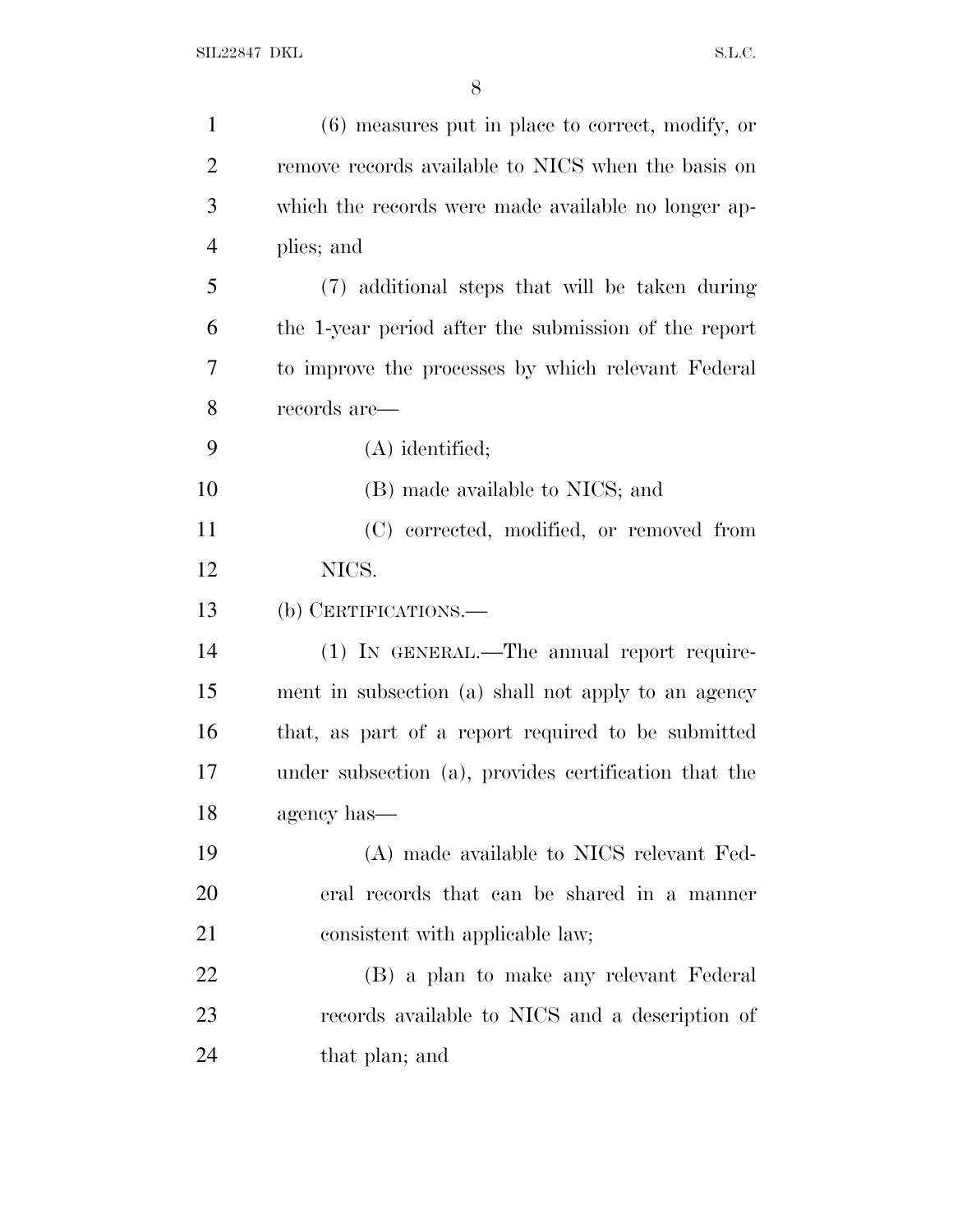SIL22847 DKL S.L.C.

 (C) a plan to update, modify, or remove records electronically from NICS not less than quarterly as required by the NICS Improve- ment Amendments Act of 2007 (34 U.S.C. 40902 et seq.) and a description of that plan. (2) FREQUENCY.—Each agency that is not re- quired to submit annual reports under paragraph (1) shall submit an annual certification to Congress attesting that the agency continues to submit rel- evant Federal records to NICS and has corrected, modified, or removed records available to NICS when the basis on which the records were made available no longer applies. (c) REPORTS TO CONGRESS ON FIREARMS PROSECU- TIONS.— (1) REPORT TO CONGRESS.—Beginning Feb- ruary 1, 2023, and on February 1 of each year thereafter through 2032, the Attorney General shall submit to the Committees on the Judiciary and Committees on Appropriations of the Senate and the House of Representatives a report of information

 gathered under this subsection during the fiscal year that ended on September 30 of the preceding year.

 (2) SUBJECT OF ANNUAL REPORT.—Not later than 90 days after the date of enactment of this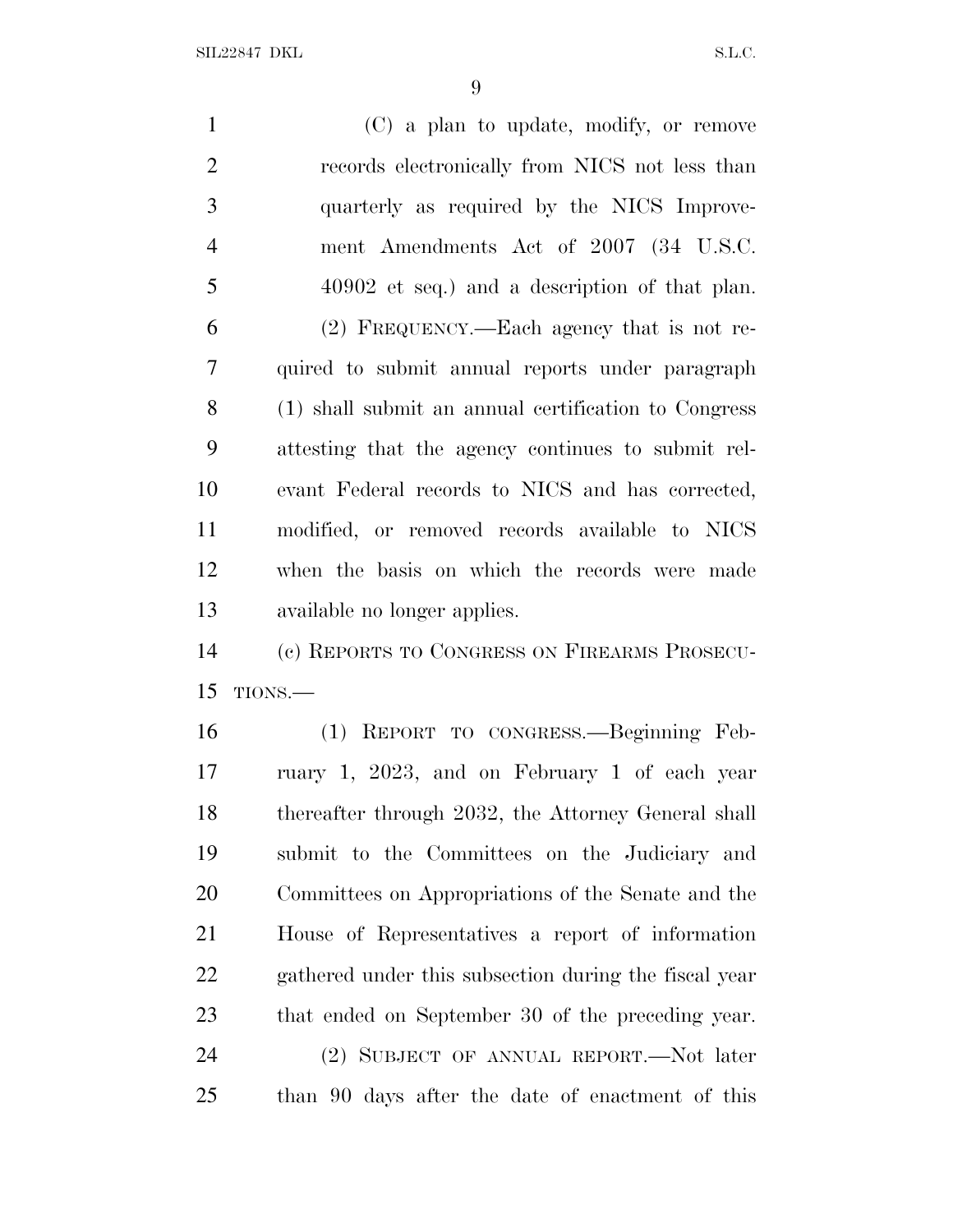SIL22847 DKL S.L.C.

 Act, the Attorney General shall require each compo- nent of the Department of Justice, including each United States Attorney's Office, to furnish for the purposes of the report described in paragraph (1), information relating to any case presented to the Department of Justice for review or prosecution, in which the objective facts of the case provide probable cause to believe that there has been a violation of sections 922 and 924 of title 18, United States Code, and section 5861 of the Internal Revenue Code of 1986. (3) ELEMENTS OF ANNUAL REPORT.—With re- spect to each case described in paragraph (2), the report submitted under paragraph (1) shall include information indicating— (A) whether in any such case, a decision has been made not to charge an individual with 18 a violation of sections 922 and 924 of title 18, United States Code, and section 5861 of the In- ternal Revenue Code of 1986, or any other vio-21 lation of Federal criminal law; (B) in any case described in subparagraph (A), a description of why no charge was filed

under sections 922 and 924 of title 18, United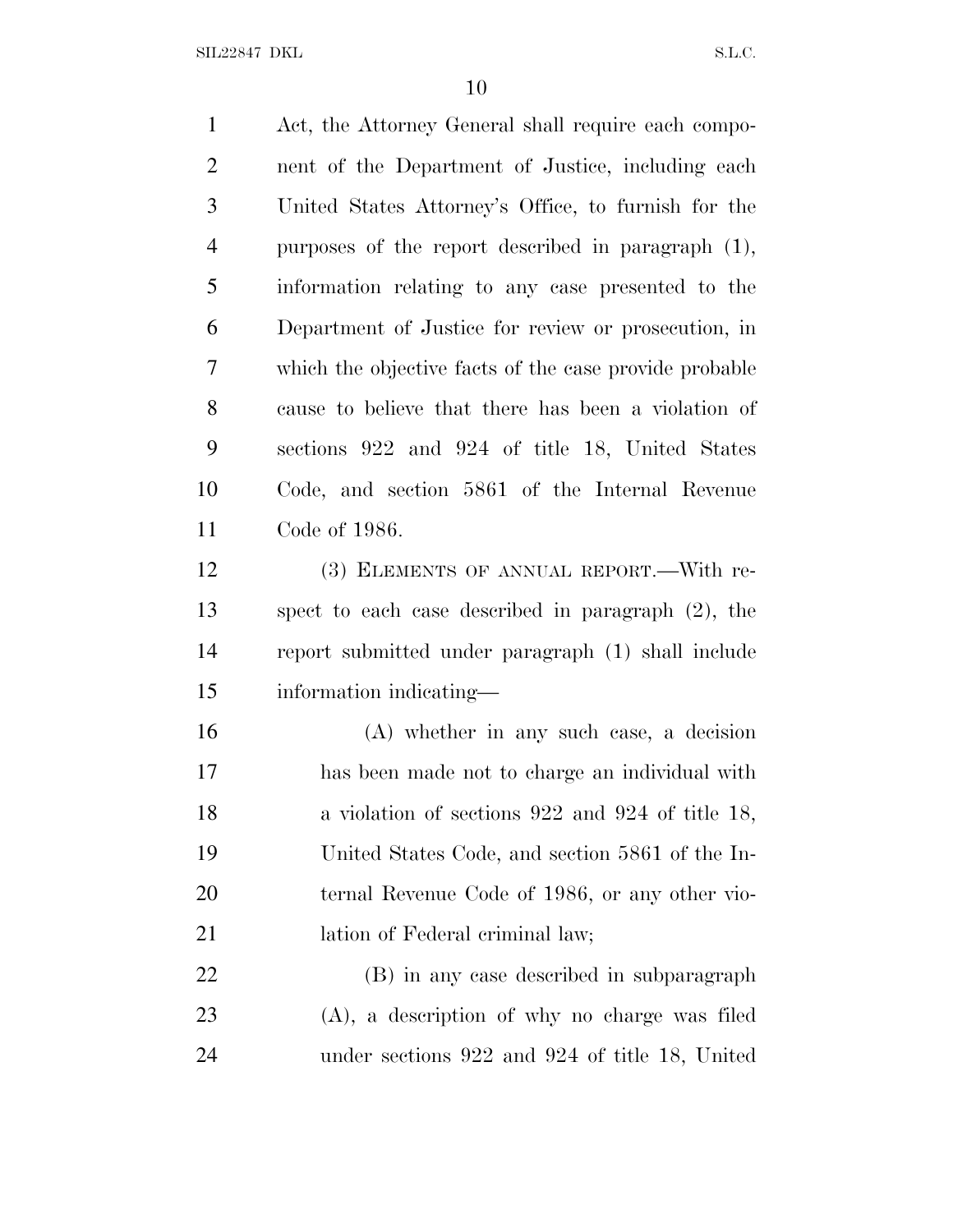| $\mathbf{1}$   | States Code, and section 5861 of the Internal      |
|----------------|----------------------------------------------------|
| $\overline{2}$ | Revenue Code of 1986;                              |
| 3              | (C) whether in any case described in para-         |
| $\overline{4}$ | $graph (2)$ , an indictment, information, or other |
| 5              | charge has been brought against any person, or     |
| 6              | the matter is pending;                             |
| $\tau$         | (D) whether, in the case of an indictment,         |
| 8              | information, or other charge described in sub-     |
| 9              | paragraph $(C)$ , the charging document contains   |
| 10             | a count or counts alleging a violation of sections |
| 11             | 922 and 924 of title 18, United States Code,       |
| 12             | and section 5861 of the Internal Revenue Code      |
| 13             | of $1986;$                                         |
| 14             | (E) in any case described in subparagraph          |
| 15             | (D) in which the charging document contains a      |
| 16             | count or counts alleging a violation of sections   |
| 17             | 922 and 924 of title 18, United States Code,       |
| 18             | and section 5861 of the Internal Revenue Code      |
| 19             | of 1986, whether a plea agreement of any kind      |
| 20             | has been entered into with such charged indi-      |
| 21             | vidual;                                            |
| 22             | (F) whether any plea agreement described           |
| 23             | in subparagraph (E) required that the indi-        |
| 24             | vidual plead guilty, to enter a plea of nolo       |
| 25             | contendere, or otherwise caused a court to enter   |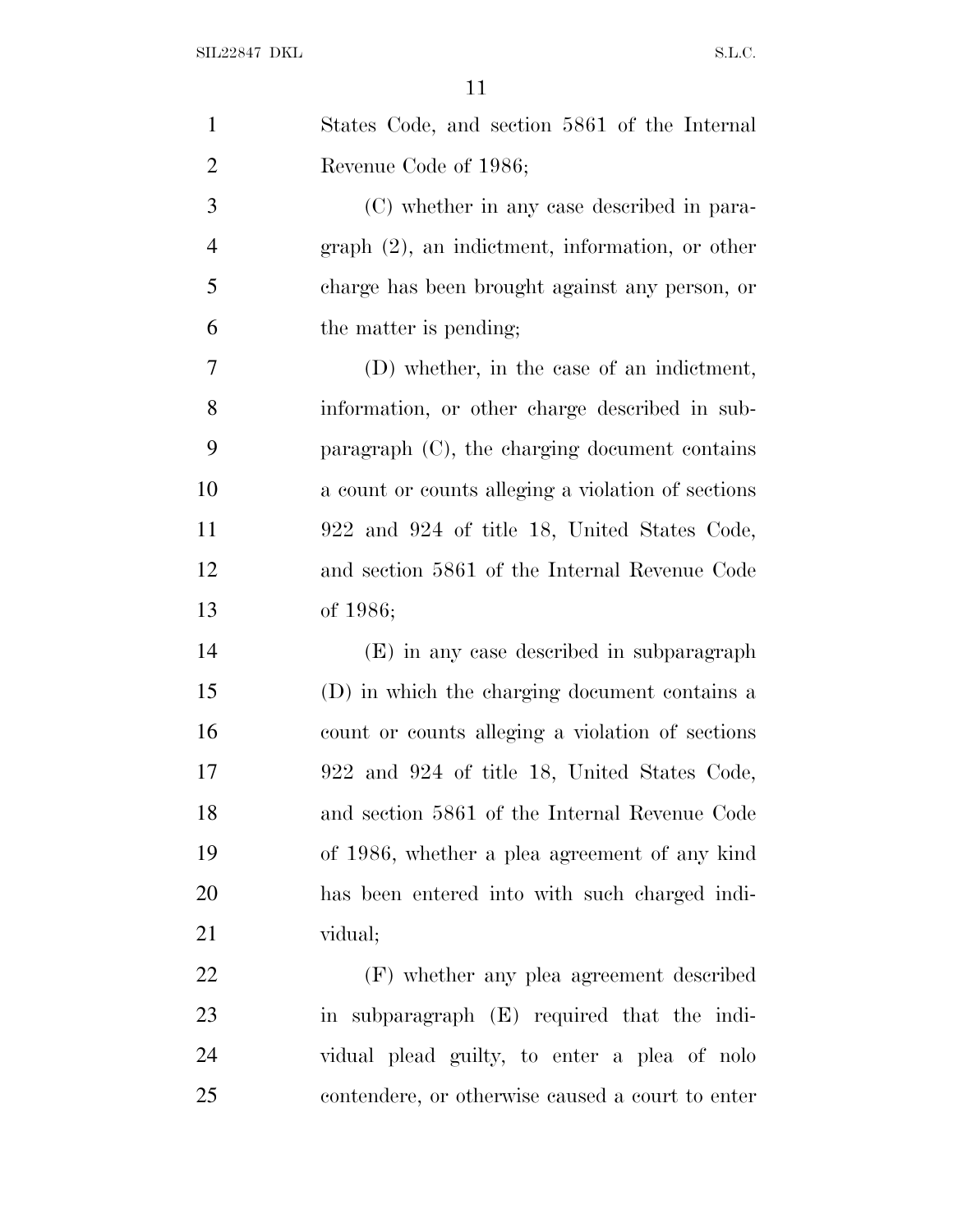a conviction against that individual for a viola-2 tion of sections 922 and 924 of title 18, United States Code, and section 5861 of the Internal Revenue Code of 1986; (G) in any case described in subparagraph (F) in which the plea agreement did not require that the individual plead guilty, enter a plea of nolo contendere, or otherwise cause a court to enter a conviction against that individual for a violation of sections 922 and 924 of title 18, United States Code, and section 5861 of the In- ternal Revenue Code of 1986, identification of the charges to which that individual did plead guilty; (H) in the case of an indictment, informa-16 tion, or other charge described in subparagraph (C), in which the charging document contains a count or counts alleging a violation of sections 922 and 924 of title 18, United States Code, and section 5861 of the Internal Revenue Code of 1986, the result of any trial of such charges (guilty, not guilty, mistrial);

 (I) in the case of an indictment, informa- tion, or other charge described in subparagraph (C), in which the charging document did not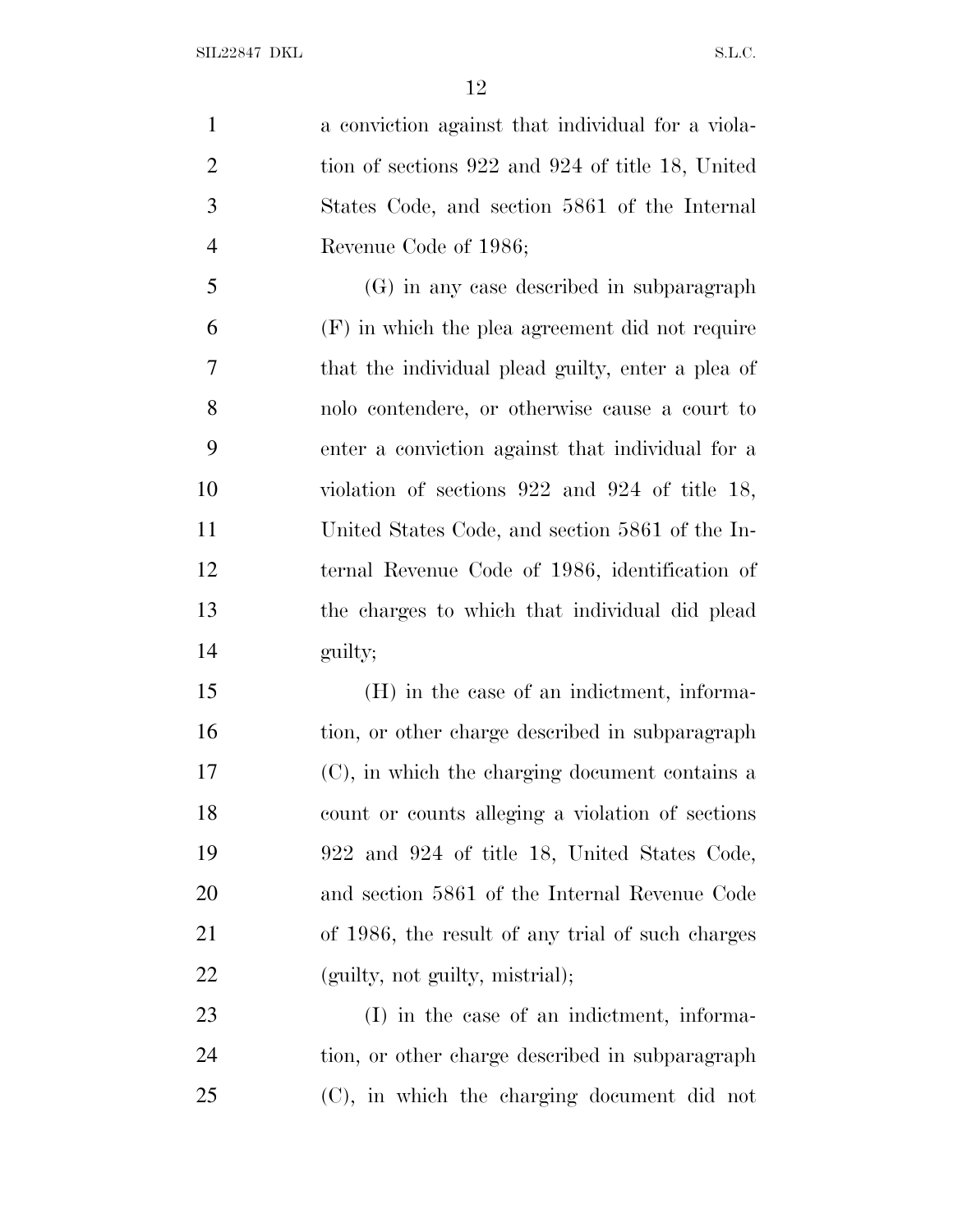| $\mathbf{1}$   | contain a count or counts alleging a violation of             |
|----------------|---------------------------------------------------------------|
| $\overline{2}$ | sections 922 and 924 of title 18, United States               |
| 3              | Code, and section 5861 of the Internal Revenue                |
| 4              | Code of 1986, the nature of the other charges                 |
| 5              | brought and the result of any trial of such                   |
| 6              | other charges as have been brought (guilty, not               |
| 7              | guilty, mistrial);                                            |
| 8              | (J) the number of persons who attempted                       |
| 9              | to purchase a firearm but were denied because                 |
| 10             | of a background check conducted in accordance                 |
| 11             | with section $922(t)$ of title 18, United States              |
| 12             | Code; and                                                     |
| 13             | (K) the number of prosecutions conducted                      |
| 14             | in relation to persons described in subpara-                  |
| 15             | graph(J).                                                     |
| 16             | SEC. 6. INCREASING FEDERAL PROSECUTION OF GUN VIO-            |
| 17             | LENCE.                                                        |
| 18             | (a) IN GENERAL.—Not later than 90 days after the              |
| 19             | date of enactment of this Act, the Attorney General shall     |
| 20             | establish in jurisdictions specified in subsection (c) a pro- |
| 21             | gram that meets the requirements of subsection (b), to        |
| 22             | be known as the "Nationwide Project Exile Expansion".         |
| 23             | (b) PROGRAM ELEMENTS.—Each program estab-                     |
| 24             | lished under subsection (a) shall, for the jurisdiction con-  |
| 25             | cerned—                                                       |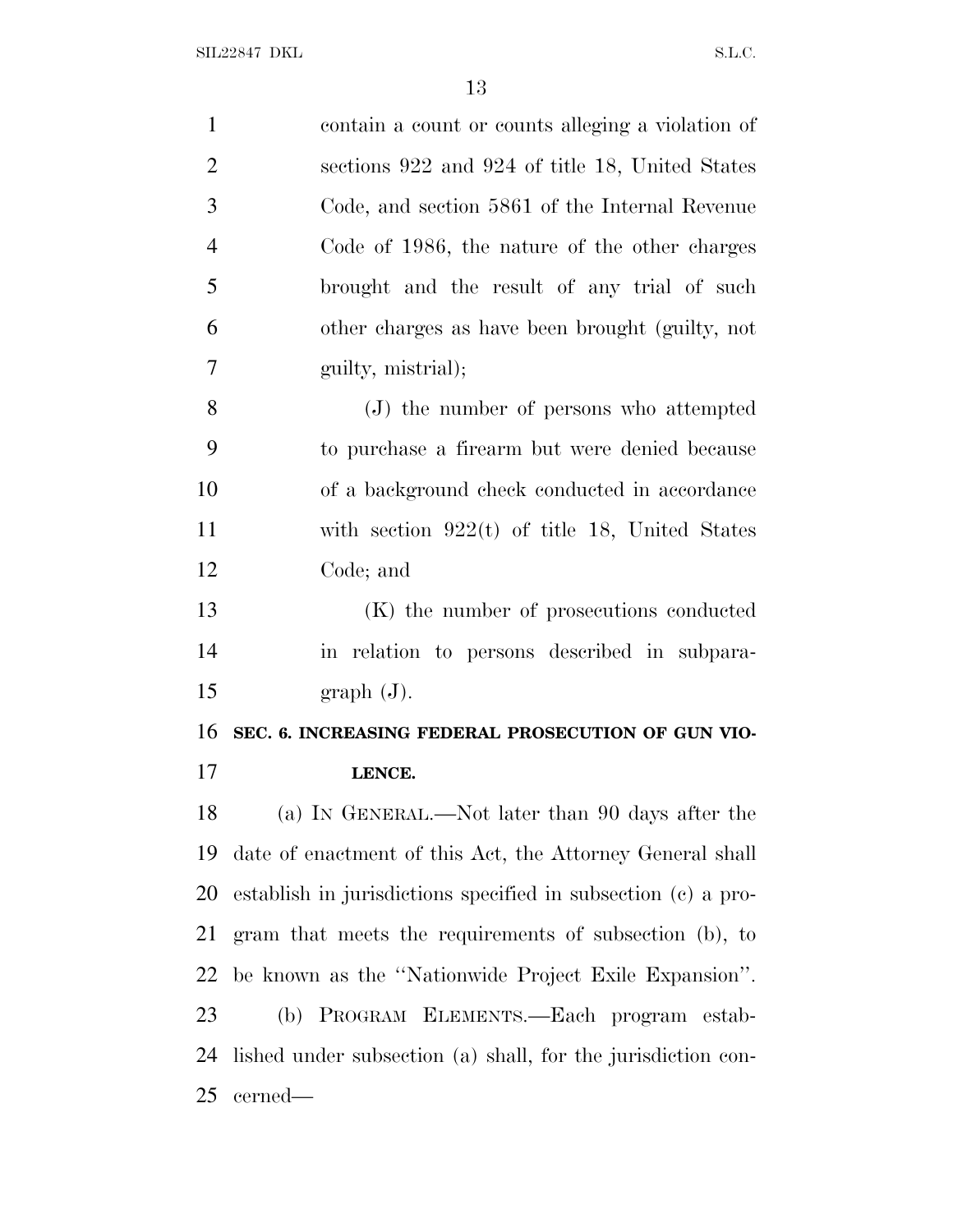(1) provide for coordination with State and local law enforcement officials in the identification of violations of Federal firearms laws with an emphasis on the use of firearms in violation of Federal law in the commission of crimes of violence, Federal drug trafficking offenses, and Federal crimes of terrorism; (2) provide for the establishment of agreements with State and local law enforcement officials for the referral to Federal law enforcement, including the Federal Bureau of Investigation and the Drug En- forcement Administration, and the United States At- torney for prosecution of persons arrested for viola- tions of section 922 or section 924 of title 18, United States Code, or section 5861 of the Internal Revenue Code of 1986, relating to firearms; (3) provide for the establishment of multijuris- dictional task forces, coordinated by the Executive Office of the United States attorneys to investigate

 and prosecute illegal straw purchasing rings that purchase firearms in one jurisdiction and transfer 21 them to another;

 (4) require that the United States attorney des- ignate not less than 1 assistant United States attor- ney to prosecute violations of Federal firearms laws; and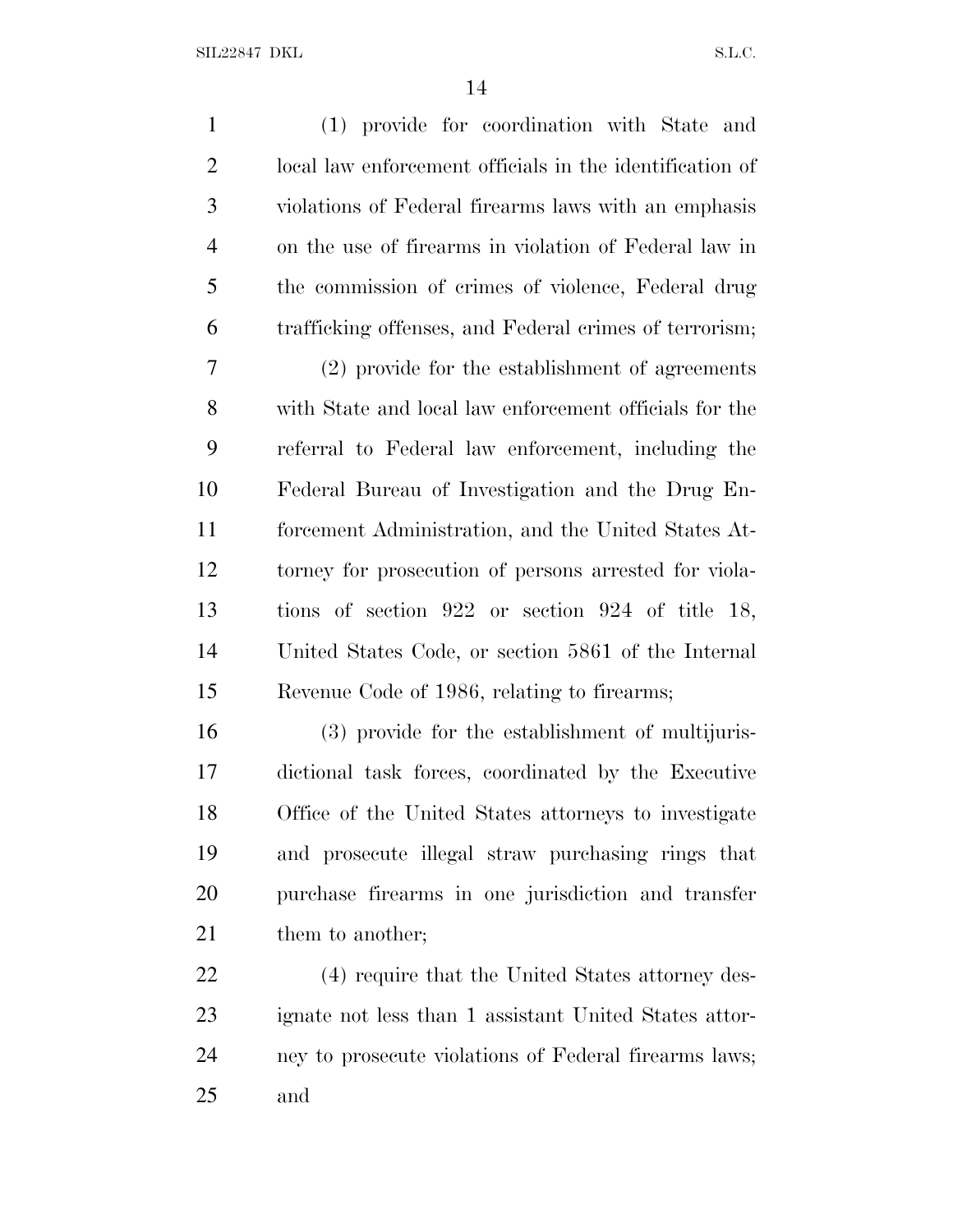| $\mathbf{1}$   | (5) ensure that each person referred to the           |
|----------------|-------------------------------------------------------|
| $\overline{2}$ | United States attorney for use of firearms in viola-  |
| 3              | tion of Federal law in the commission of crimes of    |
| $\overline{4}$ | violence, Federal drug trafficking offenses, or other |
| 5              | Federal crimes of terrorism under paragraph (2) be    |
| 6              | charged with a violation of the most serious Federal  |
| 7              | firearm offense consistent with the act committed.    |
| 8              | (c) COVERED JURISDICTIONS.—                           |
| 9              | (1) IN GENERAL.—Subject to paragraph $(2)$ ,          |
| 10             | the jurisdictions specified in this subsection are—   |
| 11             | $(A)$ the 10 jurisdictions with a population          |
| 12             | equal to or greater than 100,000 persons that         |
| 13             | had the highest total number of homicides ac-         |
| 14             | cording to the uniform crime report of the Fed-       |
| 15             | eral Bureau of Investigation for the most recent      |
| 16             | year available;                                       |
| 17             | (B) the 5 jurisdictions with such a popu-             |
| 18             | lation, other than the jurisdictions covered by       |
| 19             | paragraph (1), with the highest per capita rate       |
| 20             | of homicide according to the uniform crime re-        |
| 21             | port of the Federal Bureau of Investigation for       |
| 22             | the most recent year available; and                   |
| 23             | (C) the 3 tribal jurisdictions that have the          |
| 24             | highest homicide crime rates, as determined by        |
| 25             | the Attorney General.                                 |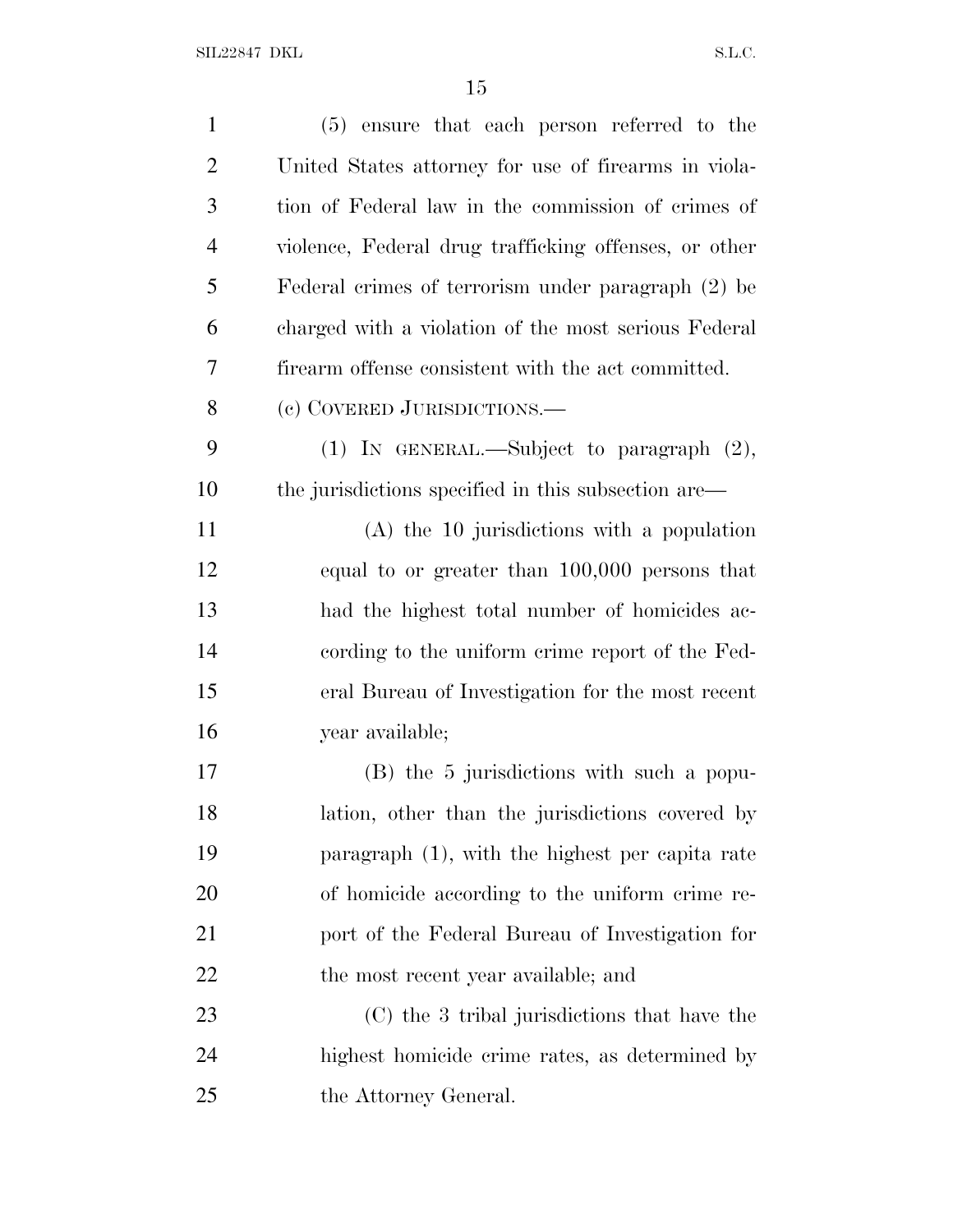(2) LIMITATION.—The 15 jurisdictions de- scribed in subparagraphs (A) and (B) shall not in- clude any jurisdiction other than those within the 50 States.

 (d) ANNUAL REPORTS.—Not later than 1 year after the date of enactment of this Act, and annually thereafter, the Attorney General shall submit to the Committee on the Judiciary of the Senate and the Committee on the Ju- diciary of the House of Representatives a report con-taining the following information:

 (1) The number of individuals indicted for such violations of Federal firearms laws during that year by reason of the program.

 (2) The increase or decrease in the number of individuals indicted for such violations of Federal firearms laws during that year by reason of the pro- gram when compared with the year preceding that year.

 (3) The number of individuals held without bond in anticipation of prosecution by reason of the program.

 (4) To the extent the information is available, the average length of prison sentence of the individ- uals convicted of violations of Federal firearms laws by reason of the program.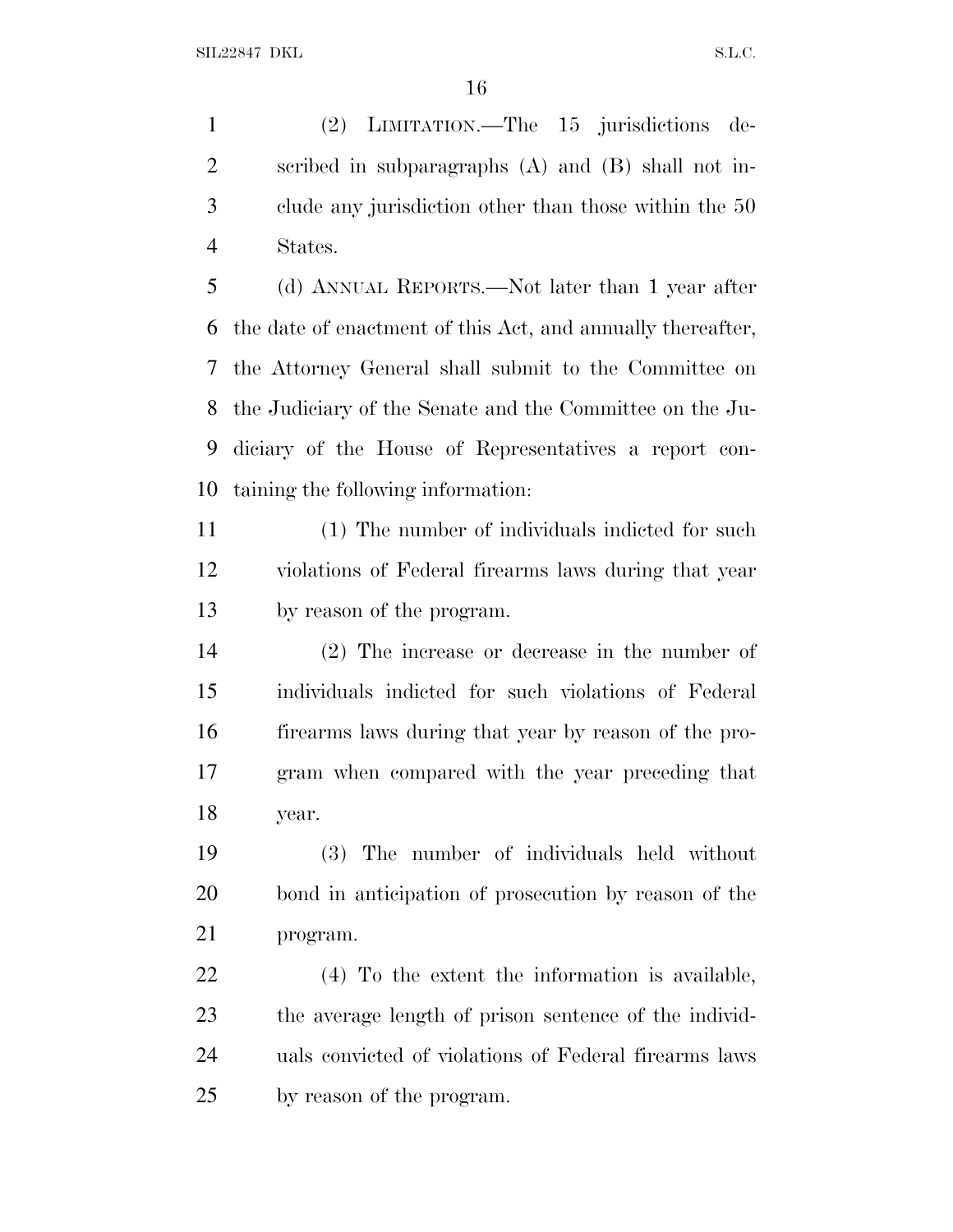(5) The number of multijurisdiction task forces established and the number of individuals arrested, indicted, convicted or acquitted of charges for viola- tions of the specific crimes listed in subsection 5 (b)(2). (6) The number of individuals suspected of vio- lating a Federal firearm law for whom charges were not filed and a statement of why charges were not filed. 10 (e) AUTHORIZATION OF APPROPRIATIONS. (1) IN GENERAL.—There are authorized to be appropriated to carry out the program under this section \$150,000,000 for each of fiscal years 2023 through 2025, which shall be used for salaries and expenses of assistant United States attorneys. (2) USE OF FUNDS FOR ASSISTANT UNITED STATES ATTORNEYS.—The assistant United States attorneys hired using amounts authorized to be ap- propriated under paragraph (1) shall prosecute vio- lations of Federal firearms laws in accordance with 21 subsection  $(b)(2)$ . **SEC. 7. PROSECUTION OF FELONS AND FUGITIVES WHO AT- TEMPT TO ILLEGALLY PURCHASE FIREARMS.** (a) TASK FORCE.—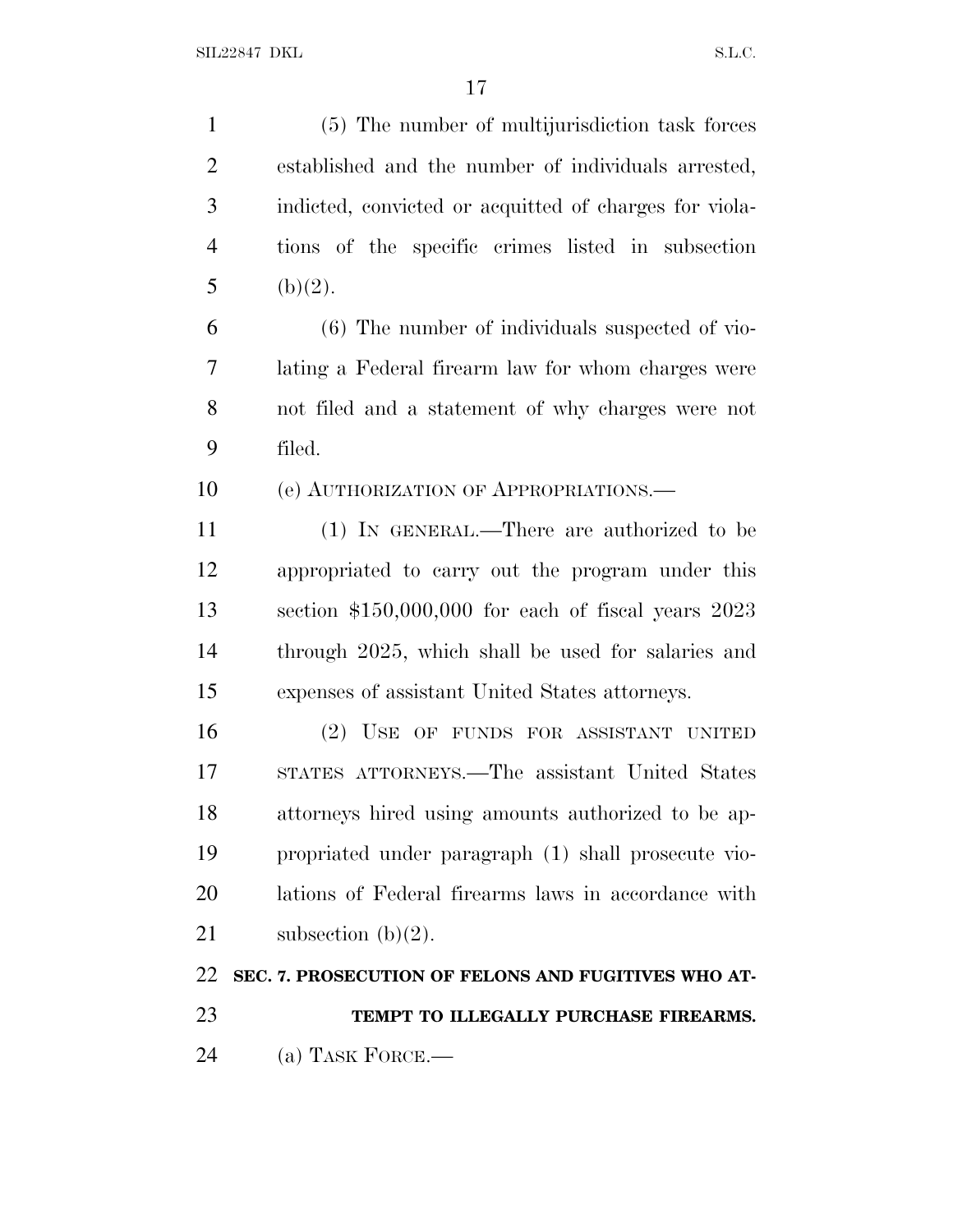| $\mathbf{1}$   | (1) ESTABLISHMENT.—There is established a              |
|----------------|--------------------------------------------------------|
| $\overline{2}$ | task force within the Department of Justice, which     |
| 3              | shall be known as the Felon and Fugitive Firearm       |
| $\overline{4}$ | Task Force (referred to in this section as the "Task"  |
| 5              | Force"), to strengthen the efforts of the Department   |
| 6              | of Justice to investigate and prosecute cases of con-  |
| 7              | victed felons and fugitives from justice who illegally |
| 8              | attempt to purchase a firearm.                         |
| 9              | (2) MEMBERSHIP.—The members of the Task                |
| 10             | Force shall be—                                        |
| 11             | (A) the Deputy Attorney General, who                   |
| 12             | shall serve as the Chairperson of the Task             |
| 13             | Force;                                                 |
| 14             | (B) the Assistant Attorney General for the             |
| 15             | Criminal Division;                                     |
| 16             | (C) the Director of the Federal Bureau of              |
| 17             | Investigation; and                                     |
| 18             | (D) such other officers or employees of the            |
| 19             | Department of Justice as the Attorney General          |
| 20             | may designate.                                         |
| 21             | (3) DUTIES.—The Task Force shall—                      |
| 22             | (A) provide direction for the investigation            |
| 23             | and prosecution of cases of convicted felons and       |
| 24             | fugitives from justice attempting to illegally         |
| 25             | purchase a firearm; and                                |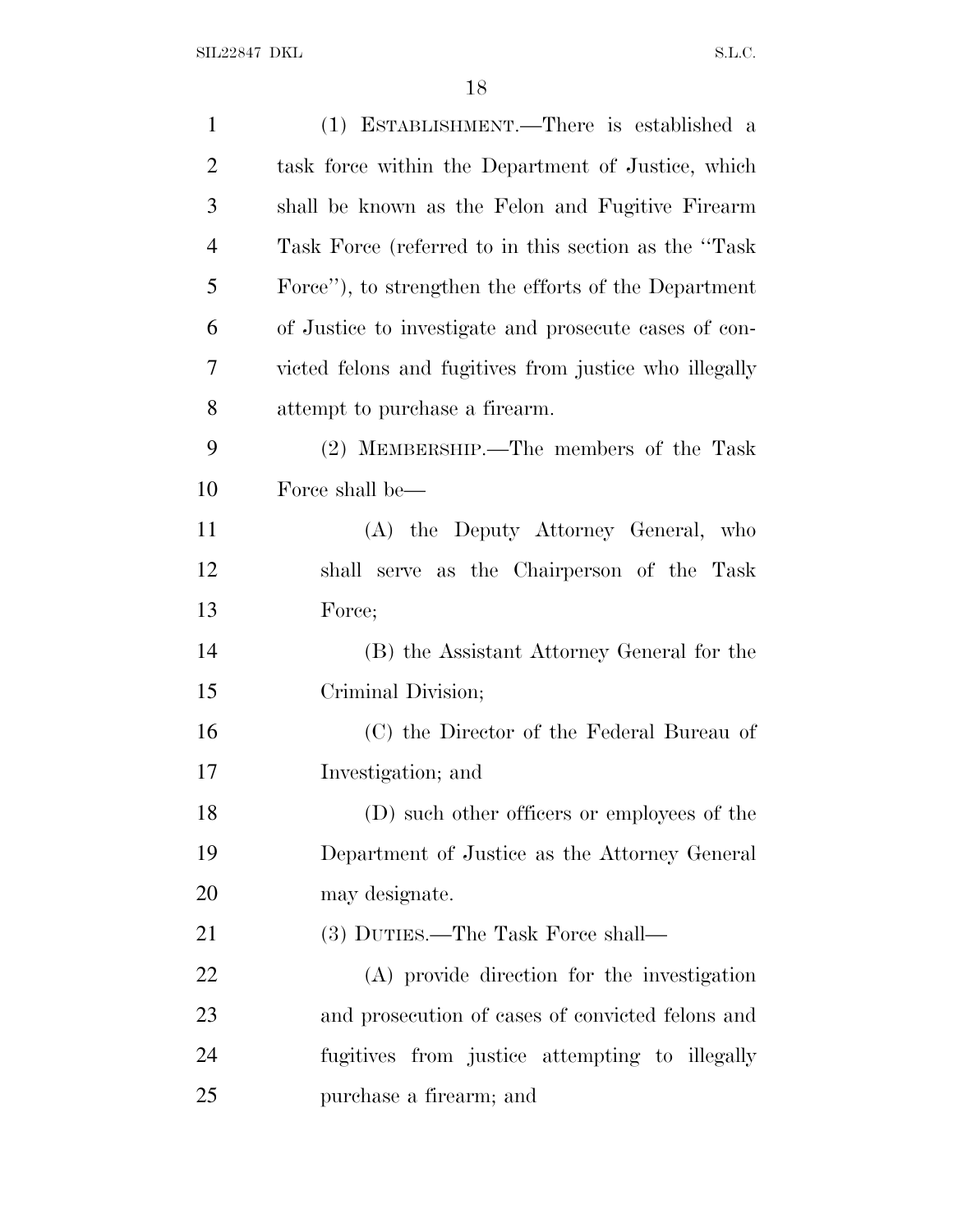| $\mathbf{1}$   | (B) provide recommendations to the Attor-     |
|----------------|-----------------------------------------------|
| $\overline{2}$ | ney General relating to-                      |
| 3              | (i) the allocation and reallocation of        |
| $\overline{4}$ | resources of the Department of Justice for    |
| 5              | investigation and prosecution of cases of     |
| 6              | convicted felons and fugitives from justice   |
| $\tau$         | attempting to illegally purchase a firearm;   |
| 8              | enhancing cooperation among<br>(ii)           |
| 9              | agencies and entities of the Federal Gov-     |
| 10             | ernment in the investigation and prosecu-     |
| 11             | tion of cases of convicted felons and fugi-   |
| 12             | tives from justice attempting to illegally    |
| 13             | purchase a firearm;                           |
| 14             | enhancing cooperation among<br>(iii)          |
| 15             | Federal, State, and local authorities re-     |
| 16             | sponsible for the investigation and prosecu-  |
| 17             | tion of cases of convicted felons and fugi-   |
| 18             | tives from justice attempting to illegally    |
| 19             | purchase a firearm; and                       |
| 20             | (iv) changes in rules, regulations, or        |
| 21             | policy to improve the effective investigation |
| 22             | and prosecution of cases of convicted felons  |
| 23             | and fugitives from justice attempting to il-  |
| 24             | legally purchase a firearm.                   |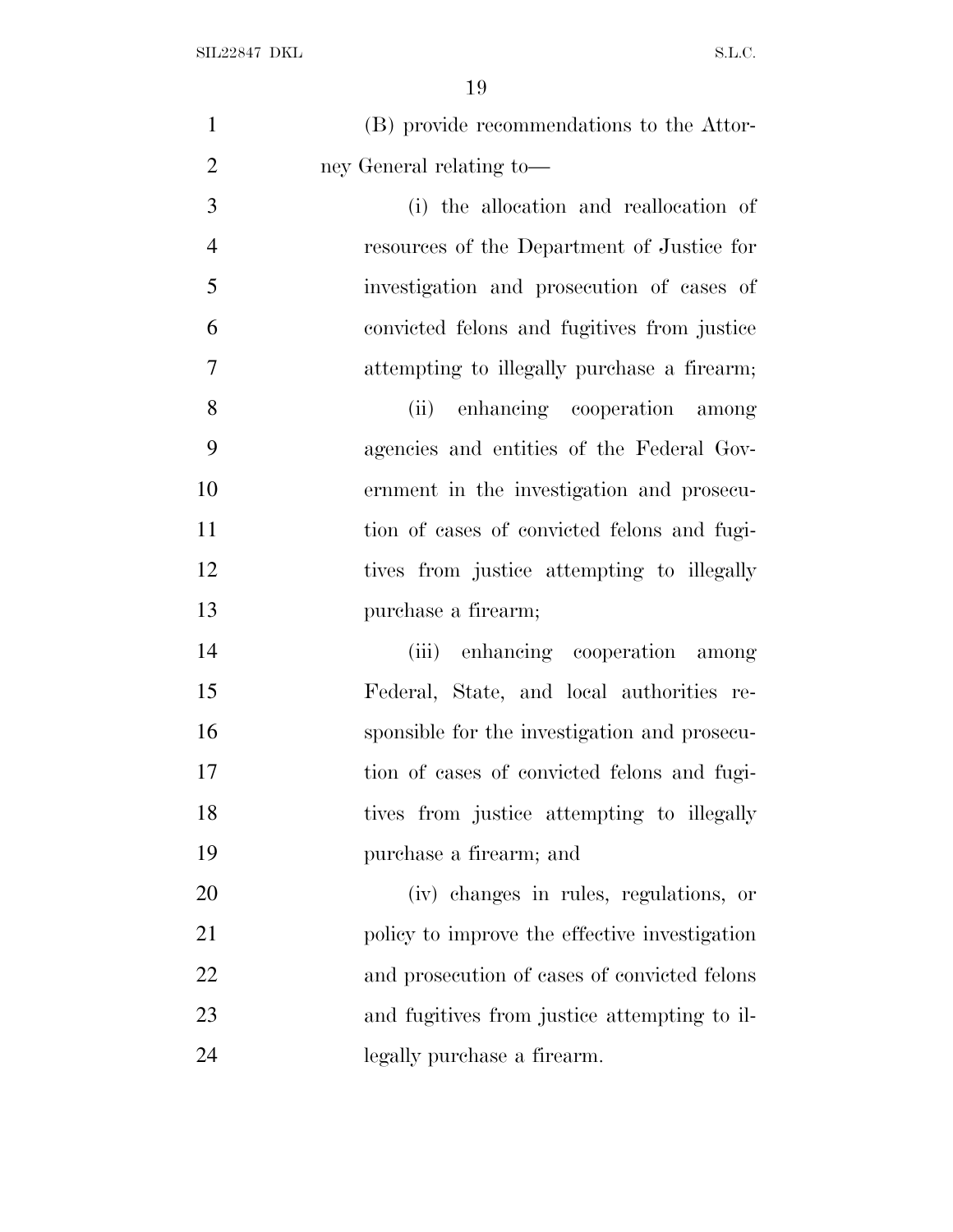(4) MEETINGS.—The Task Force shall meet not less than once a year.

 (5) TERMINATION.—The Task Force shall ter- minate on the date that is 5 years after the date of enactment of this Act.

 (b) AUTHORIZATION OF APPROPRIATIONS.—There are authorized to be appropriated to carry out this section \$30,000,000 for each of fiscal years 2023 through 2027. **SEC. 8. LIMITATION ON OPERATIONS BY THE DEPARTMENT**

**OF JUSTICE.**

# The Department of Justice, and any of the law en- forcement coordinate agencies of the Department of Jus- tice, shall not conduct any operation where a Federal fire- arms licensee is directed, instructed, enticed, or otherwise encouraged by the Department of Justice to sell a firearm to an individual if the Department of Justice, or a coordi- nate agency, knows or has reasonable cause to believe that such an individual is purchasing on behalf of another for an illegal purpose unless the Attorney General, the Deputy Attorney General, or the Assistant Attorney General for the Criminal Division personally reviews and approves the operation, in writing, and determines that the agency has prepared an operational plan that includes sufficient safe-guards to prevent firearms from being transferred to third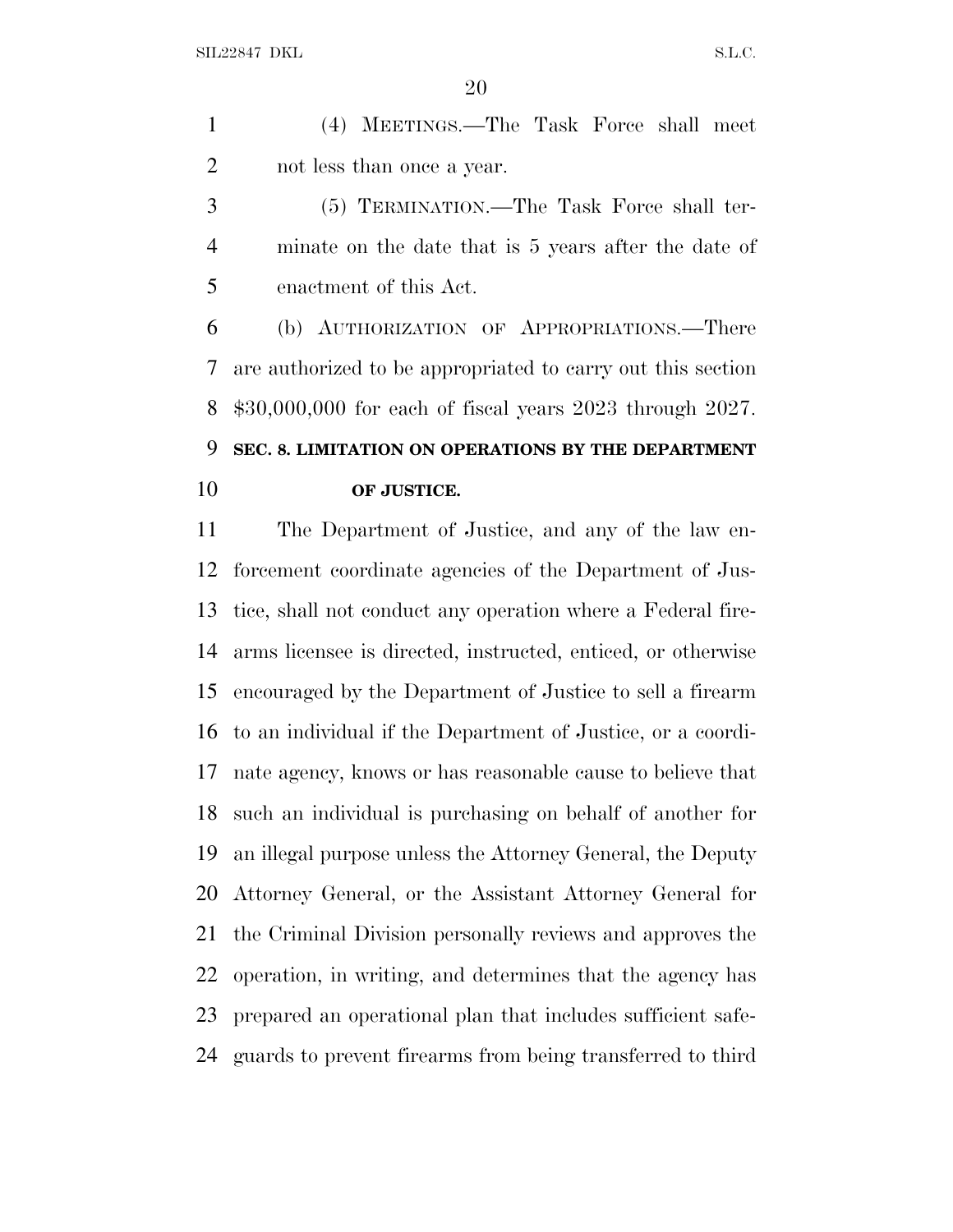parties without law enforcement taking reasonable steps to lawfully interdict those firearms.

#### **SEC. 9. STRAW PURCHASING OF FIREARMS.**

 (a) I<sup>N</sup> GENERAL.—Chapter 44 of title 18, United States Code, is amended by adding at the end the fol-lowing:

## **''§ 932. Straw purchasing of firearms**

8 "(a) DEFINITIONS.—For purposes of this section—  $\frac{1}{2}$  (1) the term 'crime of violence' has the mean-10 ing given that term in section  $924(c)(3)$ ;  $\frac{1}{2}$  the term 'drug trafficking crime' has the 12 meaning given that term in section  $924(c)(2)$ ; and 13 ''(3) the term 'Federal crime of terrorism' has 14 the meaning given that term in section  $2332b(g)$ . ''(b) OFFENSE.—It shall be unlawful for any person to—  $\frac{1}{2}$  (1) purchase or otherwise obtain a firearm, which has been shipped, transported, or received in interstate or foreign commerce, for or on behalf of any other person who the person purchasing or oth- erwise obtaining the firearm knows—  $\langle (A)$  is prohibited from possessing or re- ceiving a firearm under subsection (g) or (n) of section 922;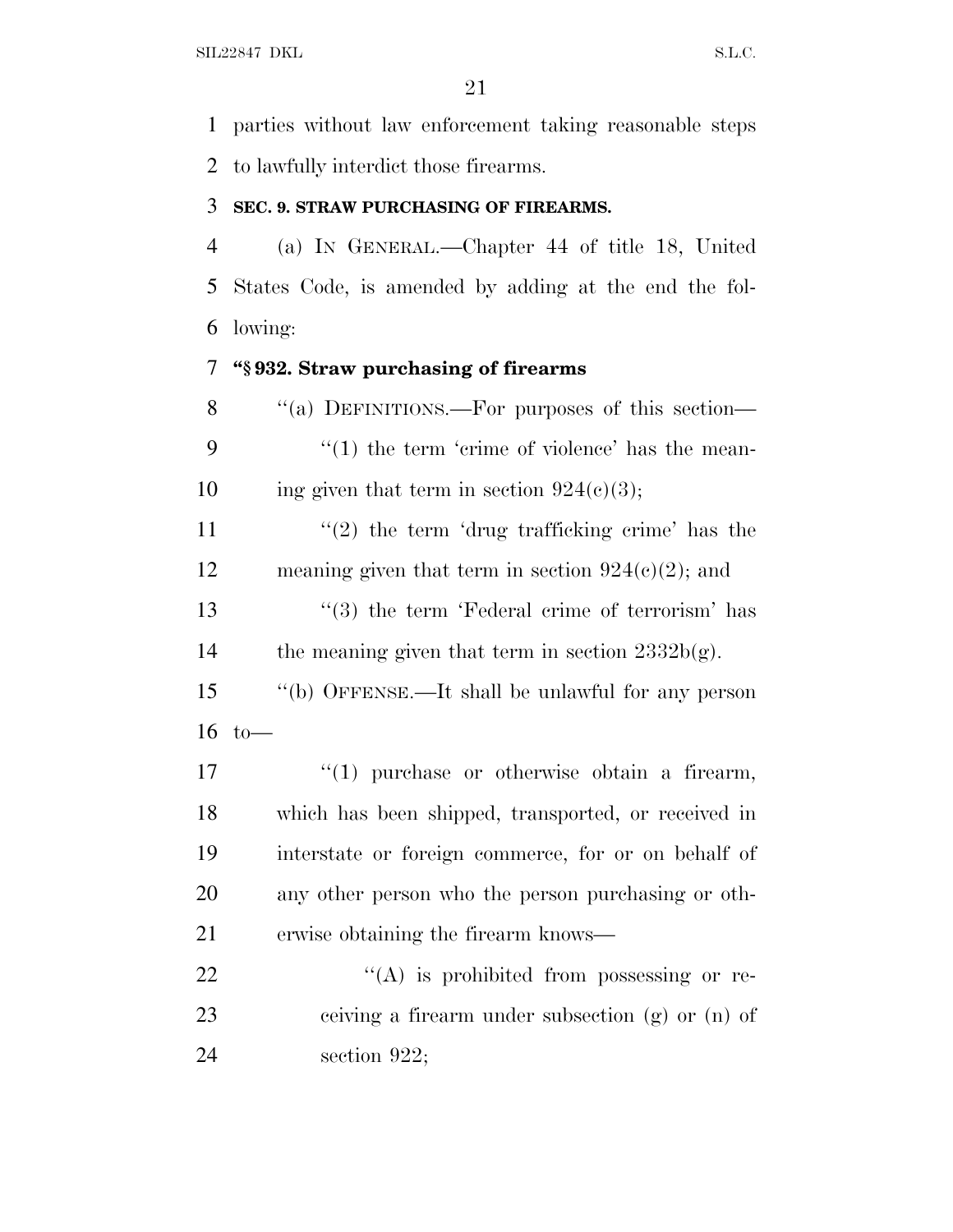| $\lq\lq$ (B) intends to use, carry, possess, or sell           |
|----------------------------------------------------------------|
| or otherwise dispose of the firearm in further-                |
| ance of a crime of violence, a drug trafficking                |
| crime, or a Federal crime of terrorism;                        |
| $\lq\lq$ intends to engage in conduct that                     |
| would constitute a crime of violence, a drug                   |
| trafficking crime, or a Federal crime of ter-                  |
| rorism if the conduct had occurred within the                  |
| United States; or                                              |
| "(D) is not a resident of any State and is                     |
| not a citizen or lawful permanent resident of                  |
| the United States; or                                          |
| $"(2)$ willfully procure another to engage in con-             |
| duct described in paragraph (1).                               |
| "(c) PENALTY.—Any person who violates subsection               |
| (b) shall be fined under this title, imprisoned not more       |
| than 15 years, or both.                                        |
| "§933. Trafficking in firearms                                 |
| "(a) DEFINITIONS.—For purposes of this section—                |
| $\lq(1)$ the term 'crime of violence' has the mean-            |
| ing given that term in section $924(c)(3)$ ;                   |
| $\lq(2)$ the term 'drug trafficking crime' has the             |
| meaning given that term in section $924(c)(2)$ ; and           |
| $\cdot\cdot\cdot(3)$ the term 'Federal crime of terrorism' has |
| the meaning given that term in section $2332b(g)$ .            |
|                                                                |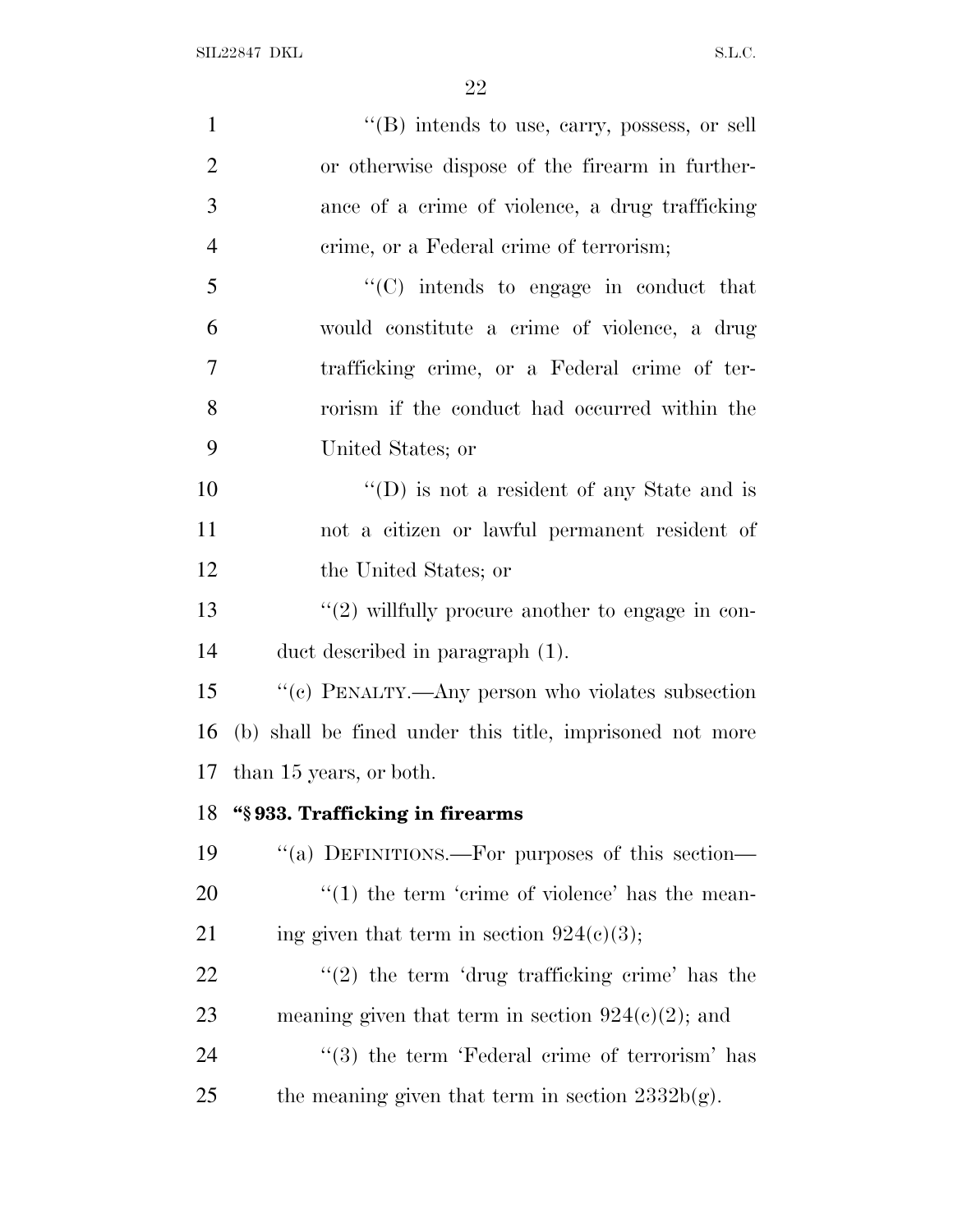''(b) OFFENSE.—It shall be unlawful for any person to—

3 ''(1) ship, transport, transfer, or otherwise dis- pose of two or more firearms to another person in or otherwise affecting interstate or foreign com- merce, if the transferor knows that the use, car- rying, or possession of a firearm by the transferee would violate subsection (g) or (n) of section 922, or constitute a crime of violence, a drug trafficking crime, or a Federal crime of terrorism;  $(2)$  receive from another person two or more firearms in or otherwise affecting interstate or for- eign commerce, if the recipient—  $\mathcal{L}(\mathbf{A})$  knows that such receipt would violate subsection (g) or (n) of section 922; or  $\langle$  (B) intends to use the firearm in further- ance of a crime of violence, a drug trafficking crime, or a Federal crime of terrorism; or 19 ''(3) attempt or conspire to commit the conduct described in paragraph (1) or (2). 21 "(c) PENALTIES.— 22 "(1) In GENERAL.—Any person who violates subsection (b) shall be fined under this title, impris-

oned not more than 15 years, or both.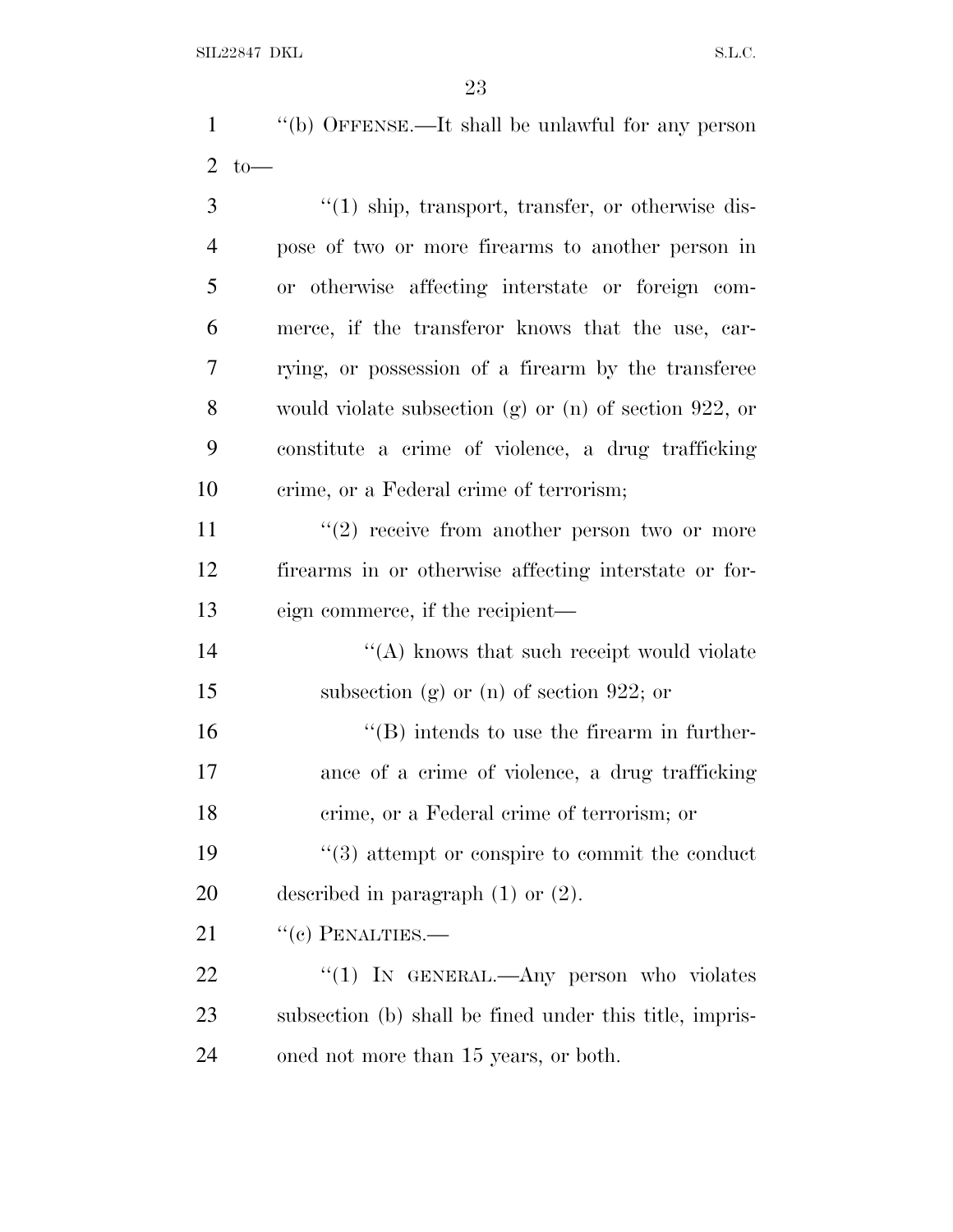| $\mathbf{1}$   | "(2) ORGANIZER.—If a violation of subsection                            |
|----------------|-------------------------------------------------------------------------|
| $\overline{2}$ | (b) is committed by a person acting in concert with                     |
| 3              | other persons as an organizer, leader, supervisor, or                   |
| $\overline{4}$ | manager, the person shall be fined under this title,                    |
| 5              | imprisoned not more than 20 years, or both.                             |
| 6              | "(d) RULE OF CONSTRUCTION.—Nothing in section                           |
| 7              | $922$ or $932$ shall be construed to                                    |
| 8              | $\lq(1)$ prohibit a person who is eligible to receive                   |
| 9              | and possess firearms from purchasing a firearm for                      |
| 10             | another person who is eligible to receive and possess                   |
| 11             | firearms; or                                                            |
| 12             | $(2)$ prohibit or limit purchases or transfers of                       |
| 13             | legally manufactured firearms between individuals                       |
| 14             | who are not prohibited from possessing or receiving                     |
| 15             | a firearm under subsection (g) or (n) of section                        |
| 16             | $922$ .".                                                               |
| 17             | (b) TECHNICAL AND CONFORMING AMENDMENT.                                 |
| 18             | The table of sections for chapter 44 of title 18, United                |
| 19             | States Code, is amended by inserting after the item relat-              |
| 20             | ing to section 931 the following:                                       |
|                | "932. Straw purchasing of firearms.<br>"933. Trafficking in firearms.". |
| 21             | (c) DIRECTIVE TO THE SENTENCING COMMISSION.—                            |
| 22             | Pursuant to its authority under section 994 of title 28,                |
| 23             | United States Code, and in accordance with this section,                |
| 24             | the United States Sentencing Commission shall review and                |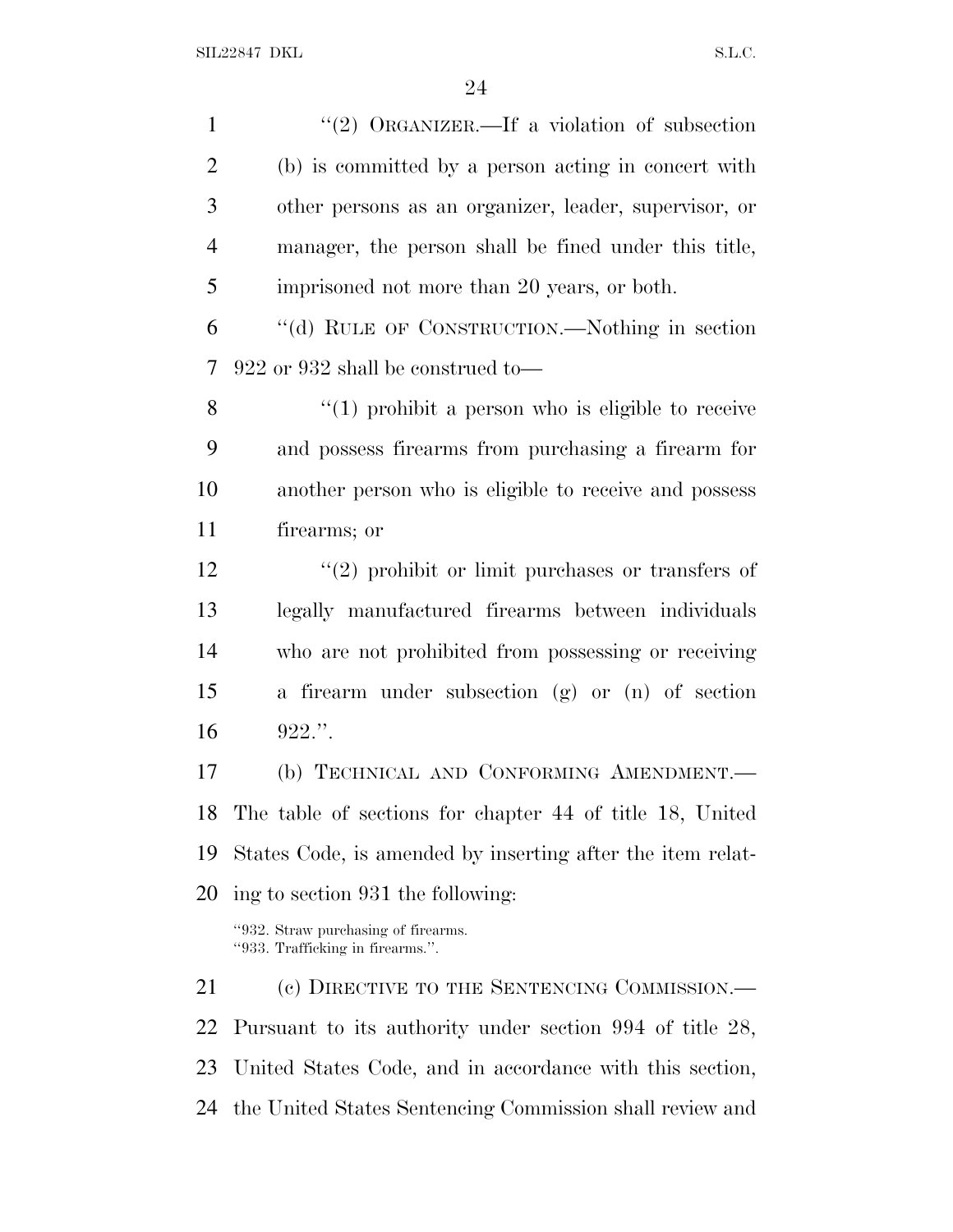SIL22847 DKL S.L.C.

 amend its guidelines and policy statements to ensure that persons convicted of an offense under section 932 or 933 of title 18, United States Code, and other offenses applica- ble to the straw purchases and firearms trafficking of fire- arms are subject to increased penalties in comparison to those currently provided by the guidelines and policy state- ments for such straw purchasing and firearms trafficking offenses. In its review, the Commission shall consider, in particular, an appropriate amendment to reflect the intent of Congress that straw purchasers without significant criminal histories receive sentences that are sufficient to deter participation in such activities. The Commission shall also review and amend its guidelines and policy state- ments to reflect the intent of Congress that a person con- victed of an offense under section 932 or 933 of title 18, United States Code, who is affiliated with a gang, cartel, organized crime ring, or other such enterprise should be subject to higher penalties than an otherwise unaffiliated individual.

#### **SEC. 10. INCREASED PENALTIES FOR LYING AND BUYING.**

 Section 924(a)(1) of title 18, United States Code, is amended in the undesignated matter following subpara- graph (D) by striking ''five years'' and inserting the fol- lowing: ''5 years (or, in the case of a violation under sub-paragraph (A), not more than 10 years)''.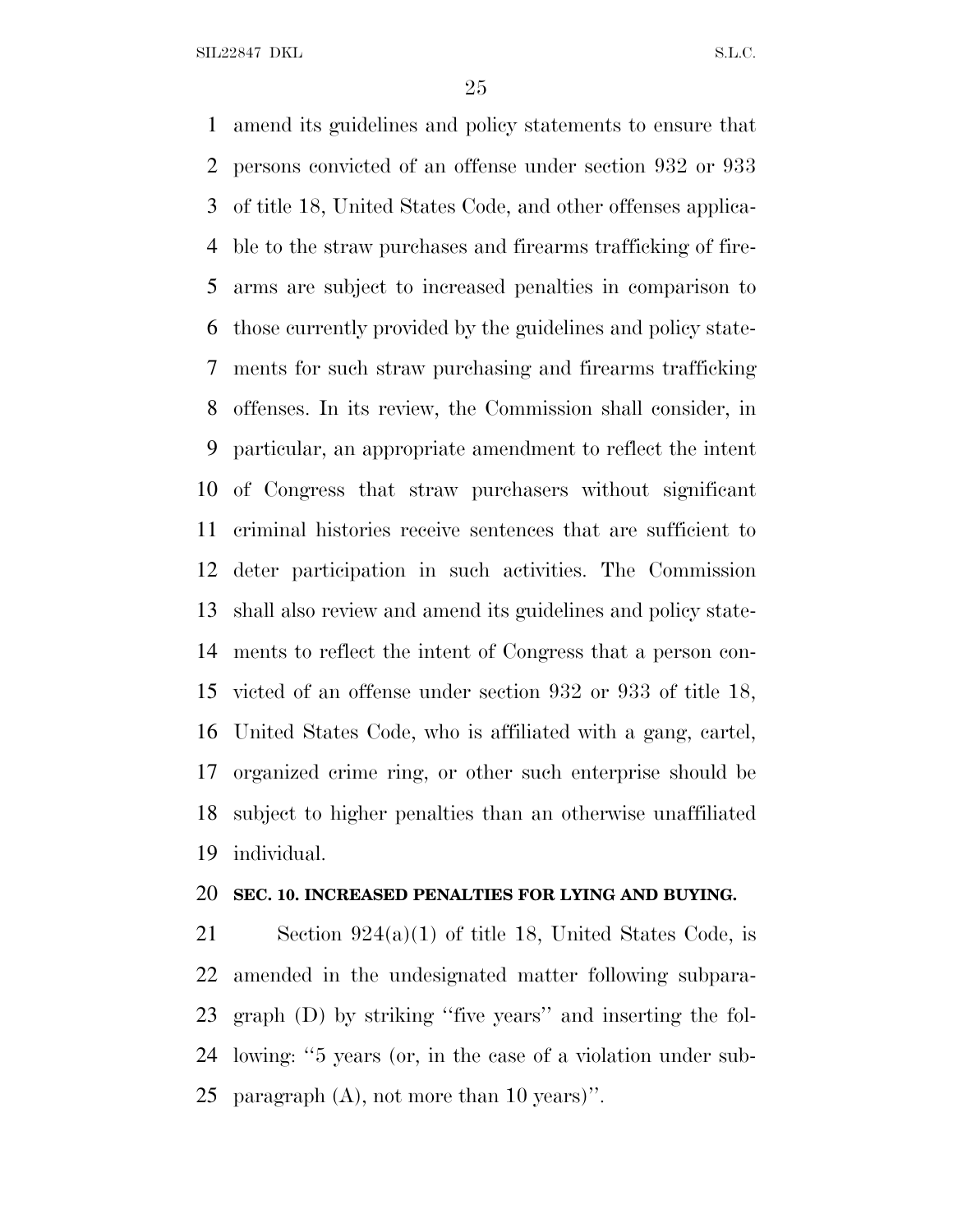### **SEC. 11. AMENDMENTS TO SECTION 924(A).**

 Section 924(a) of title 18, United States Code, is amended—

4 (1) in paragraph  $(2)$ , by striking " $(d)$ ,  $(g)$ ,"; and

(2) by adding at the end the following:

7  $\frac{1}{2}$  (8) Whoever knowingly violates subsection (d), (g), or (n) of section 922 shall be fined under this title, impris-oned not more than 15 years, or both.''.

#### **SEC. 12. AMENDMENTS TO SECTION 924(H).**

 Section 924 of title 18, United States Code, is amended by striking subsection (h) and inserting the fol-lowing:

 ''(h) Whoever knowingly receives or transfers a fire- arm or ammunition, or attempts or conspires to do so, knowing that such firearm or ammunition will be used to commit a crime of violence (as defined in subsection  $(c)(3)$ , a drug trafficking crime (as defined in subsection  $(c)(2)$ , a Federal crime of terrorism (as defined in section  $20\;2332b(g)$ , or a crime under the Arms Export Control Act (22 U.S.C. 2751 et seq.), the International Emergency Economic Powers Act (50 U.S.C. 1701 et seq.), or the Foreign Narcotics Kingpin Designation Act (21 U.S.C. 1901 et seq.), shall be imprisoned not more than 15 years, fined in accordance with this title, or both.''.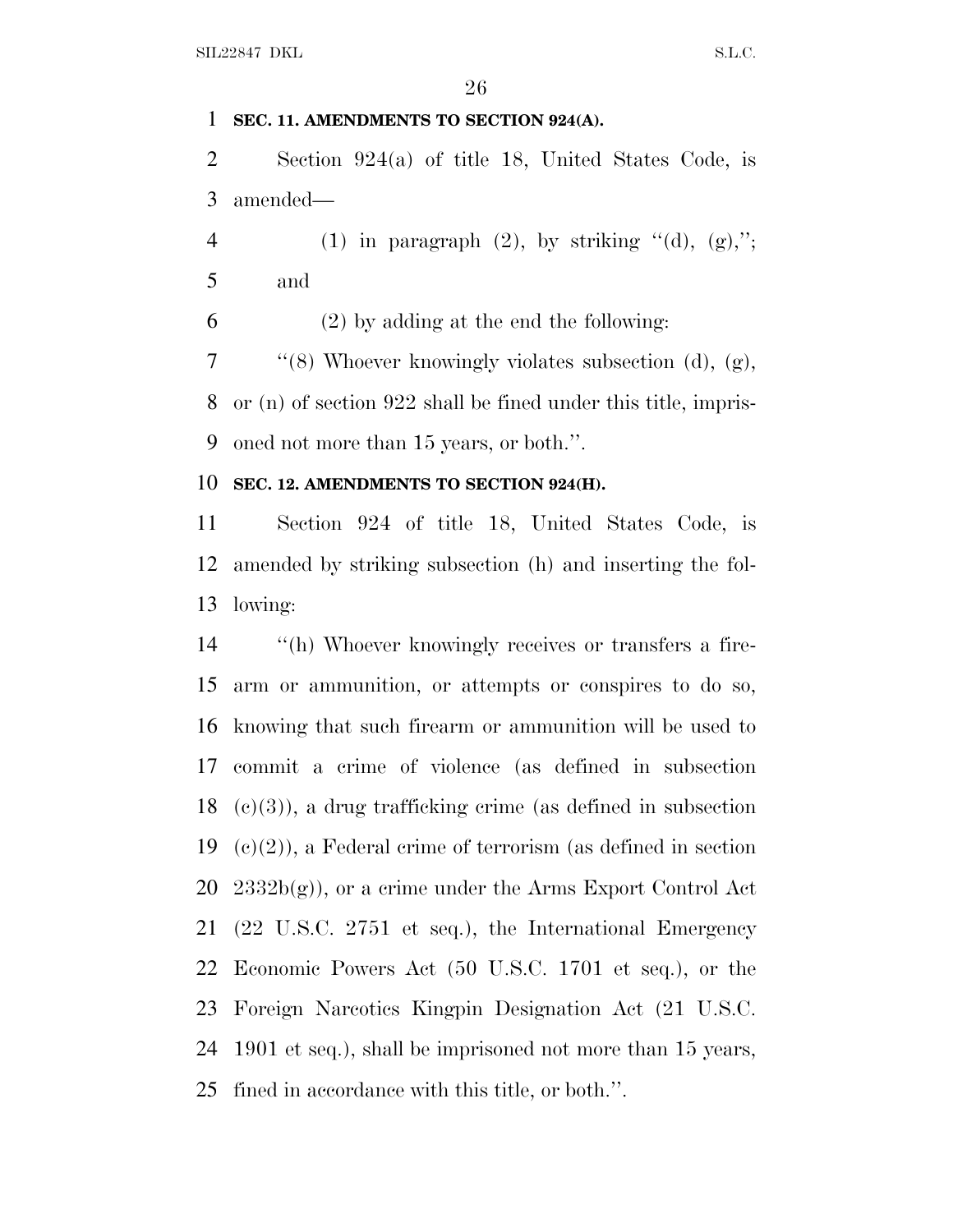### **SEC. 13. AMENDMENTS TO SECTION 924(K).**

 Section 924 of title 18, United States Code, is amended by striking subsection (k) and inserting the fol-lowing:

 "(k)(1) A person who, with intent to engage in or promote conduct that—

7 "(A) is punishable under the Controlled Sub- stances Act (21 U.S.C. 801 et seq.), the Controlled Substances Import and Export Act (21 U.S.C. 951 et seq.), or chapter 705 of title 46;

11 ''(B) violates any law of a State relating to any controlled substance (as defined in section 102 of 13 the Controlled Substances Act, 21 U.S.C. 802);

 ''(C) constitutes a crime of violence (as defined 15 in subsection  $(e)(3)$ ; or

 ''(D) constitutes a Federal crime of terrorism 17 (as defined in section  $2332b(g)$ ),

 smuggles or knowingly brings into the United States, a firearm or ammunition, or attempts or conspires to do so, shall be imprisoned not more than 15 years, fined under this title, or both.

 ''(2) A person who, with intent to engage in or to promote conduct that—

24 "(A) would be punishable under the Controlled Substances Act (21 U.S.C. 801 et seq.), the Con-trolled Substances Import and Export Act (21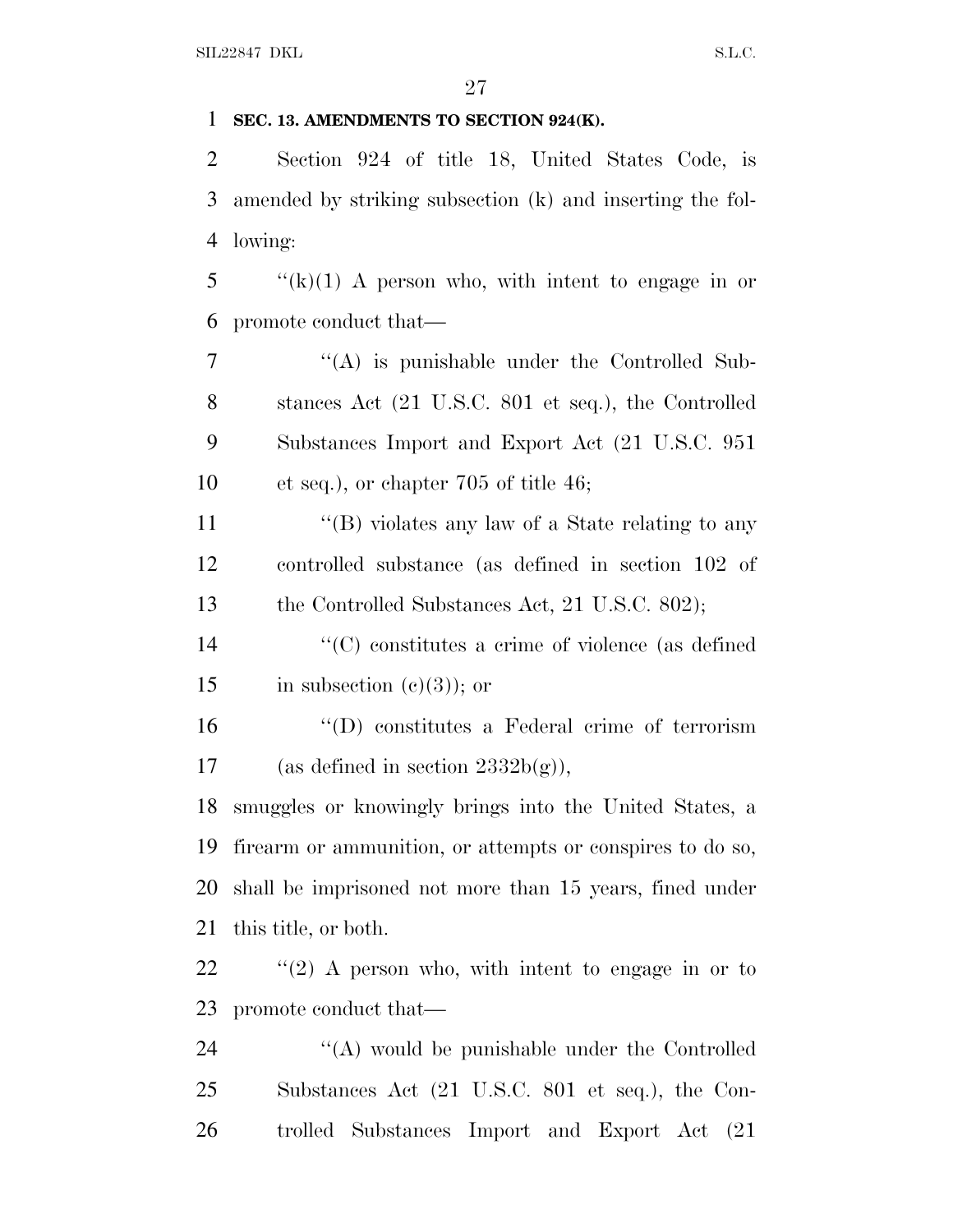SIL22847 DKL S.L.C.

 U.S.C. 951 et seq.), or chapter 705 of title 46, if the conduct had occurred within the United States; or 3 "(B) would constitute a crime of violence (as defined in subsection (c)(3)) or a Federal crime of 5 terrorism (as defined in section  $2332b(g)$ ) for which the person may be prosecuted in a court of the United States, if the conduct had occurred within the United States, smuggles or knowingly takes out of the United States, a firearm or ammunition, or attempts or conspires to do so, shall be imprisoned not more than 15 years, fined under this title, or both.''. **SEC. 14. MULTIPLE SALES REPORTS FOR RIFLES AND SHOTGUNS.** 15 Section  $923(g)(5)$  of title 18, United States Code, is amended by adding at the end the following: 17 ''(C) The Attorney General may not require a licensee to submit ongoing or periodic reporting of the sale or other disposition of 2 or more rifles or shotguns during a specified period of time.''. **SEC. 15. STUDY BY THE NATIONAL INSTITUTES OF JUSTICE AND NATIONAL ACADEMY OF SCIENCES ON THE CAUSES OF MASS SHOOTINGS.** (a) I<sup>N</sup> GENERAL.—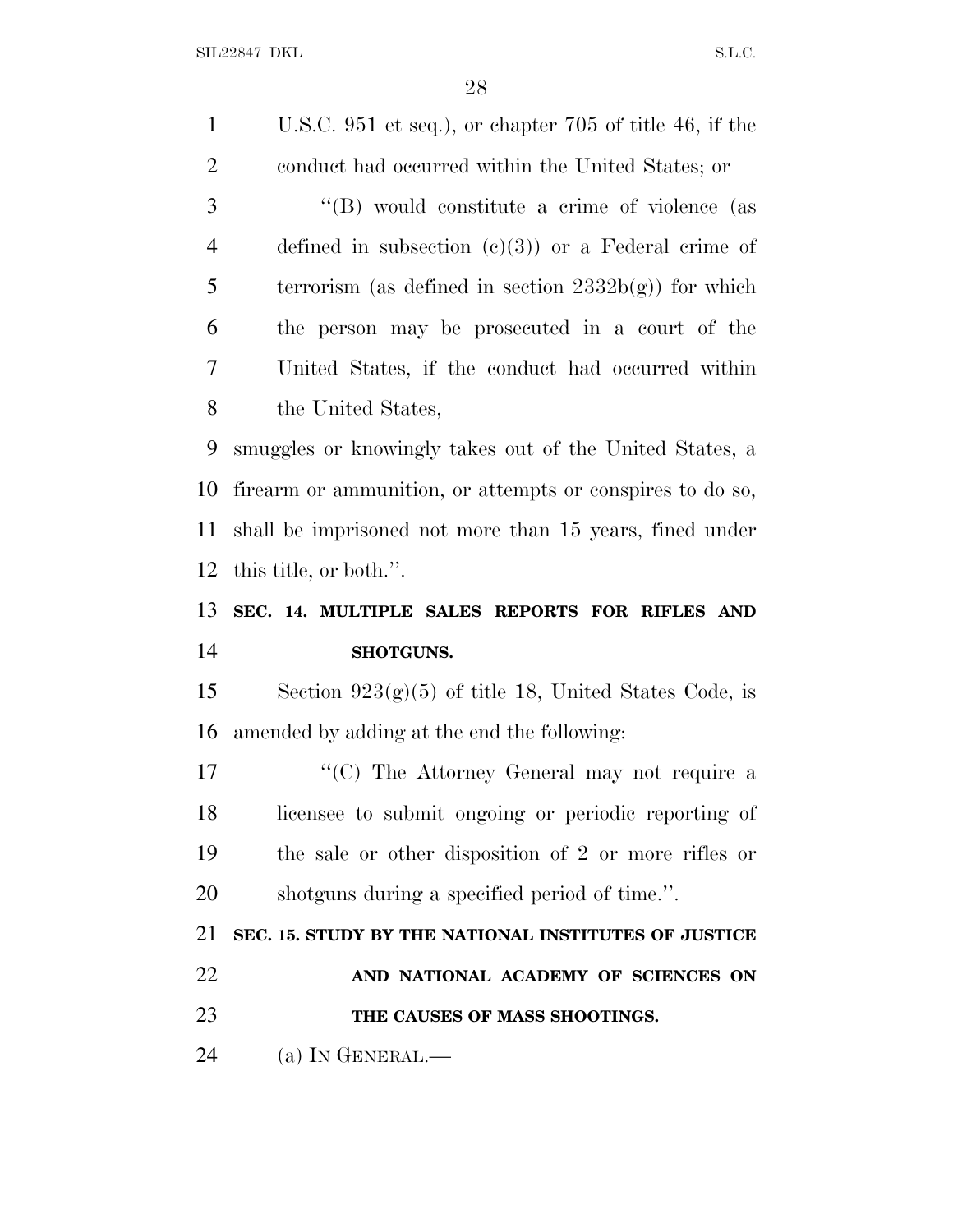SIL22847 DKL S.L.C.

 (1) STUDY.—Not later than 90 days after the date of enactment of this Act, the Attorney General shall instruct the Director of the National Institutes of Justice, to conduct a peer-reviewed study to ex- amine various sources and causes of mass shootings including psychological factors, the impact of violent video games, and other factors. The Director shall enter into a contract with the National Academy of Sciences to conduct this study jointly with an inde- pendent panel of 5 experts appointed by the Acad- emy. (2) REPORT.—Not later than 1 year after the date on which the study required under paragraph (1) begins, the Directors shall submit to Congress a report detailing the findings of the study. (b) ISSUES EXAMINED.—The study conducted under subsection (a)(1) shall examine— (1) mental illness; (2) the availability of mental health and other resources and strategies to help families detect and 21 counter tendencies toward violence; (3) the availability of mental health and other resources at schools to help detect and counter ten-dencies of students towards violence;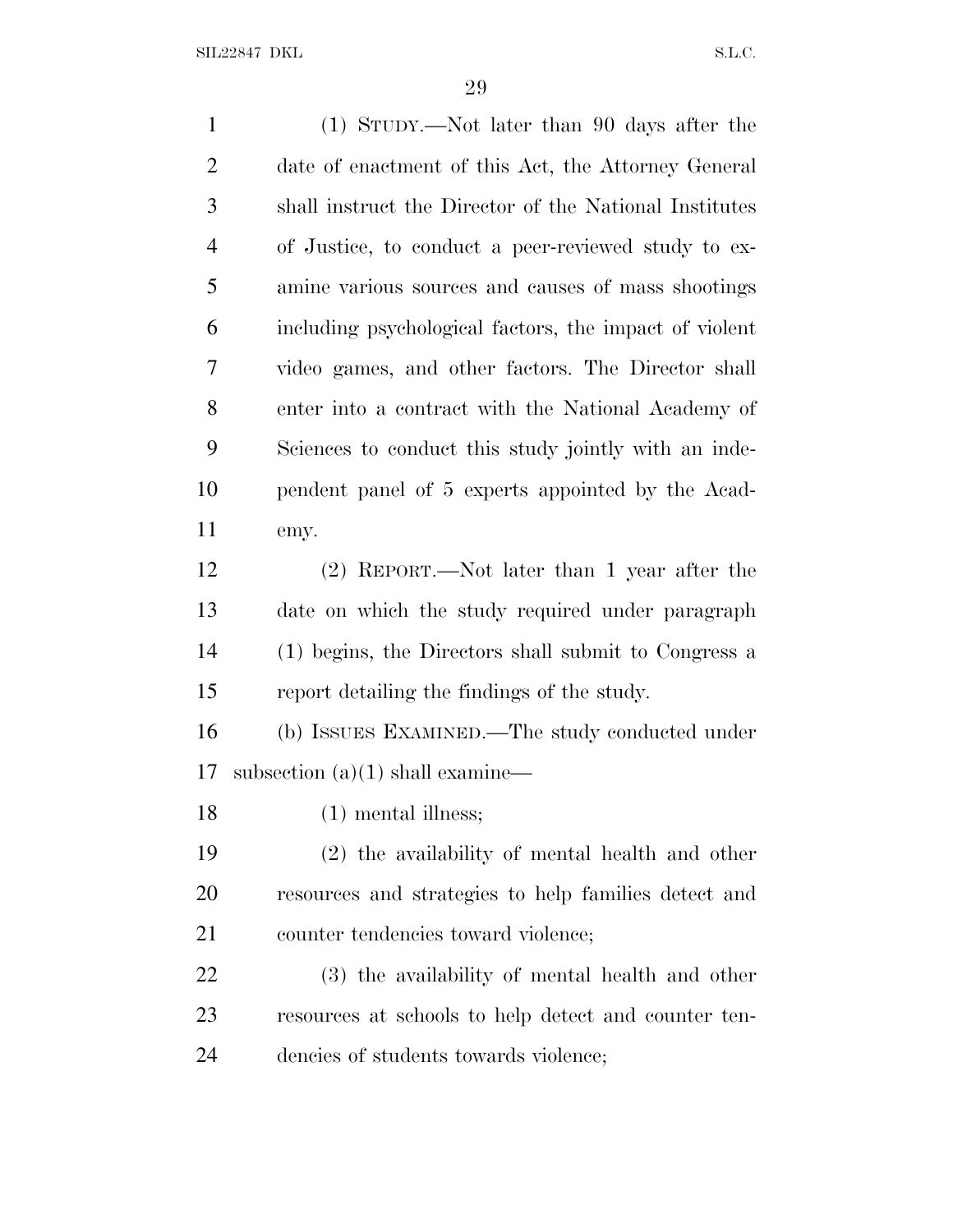| $\mathbf{1}$   | (4) the extent to which perpetrators of mass               |
|----------------|------------------------------------------------------------|
| $\overline{2}$ | shootings, either alleged, convicted, deceased, or oth-    |
| 3              | erwise, played violent or adult-themed video games         |
| $\overline{4}$ | and whether the perpetrators of mass shootings dis-        |
| 5              | cussed, planned, or used violent or adult-themed           |
| 6              | video games in preparation of or to assist in car-         |
| 7              | rying out their violent actions;                           |
| 8              | (5) familial relationships, including the level of         |
| 9              | involvement and awareness of parents;                      |
| 10             | $(6)$ exposure to bullying; and                            |
| 11             | (7) the extent to which perpetrators of mass               |
| 12             | shootings were acting in a "copycat" manner based          |
|                |                                                            |
| 13             | upon previous violent events.                              |
| 14             | SEC. 16. REPORTS TO CONGRESS REGARDING AMMUNITION          |
| 15             | PURCHASES BY FEDERAL AGENCIES.                             |
| 16             | Not later than 1 year after the date of enactment          |
| 17             | of this Act, the Director of the Office of Management and  |
| 18             | Budget, shall report to the Speaker of the House of Rep-   |
| 19             | resentatives, the President pro tempore of the Senate, and |
| 20             | the Chairmen and Ranking Members of the House and          |
| 21             | Senate Committees on Appropriations and the Committees     |
| 22             | on the Judiciary, the House Committee on Homeland Se-      |
| 23             | curity, the Senate Committee on Homeland Security and      |
| 24             | Governmental Affairs, and the House Committee on Over-     |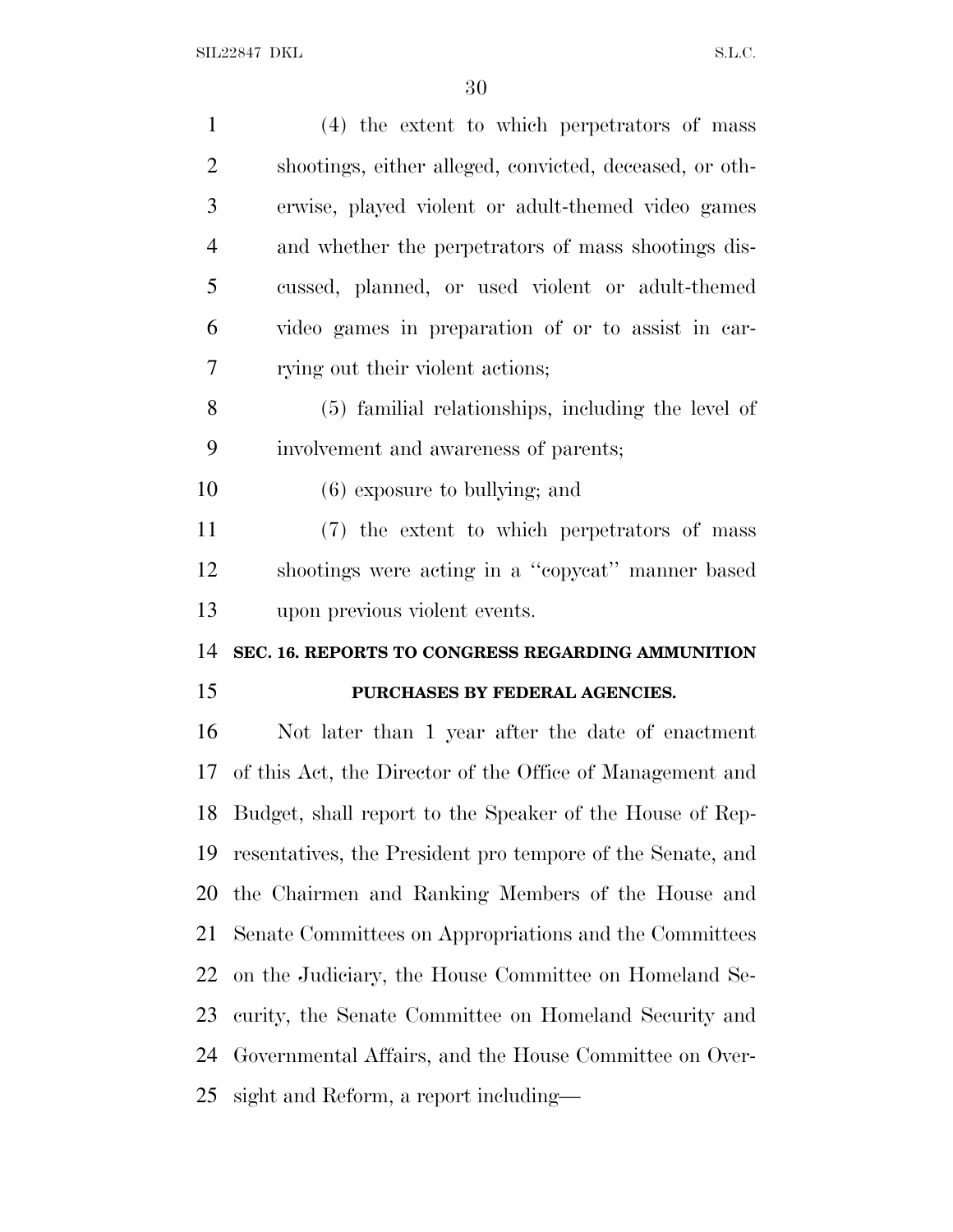| $\mathbf{1}$   | (1) details of all purchases of ammunition by        |
|----------------|------------------------------------------------------|
| $\overline{2}$ | each Federal agency;                                 |
| 3              | (2) a summary of all purchases, solicitations,       |
| $\overline{4}$ | and expenditures on ammunition by each Federal       |
| 5              | agency;                                              |
| 6              | (3) a summary of all the rounds of ammunition        |
| 7              | expended by each Federal agency and a current list-  |
| 8              | ing of stockpiled ammunition for each Federal agen-  |
| 9              | cy; and                                              |
| 10             | (4) an estimate of future ammunition needs           |
| 11             | and purchases for each Federal agency for the next   |
| 12             | fiscal year.                                         |
| 13             | SEC. 17. FIREARM COMMERCE MODERNIZATION.             |
| 14             | (a) FIREARMS DISPOSITIONS.—Section $922(b)(3)$ of    |
| 15             | title 18, United States Code, is amended—            |
| 16             | $(1)$ in the matter preceding subparagraph $(A)$ ,   |
| 17             | by striking "located" and inserting "located or tem- |
| 18             | porarily located"; and                               |
| 19             | $(2)$ in subparagraph $(A)$ —                        |
| 20             | $(A)$ by striking "rifle or shotgun" and in-         |
| 21             | serting "firearm";                                   |
| <u>22</u>      | (B) by striking "located" and inserting              |
| 23             | "located or temporarily located"; and                |
| 24             | (C) by striking "both such States" and in-           |
| 25             | serting "the State in which the transfer is con-     |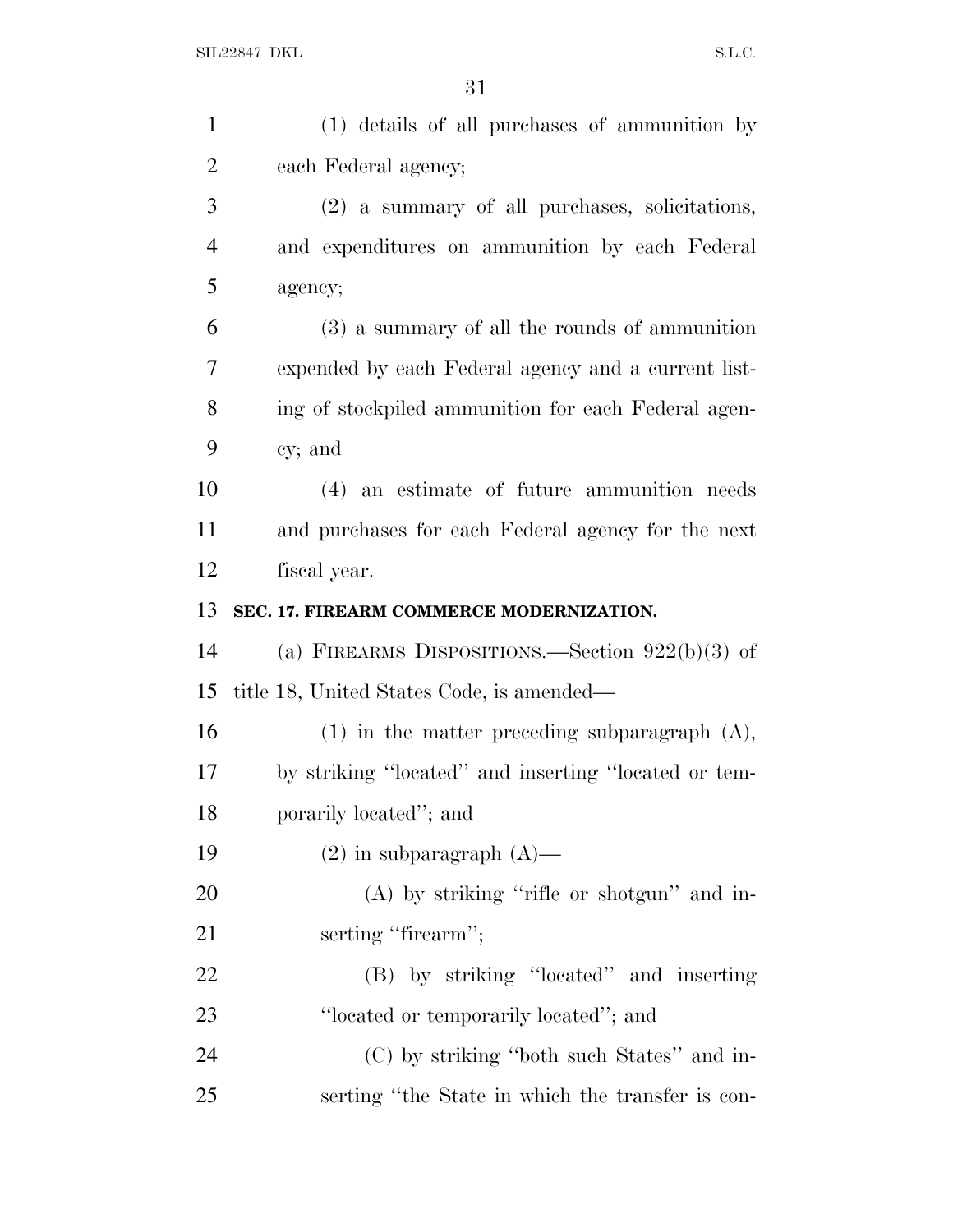| $\mathbf{1}$   | ducted and the State of residence of the trans-             |
|----------------|-------------------------------------------------------------|
| $\overline{2}$ | feree".                                                     |
| 3              | (b) DEALER LOCATION.—Section 923 of title 18,               |
| $\overline{4}$ | United States Code, is amended—                             |
| 5              | $(1)$ in subsection $(j)$ —                                 |
| 6              | $(A)$ in the first sentence, by striking ", and             |
| 7              | such location is in the State which is specified            |
| 8              | on the license"; and                                        |
| 9              | (B) in the last sentence—                                   |
| 10             | (i) by inserting "transfer,"<br>after                       |
| 11             | "sell,"; and                                                |
| 12             | (ii) by striking "Act," and all that fol-                   |
| 13             | lows and inserting "Act."; and                              |
| 14             | $(2)$ by adding at the end the following:                   |
| 15             | "(m) Nothing in this chapter shall be construed to          |
| 16             | prohibit the sale, transfer, delivery, or other disposition |
| 17             | of a firearm or ammunition—                                 |
| 18             | $\lq(1)$ by a person licensed under this chapter to         |
| 19             | another person so licensed, at any location in any          |
| 20             | State; or                                                   |
| 21             | $\lq(2)$ by a licensed importer, licensed manufac-          |
| 22             | turer, or licensed dealer to a person not licensed          |
| 23             | under this chapter, at a temporary location de-             |
| 24             | scribed in subsection (j) in any State.".                   |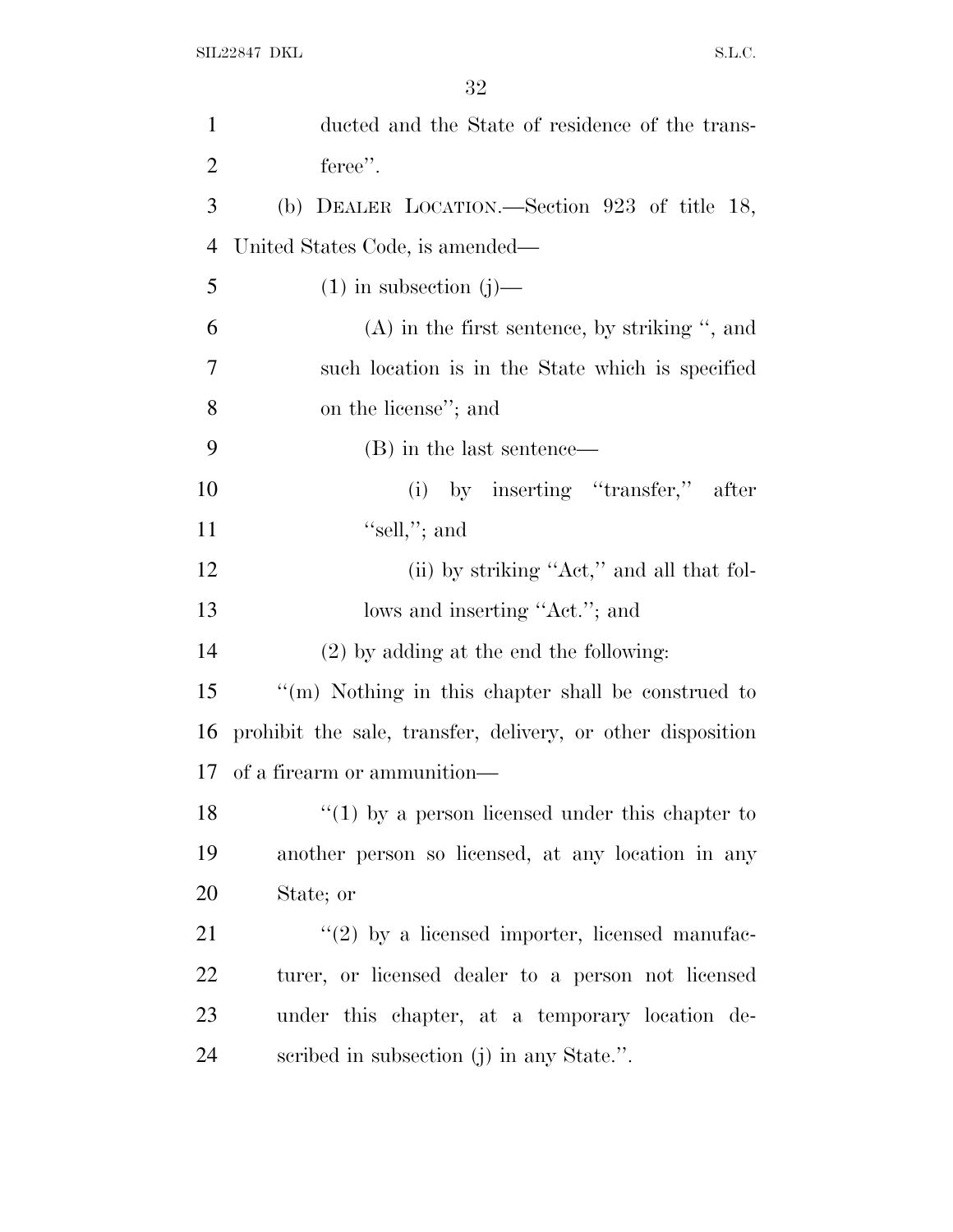| $\mathbf{1}$ | (c) RESIDENCE OF UNITED STATES OFFICERS.-               |
|--------------|---------------------------------------------------------|
| 2            | Section 921 of title 18, United States Code, is amended |
| 3            | by striking subsection (b) and inserting the following: |
| 4            | "(b) For purposes of this chapter:                      |
| 5            | $\lq(1)$ A member of the Armed Forces on active         |
| 6            | duty, or a spouse of such a member, is a resident       |
| 7            | $of-$                                                   |
| 8            | $\lq\lq$ the State in which the member or               |
| 9            | spouse maintains legal residence;                       |
| 10           | $\lq\lq$ the State in which the permanent               |
| 11           | duty station of the member is located; and              |
| 12           | $\cdot$ (C) the State in which the member main-         |
| 13           | tains a place of abode from which the member            |
| 14           | commutes each day to the permanent duty sta-            |
| 15           | tion of the member.                                     |
| 16           | $\lq(2)$ An officer or employee of the United           |
| 17           | States (other than a member of the Armed Forces)        |
| 18           | who is stationed outside the United States for a pe-    |
| 19           | riod of more than 1 year, and a spouse of such an       |
| 20           | officer or employee, is a resident of the State in      |
| 21           | which the person maintains legal residence.".           |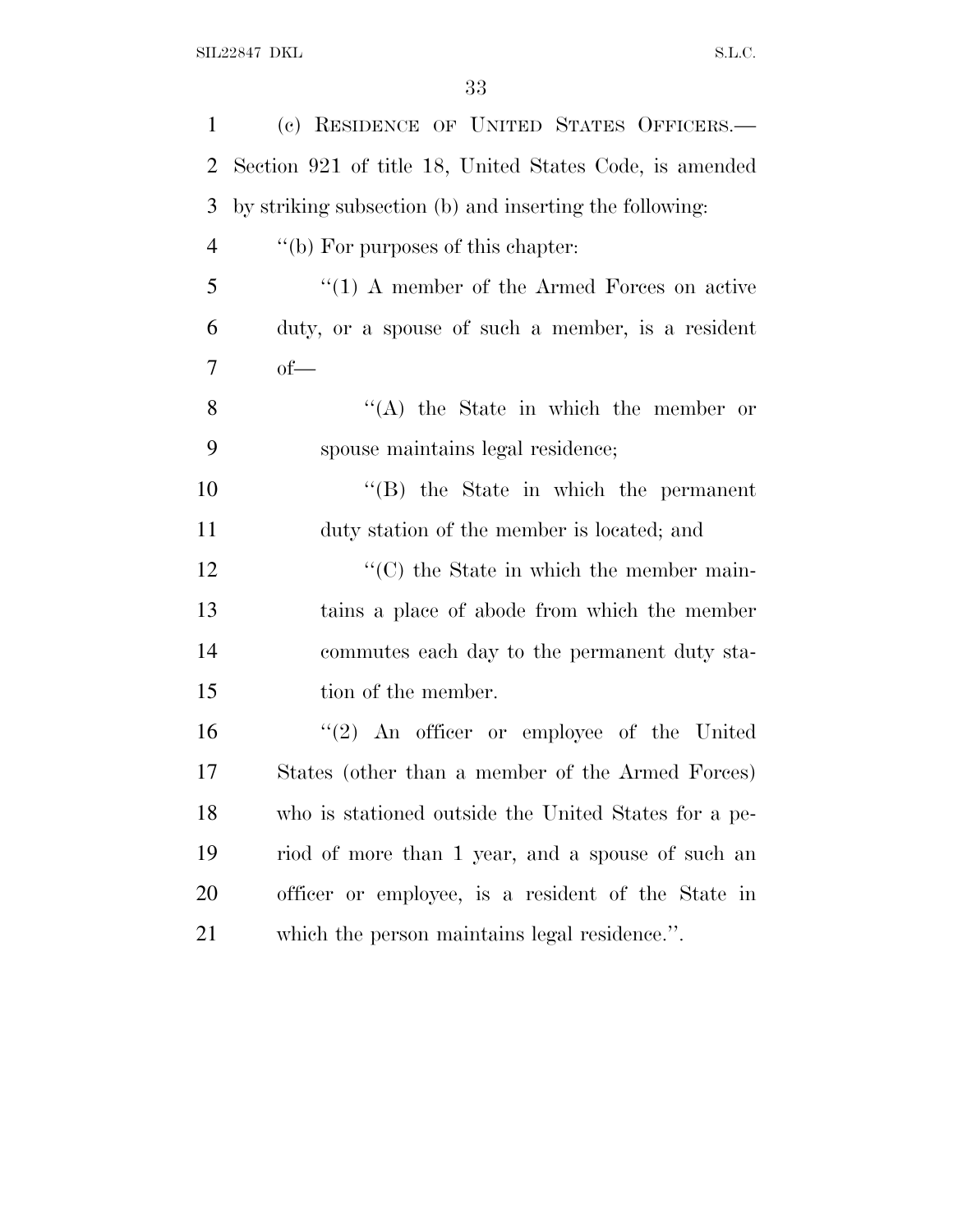| 1              | SEC. 18. FIREARM DEALER ACCESS TO LAW ENFORCEMENT     |
|----------------|-------------------------------------------------------|
| $\overline{2}$ | <b>INFORMATION.</b>                                   |
| 3              | (a) IN GENERAL.—Section 103(b) of the Brady           |
| $\overline{4}$ | Handgun Violence Prevention Act (34 U.S.C. 40901), is |
| 5              | amended—                                              |
| 6              | (1) by striking "Not later than" and inserting        |
| 7              | the following:                                        |
| 8              | "(1) IN GENERAL.—Not later than"; and                 |
| 9              | $(2)$ by adding at the end the following:             |
| 10             | "(2) VOLUNTARY BACKGROUND CHECKS.-                    |
| 11             | "(A) IN GENERAL.—Not later than $90$                  |
| 12             | days after the date of enactment of the Safe          |
| 13             | Kids, Safe Schools, Safe Communities Act of           |
| 14             | 2022, the Attorney General shall promulgate           |
| 15             | regulations allowing licensees to use the na-         |
| 16             | tional instant criminal background check sys-         |
| 17             | tem established under this section for purposes       |
| 18             | of conducting voluntary, no fee employment            |
| 19             | background checks on current or prospective           |
| 20             | employees.                                            |
| 21             | "(B) NOTICE.—Before conducting an em-                 |
| 22             | ployment background check relating to an indi-        |
| 23             | vidual under subparagraph (A), a licensee             |
| 24             | shall—                                                |
|                |                                                       |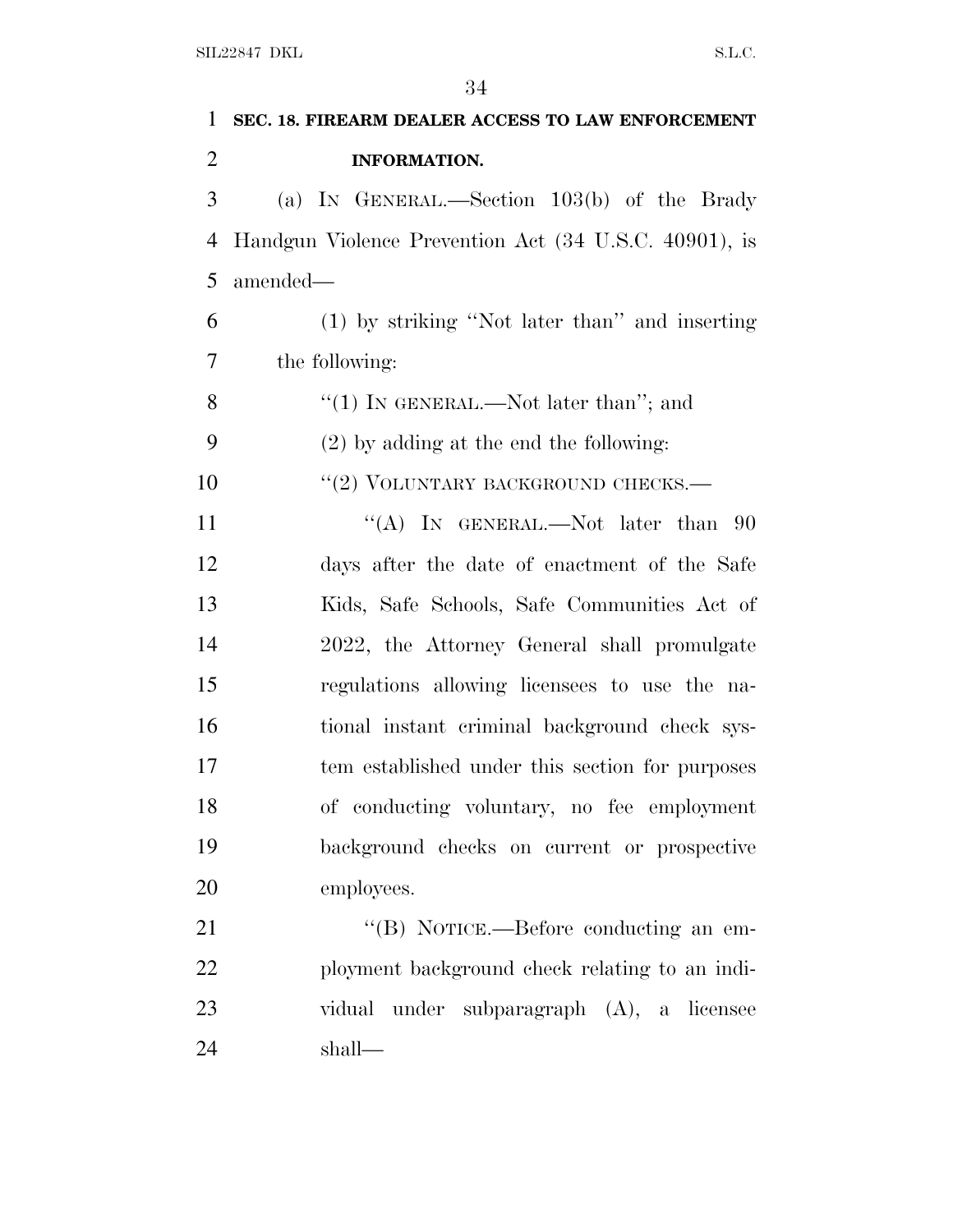SIL22847 DKL  $S.L.C.$ 

| $\mathbf{1}$   | "(i) provide written notice to the indi-          |
|----------------|---------------------------------------------------|
| $\overline{2}$ | vidual that the licensee intends to conduct       |
| 3              | the background check; and                         |
| $\overline{4}$ | "(ii) obtain consent to conduct the               |
| 5              | background check from the individual in           |
| 6              | writing.                                          |
| 7              | "(C) EXEMPTION. An employment back-               |
| 8              | ground check conducted by a licensee under        |
| 9              | subparagraph (A) shall not be governed by the     |
| 10             | Fair Credit Reporting Act (15 U.S.C. 1681 et      |
| 11             | seq.).                                            |
| 12             | "(D) APPEAL.—Any individual who is the            |
| 13             | subject of an employment background check         |
| 14             | conducted by a licensee under subparagraph        |
| 15             | (A) the result of which indicates that the indi-  |
| 16             | vidual is prohibited from possessing a firearm    |
| 17             | or ammunition pursuant to subsection (g) or       |
| 18             | $(n)$ of section 922 of title 18, United States   |
| 19             | Code, may appeal the results of the background    |
| 20             | check in the same manner and to the same ex-      |
| 21             | tent as if the individual had been the subject of |
| 22             | a background check relating to the transfer of    |
| 23             | a firearm.".                                      |
|                |                                                   |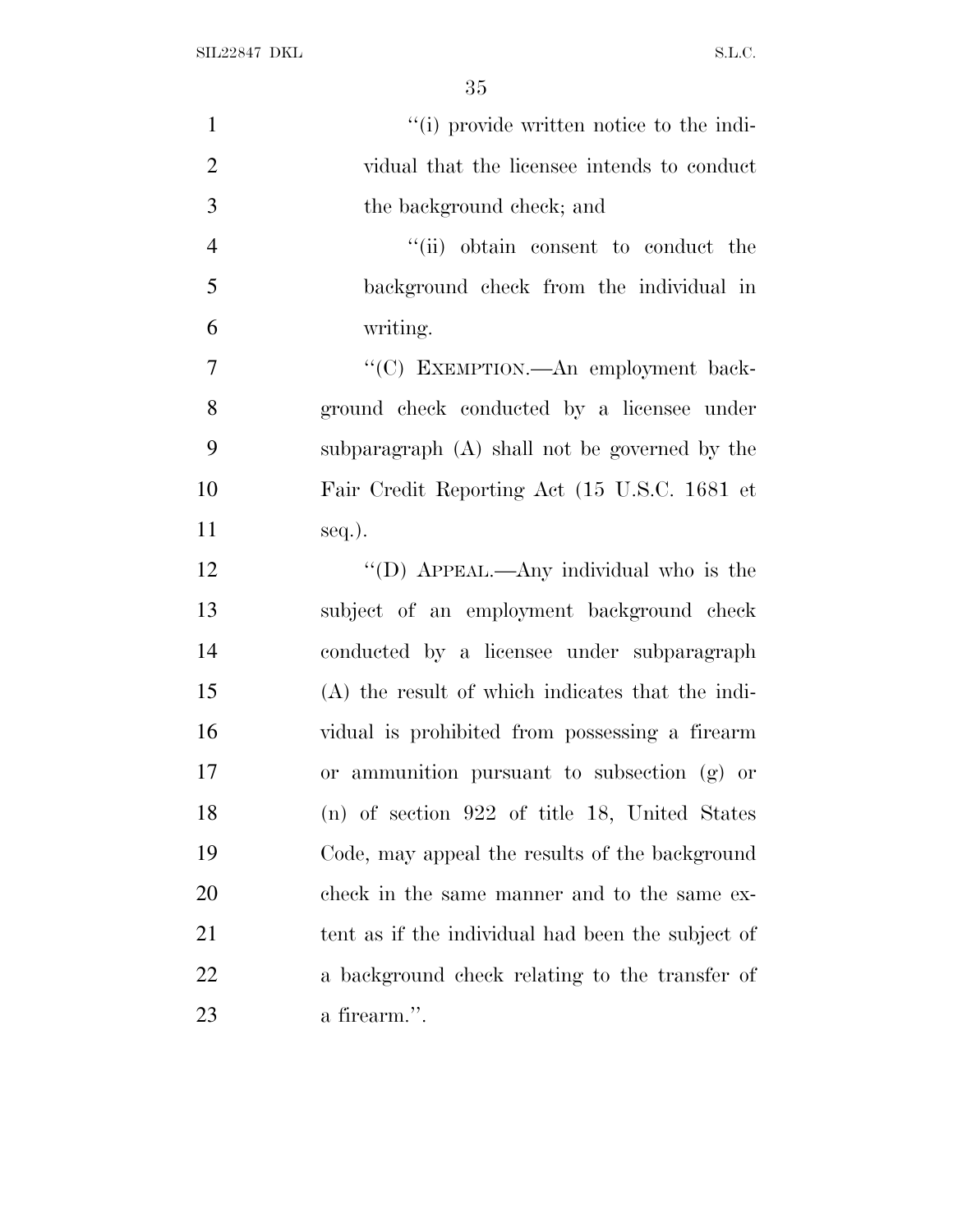| $\mathbf{1}$   | (b) ACQUISITION, PRESERVATION, AND EXCHANGE                |
|----------------|------------------------------------------------------------|
| $\overline{2}$ | OF IDENTIFICATION RECORDS AND INFORMATION.-Sec-            |
| 3              | tion 534 of title 28, United States Code, is amended—      |
| $\overline{4}$ | $(1)$ in subsection $(a)$ —                                |
| 5              | $(A)$ in paragraph $(3)$ , by striking "and" at            |
| 6              | the end;                                                   |
| 7              | $(B)$ in paragraph $(4)$ , by striking the pe-             |
| 8              | riod at the end and inserting "; and"; and                 |
| 9              | (C) by inserting after paragraph (4) the                   |
| 10             | following:                                                 |
| 11             | $(5)$ provide a person licensed as an importer,            |
| 12             | manufacturer, or dealer of firearms under chapter          |
| 13             | 44 of title 18 with information necessary to verify        |
| 14             | whether firearms offered for sale to such licensees        |
| 15             | have been stolen."; and                                    |
| 16             | $(2)$ in subsection (b), by inserting ", except for        |
| 17             | dissemination authorized under subsection $(a)(5)$ of      |
| 18             | this section" before the period.                           |
| 19             | (c) REGULATIONS.—Not later than 90 days after the          |
| 20             | date of enactment of this Act, and without regard to chap- |
| 21             | ter 5 of title 5, United States Code, the Attorney General |
| 22             | shall promulgate regulations allowing a person licensed as |
| 23             | an importer, manufacturer, or dealer of firearms under     |
| 24             | chapter 44 of title 18, United States Code, to receive ac- |
| 25             | cess to records of stolen firearms maintained by the Na-   |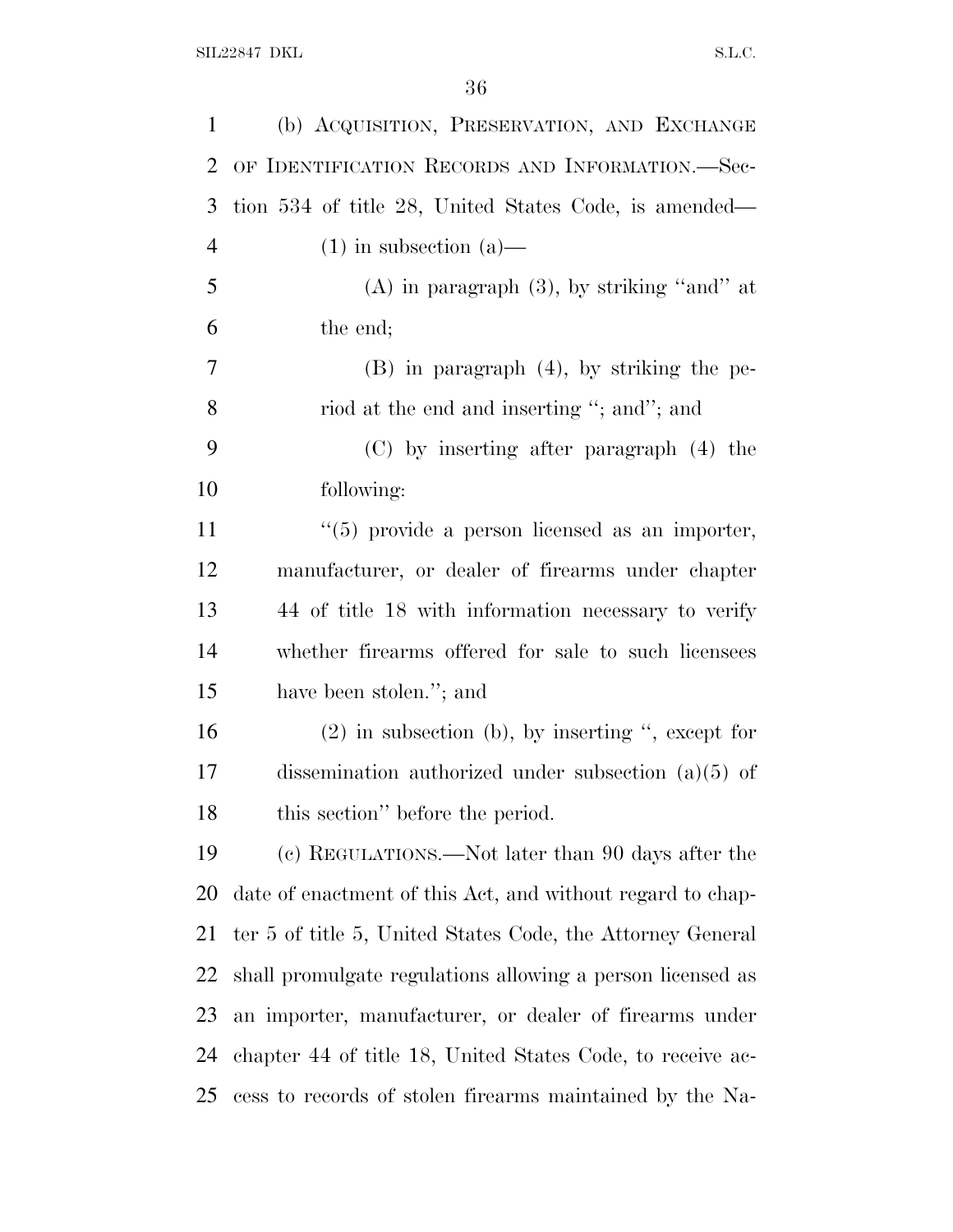| 1  | tional Crime Information Center operated by the Federal    |
|----|------------------------------------------------------------|
| 2  | Bureau of Investigation, solely for the purpose of volun-  |
| 3  | tarily verifying whether firearms offered for sale to such |
| 4  | licensees have been stolen.                                |
| 5  | (d) STATUTORY CONSTRUCTION; EVIDENCE.—                     |
| 6  | (1) STATUTORY CONSTRUCTION.—Nothing in                     |
| 7  | this section or the amendments made by this section        |
| 8  | shall be construed—                                        |
| 9  | $(A)$ to create a cause of action against any              |
| 10 | person licensed as an importer, manufacturer,              |
| 11 | or dealer of firearms under chapter 44 of title            |
| 12 | 18, United States Code, or any other person for            |
| 13 | any civil liability; or                                    |
| 14 | (B) to establish any standard of care.                     |
| 15 | EVIDENCE.—Notwithstanding any other<br>(2)                 |
| 16 | provision of law, evidence regarding the use or non-       |
| 17 | use by a person licensed as an importer, manufac-          |
| 18 | turer, or dealer of firearms under chapter 44 of title     |
| 19 | 18, United States Code, of the systems, information,       |
| 20 | or records made available under this section or the        |
| 21 | amendments made by this section shall not be ad-           |
| 22 | missible as evidence in any proceeding of any court,       |
| 23 | agency, board, or other entity.                            |
|    |                                                            |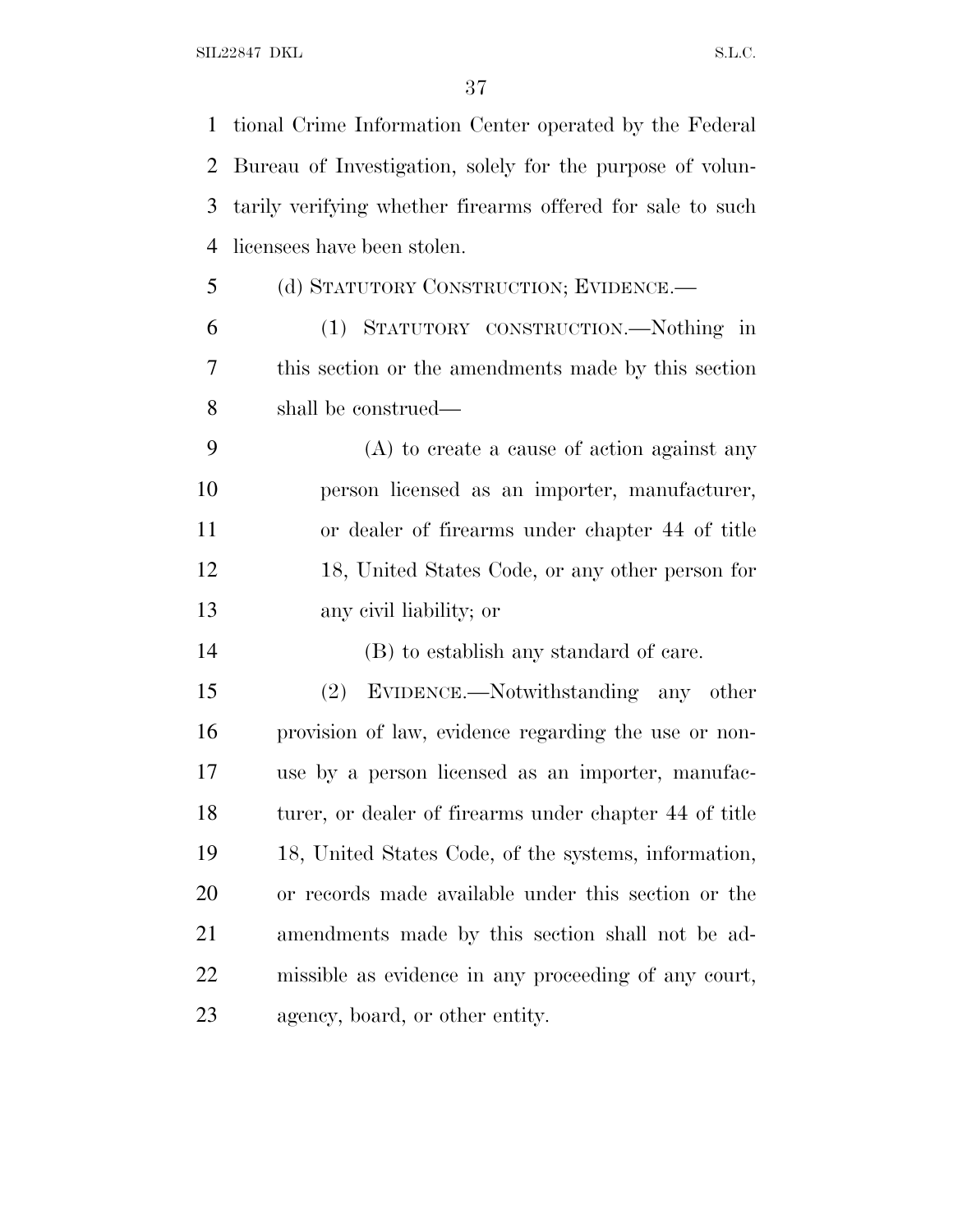## **SEC. 19. INTERSTATE TRANSPORTATION OF FIREARMS OR AMMUNITION.**

 (a) I<sup>N</sup> GENERAL.—Section 926A of title 18, United States Code, is amended to read as follows:

 **''§ 926A. Interstate transportation of firearms or am-munition**

 ''(a) DEFINITION.—In this section, the term 'trans- port' includes staying in temporary lodging overnight, stopping for food, fuel, vehicle maintenance, an emer- gency, medical treatment, and any other activity incidental to the transport.

 ''(b) AUTHORIZATION.—Notwithstanding any provi- sion of any law (including a rule or regulation) of a State or any political subdivision thereof, a person who is not prohibited by this chapter from possessing, transporting, shipping, or receiving a firearm or ammunition shall be entitled to—

18 ''(1) transport a firearm for any lawful purpose from any place where the person may lawfully pos- sess, carry, or transport the firearm to any other 21 such place if, during the transportation—

22  $\langle (A)$  the firearm is unloaded; and 23  $"({\rm B})$ (i) if the transportation is by motor vehicle—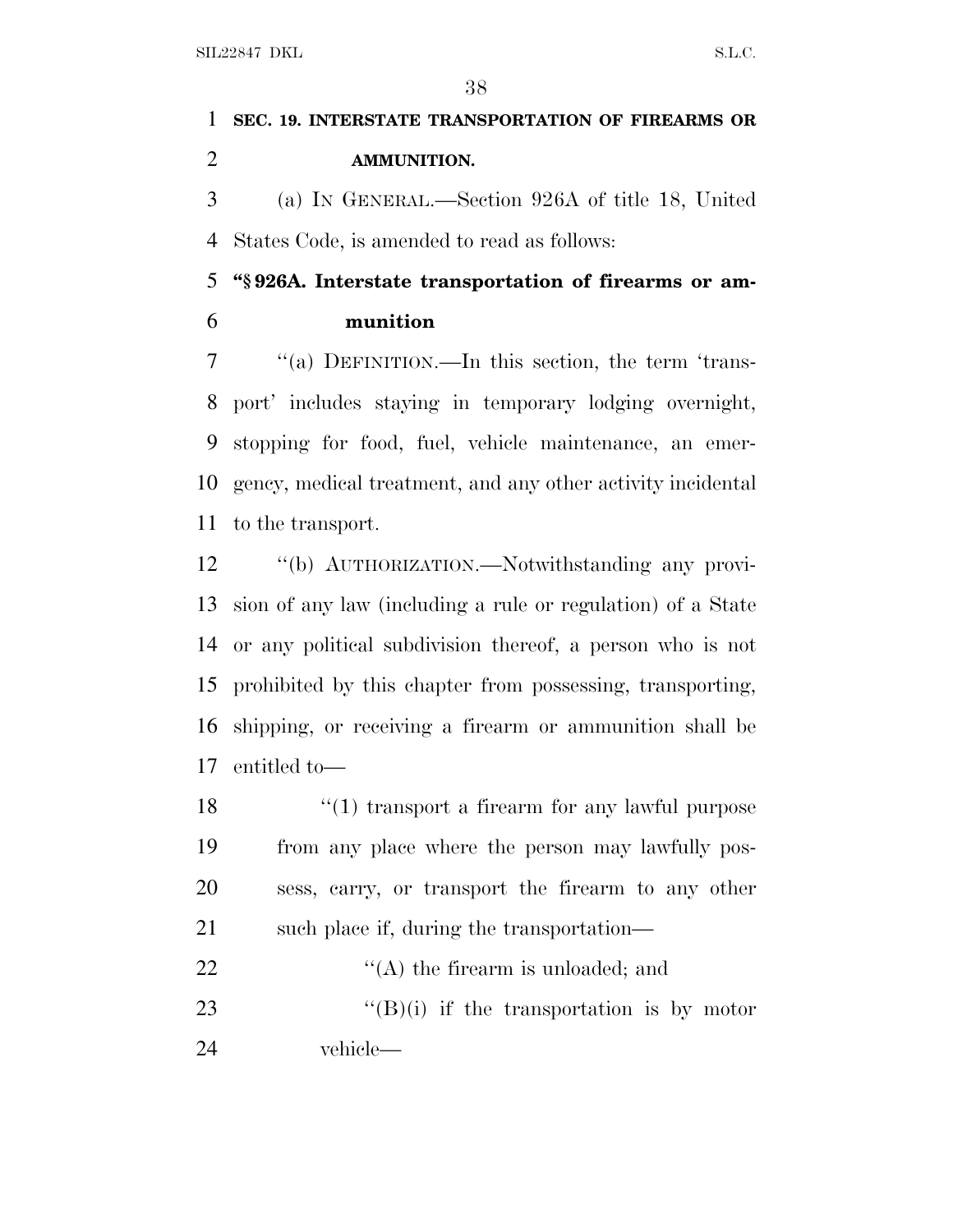| $\mathbf{1}$   | $\lq\lq$ the firearm is not directly acces-         |
|----------------|-----------------------------------------------------|
| $\overline{2}$ | sible from the passenger compartment of             |
| 3              | the motor vehicle; or                               |
| $\overline{4}$ | $\lq\lq$ (II) if the motor vehicle is without a     |
| 5              | compartment separate from the passenger             |
| 6              | compartment, the firearm is—                        |
| 7              | "(aa) in a locked container other                   |
| 8              | than the glove compartment or con-                  |
| 9              | sole; or                                            |
| 10             | "(bb) secured by a secure gun                       |
| 11             | storage or safety device; or                        |
| 12             | "(ii) if the transportation is by other             |
| 13             | means, the firearm is in a locked container or      |
| 14             | secured by a secure gun storage or safety de-       |
| 15             | vice; and                                           |
| 16             | $\lq(2)$ transport ammunition for any lawful pur-   |
| 17             | pose from any place where the person may lawfully   |
| 18             | possess, carry, or transport the ammunition, to any |
| 19             | other such place if, during the transportation—     |
| 20             | $\lq (A)$ the ammunition is not loaded into a       |
| 21             | firearm; and                                        |
| 22             | $\lq\lq (B)(i)$ if the transportation is by motor   |
| 23             | vehicle—                                            |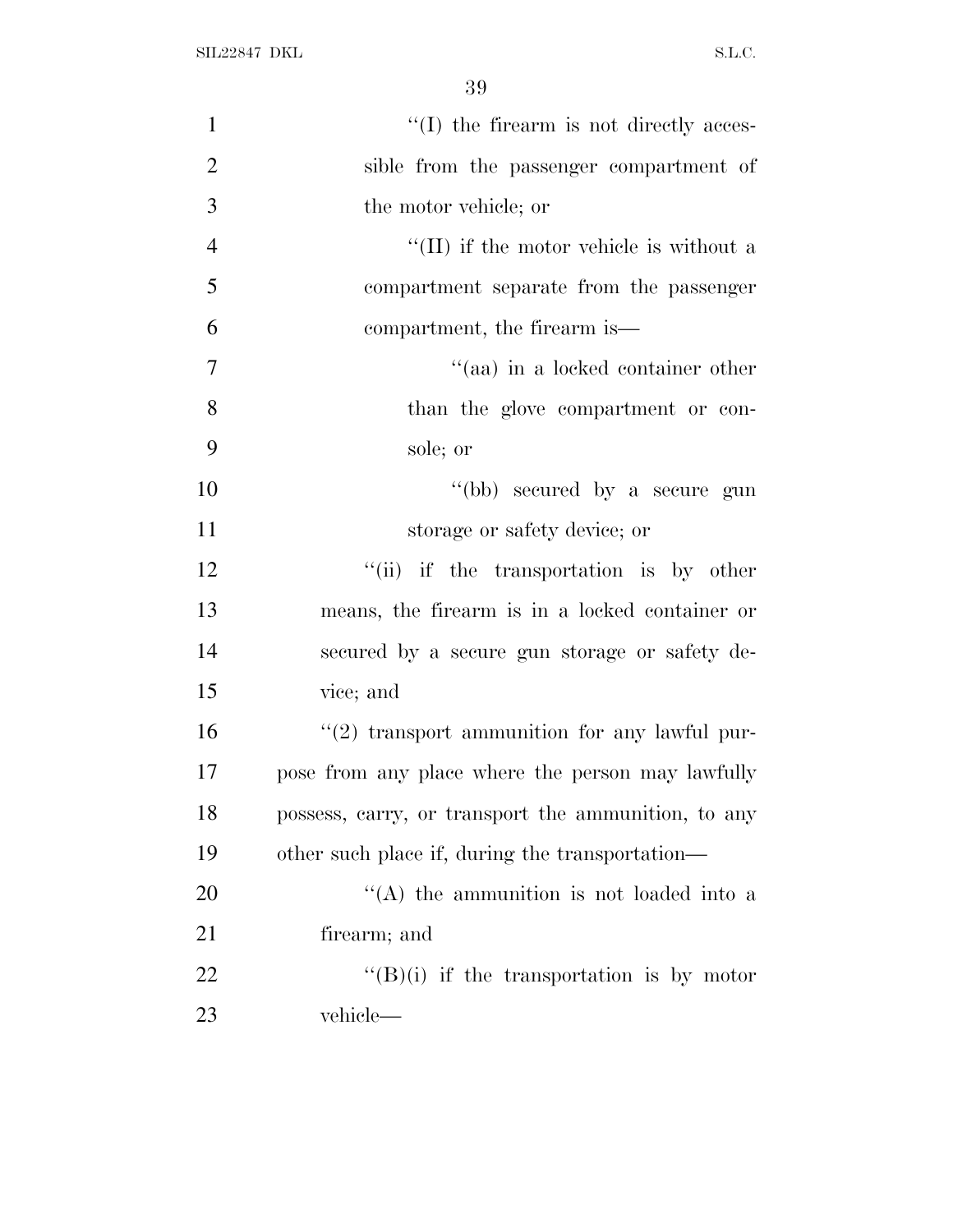SIL22847 DKL  $S.L.C.$ 

| $\mathbf{1}$   | "(I) the ammunition is not directly               |
|----------------|---------------------------------------------------|
| $\overline{2}$ | accessible from the passenger compartment         |
| 3              | of the motor vehicle; or                          |
| $\overline{4}$ | $\lq\lq$ (II) if the motor vehicle is without a   |
| 5              | compartment separate from the passenger           |
| 6              | compartment, the ammunition is in a               |
| $\overline{7}$ | locked container other than the glove com-        |
| 8              | partment or console; or                           |
| 9              | "(ii) if the transportation is by other           |
| 10             | means, the ammunition is in a locked container.   |
| 11             | $``(c)$ STATE LAW.—                               |
| 12             | "(1) ARREST AUTHORITY.—A person who is            |
| 13             | transporting a firearm or ammunition may not be—  |
| 14             | "(A) arrested for violation of any law or         |
| 15             | any rule or regulation of a State, or any polit-  |
| 16             | ical subdivision thereof, relating to the posses- |
| 17             | sion, transportation, or carrying of firearms or  |
| 18             | ammunition, unless there is probable cause to     |
| 19             | believe that the transportation is not in accord- |
| 20             | ance with subsection (b); or                      |
| 21             | "(B) detained for violation of any law or         |
| 22             | any rule or regulation of a State, or any polit-  |
| 23             | ical subdivision thereof, relating to the posses- |
| 24             | sion, transportation, or carrying of firearms or  |
| 25             | ammunition, unless there is reasonable<br>sus-    |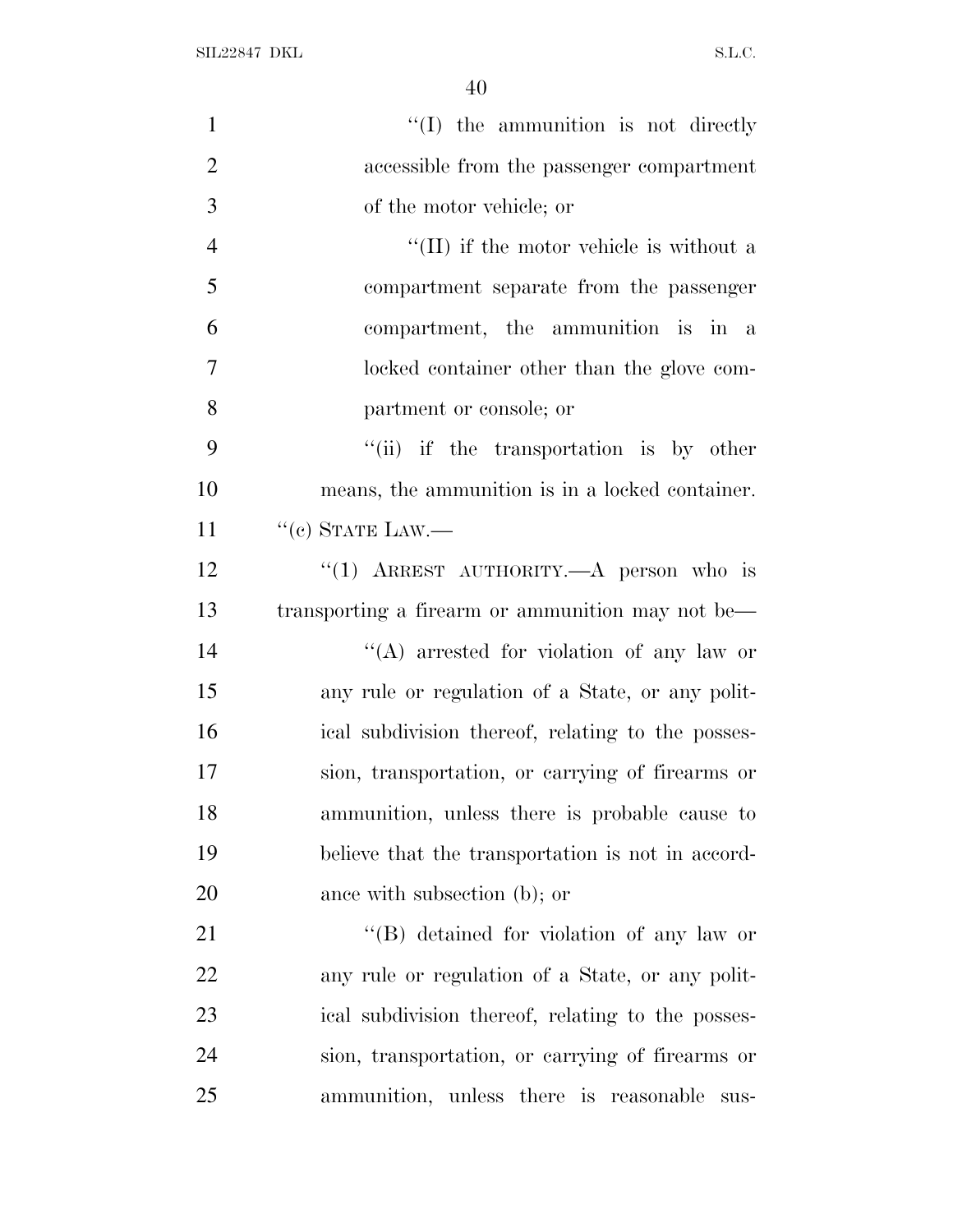| $\mathbf{1}$   | picion that the transportation is not in accord-              |
|----------------|---------------------------------------------------------------|
| $\overline{2}$ | ance with subsection (b).                                     |
| 3              | $``(2)$ PROSECUTION.—                                         |
| $\overline{4}$ | "(A) BURDEN OF PROOF.—If a person as-                         |
| 5              | serts this section as a defense in a criminal pro-            |
| 6              | ceeding, the government shall bear the burden                 |
| 7              | of proving, beyond a reasonable doubt, that the               |
| 8              | conduct of the person was not in accordance                   |
| 9              | with subsection (b).                                          |
| 10             | "(B) PREVAILING DEFENDANT.—If a per-                          |
| 11             | son successfully asserts this section as a defense            |
| 12             | in a criminal proceeding, the court shall award               |
| 13             | the prevailing defendant reasonable attorney's                |
| 14             | fees.".                                                       |
| 15             | (b) TECHNICAL AND CONFORMING AMENDMENT.                       |
| 16             | The table of sections for chapter 44 of title 18, United      |
| 17             | States Code, is amended by striking the item relating to      |
| 18             | section 926A and inserting the following:                     |
|                | "926A. Interstate transportation of firearms or ammunition.". |
| 19             | SEC. 20. PREVENTING DUPLICATIVE GRANTS.                       |
| 20             | Section 1701 of title I of the Omnibus Crime Control          |
| 21             | and Safe Streets Act of 1968 (34 U.S.C. 10381) is amend-      |
| 22             | ed by adding at the end the following:                        |
| 23             | "(n) PREVENTING DUPLICATIVE GRANTS.—                          |
| 24             | "(1) IN GENERAL.—Before the Attorney Gen-                     |
| 25             | eral awards a grant to an applicant under this part,          |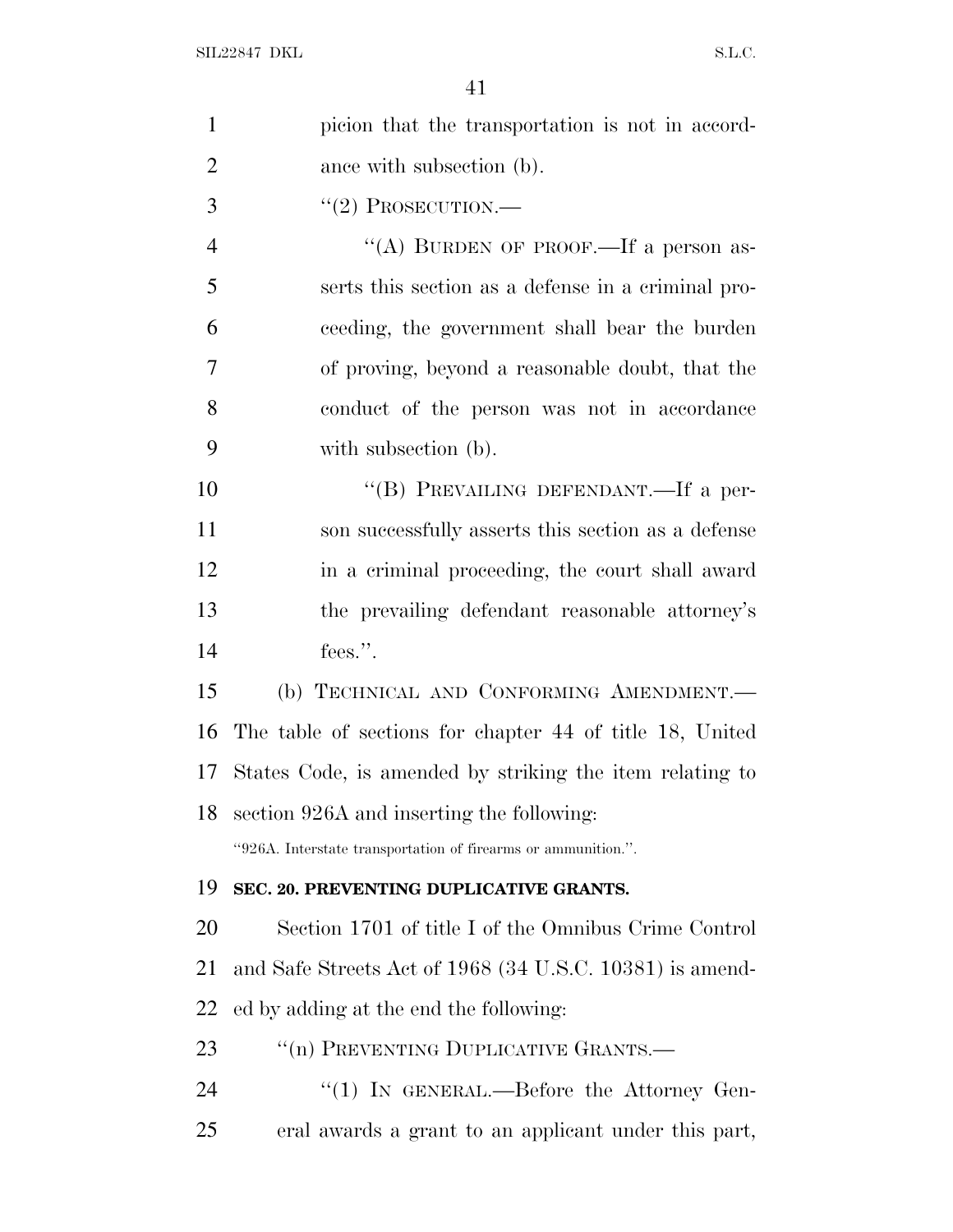| $\mathbf{1}$   | the Attorney General shall compare potential grant         |
|----------------|------------------------------------------------------------|
| $\overline{2}$ | awards with grants awarded under part A or T to            |
| 3              | determine if duplicate grant awards are awarded for        |
| $\overline{4}$ | the same purpose.                                          |
| 5              | "(2) REPORT.—If the Attorney General awards                |
| 6              | duplicate grants to the same applicant for the same        |
| 7              | purpose the Attorney General shall submit to the           |
| 8              | Committee on the Judiciary of the Senate and the           |
| 9              | Committee on the Judiciary of the House of Rep-            |
| 10             | resentatives a report that includes—                       |
| 11             | "(A) a list of all duplicate grants awarded,               |
| 12             | including the total dollar amount of any dupli-            |
| 13             | cate grants awarded; and                                   |
| 14             | "(B) the reason the Attorney General                       |
| 15             | awarded the duplicate grants.".                            |
| 16             | SEC. 21. PROJECT SENTRY AUTHORIZATION.                     |
| 17             | (a) IN GENERAL.—In addition to amounts otherwise           |
| 18             | available, there is appropriated to the Attorney General,  |
| 19             | out of any money in the Treasury not otherwise appro-      |
| 20             | priated, \$9,000,000 to support Project Sentry, a Federal- |
| 21             | State law enforcement partnership to—                      |
| 22             | (1) identify and prosecute juveniles who violate           |
| 23             | State and Federal firearms laws and the adults who         |
| 24             | supply the juveniles with firearms; and                    |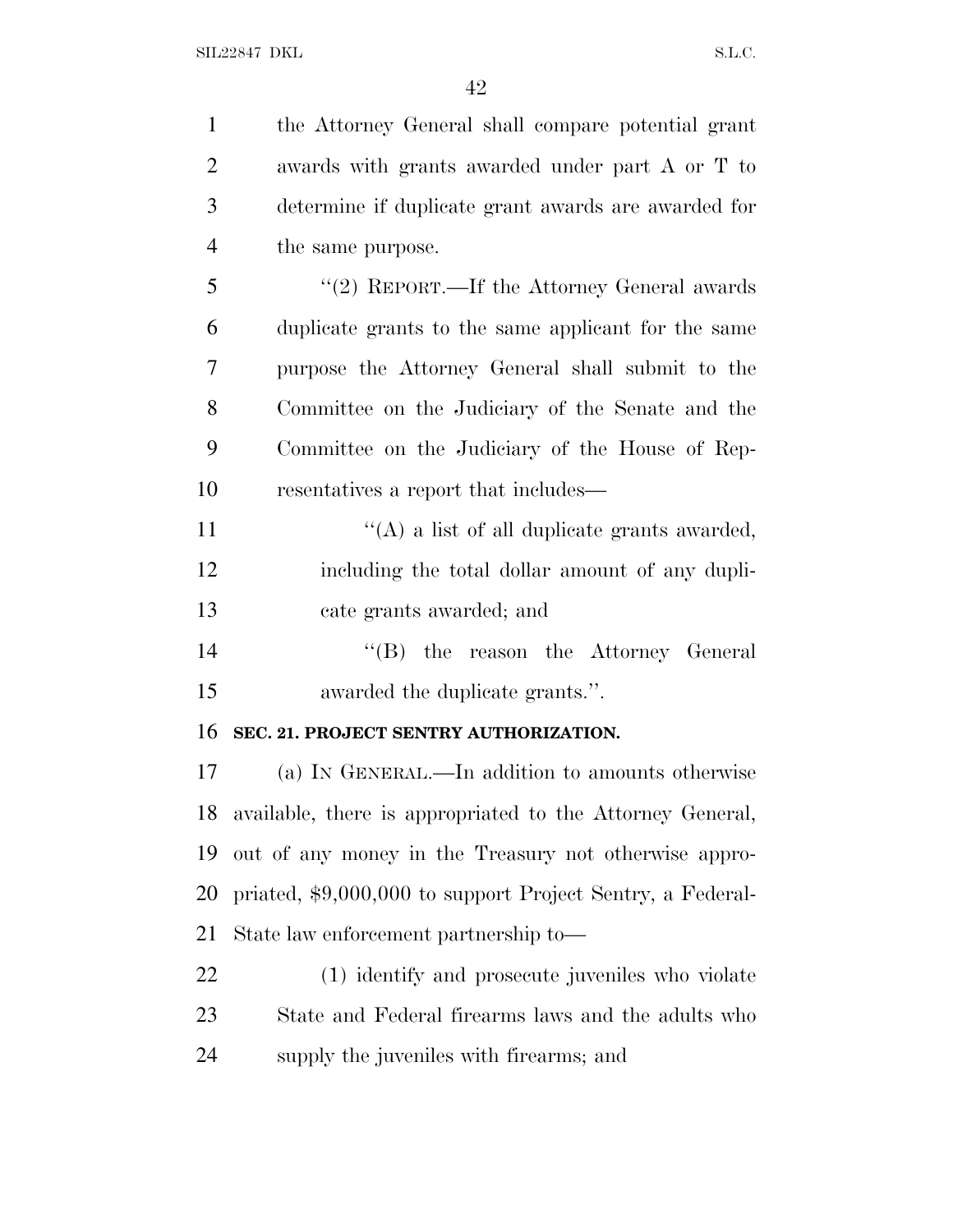| $\mathbf{1}$   | (2) hire an attorney for each United States at-             |
|----------------|-------------------------------------------------------------|
| $\overline{2}$ | torney who will focus on firearm crimes involving or        |
| 3              | affecting juveniles, including school-related violence      |
| $\overline{4}$ | and trafficking firearms to minors.                         |
| 5              | (b) ADDITIONAL APPROPRIATIONS. Of amounts                   |
| 6              | made available under section 31 of this Act, $$20,000,000$  |
| 7              | shall be made available to Project Sentry described in sub- |
| 8              | section (a) to establish safe school task forces across the |
| 9              | United States that will—                                    |
| 10             | (1) prosecute and supervise juveniles who carry             |
| 11             | or use firearms illegally; and                              |
| 12             | (2) prosecute adults who illegally furnish fire-            |
| 13             | arms to the juveniles described in paragraph (1).           |
| 14             | (c) EMERGENCY DESIGNATION.—                                 |
| 15             | (1) IN GENERAL.—The amounts provided under                  |
| 16             | this section are designated as an emergency require-        |
| 17             | ment pursuant to section $4(g)$ of the Statutory Pay-       |
| 18             | As-You-Go Act of 2010 $(2 \text{ U.S.C. } 933(g))$ .        |
| 19             | (2) DESIGNATION IN THE SENATE AND THE                       |
| 20             | HOUSE.—This section is designated as an emergency           |
| 21             | requirement pursuant to subsections (a) and (b) of          |
| 22             | section 4001 of S. Con. Res. 14 (117th Congress),           |
| 23             | the concurrent resolution on the budget for fiscal          |
| 24             | year 2022.                                                  |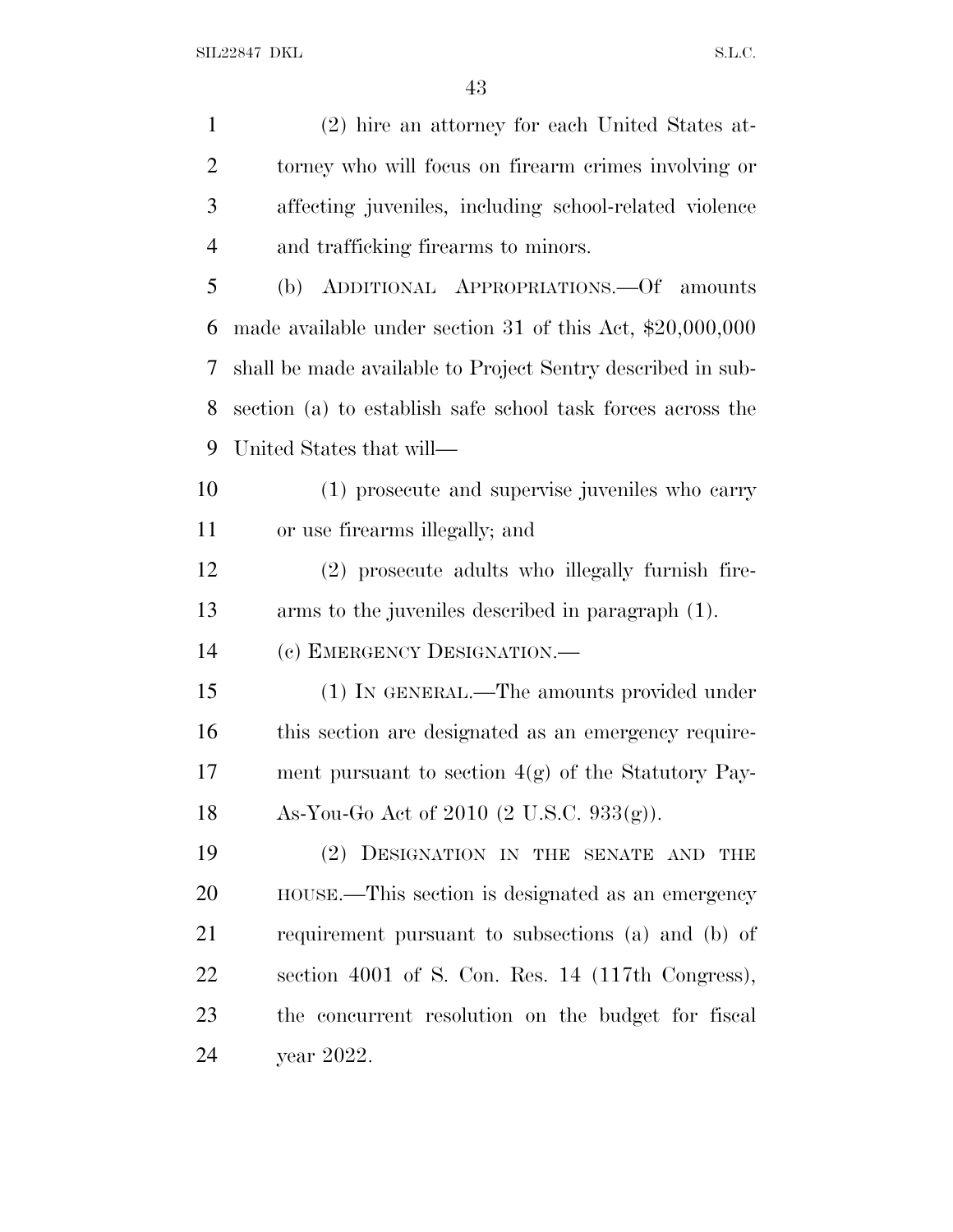## **SEC. 22. PROJECT CHILD SAFE AUTHORIZATION.**

 (a) I<sup>N</sup> GENERAL.—There is appropriated to the At- torney General \$75,000,000 for Child Safe, a program that will provide funds to ensure child-safety locks are available for every handgun in the United States.

- (b) GRANTS.—
- (1) IN GENERAL.—Of the amounts made avail-able under subsection (a)—

 (A) \$65,000,000 shall be used by the As- sistant Attorney General of the Office of Jus- tice Programs to award grants to State and local governments and private organizations to provide locks for handguns in the United States, to be distributed by local municipalities or private organizations; and

 (B) \$10,000,000 shall be used on adminis- trative costs and advertising, including a na- tional toll-free hotline to make sure all parents are aware of the program described in that sub-section.

21 (2) MATCHING REQUIREMENT.

 (A) IN GENERAL.—An entity receiving a grant under this section shall provide non-Fed- eral matching funds equal to not less than 100 percent of the amount of the grant.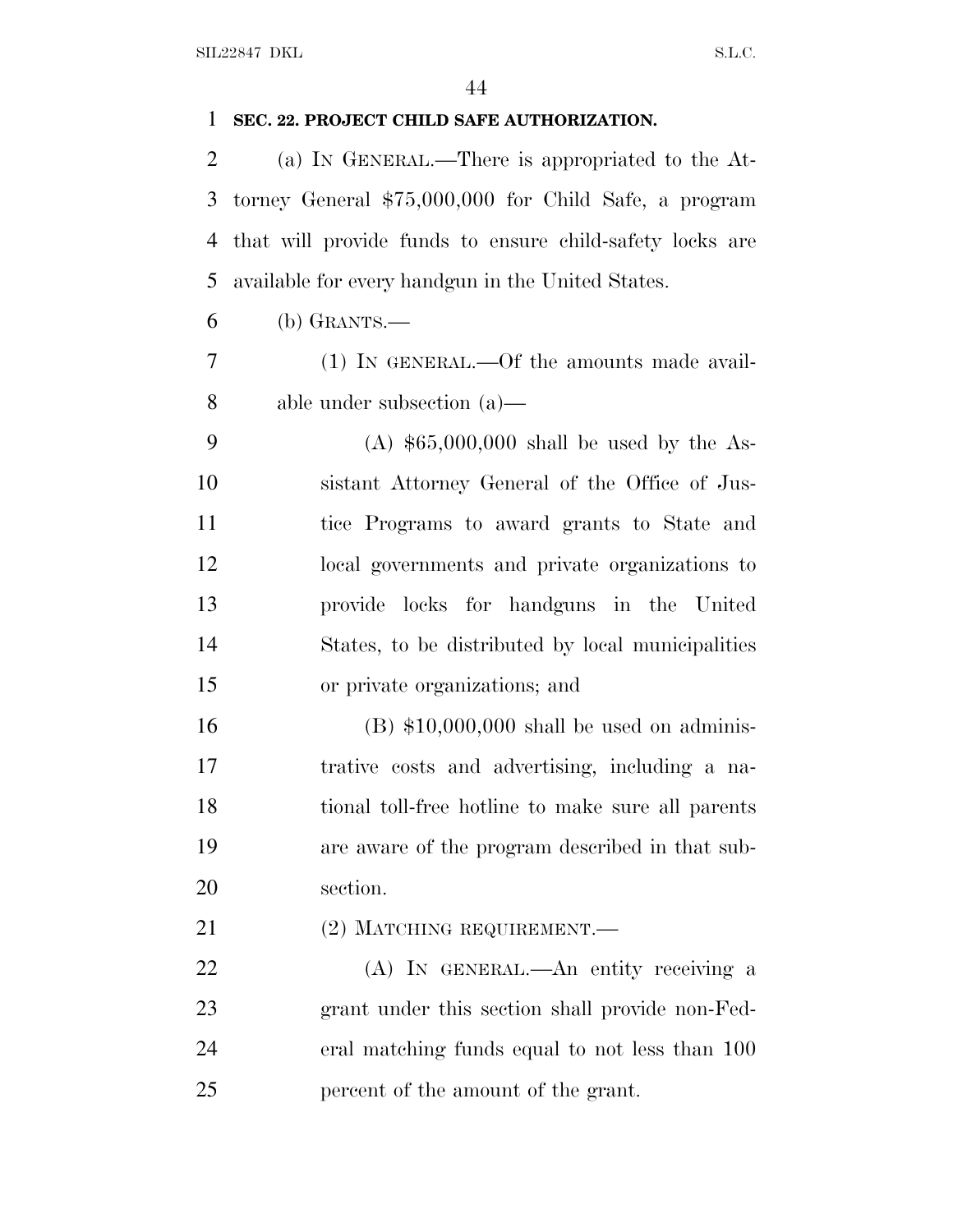| $\mathbf{1}$   | (B) IN-KIND SUPPORT.—Matching funds                   |
|----------------|-------------------------------------------------------|
| $\overline{2}$ | may include in-kind support.                          |
| 3              | (c) EMERGENCY DESIGNATION.—                           |
| $\overline{4}$ | (1) IN GENERAL.—The amounts provided under            |
| 5              | this section are designated as an emergency require-  |
| 6              | ment pursuant to section $4(g)$ of the Statutory Pay- |
| 7              | As-You-Go Act of 2010 $(2 \text{ U.S.C. } 933(g))$ .  |
| 8              | (2) DESIGNATION IN THE SENATE AND<br>THE              |
| 9              | HOUSE.—This section is designated as an emergency     |
| 10             | requirement pursuant to subsections (a) and (b) of    |
| 11             | section 4001 of S. Con. Res. 14 (117th Congress),     |
| 12             | the concurrent resolution on the budget for fiscal    |
| 13             | year 2022.                                            |
| 14             | SEC. 23. NONPROFIT SECURITY GRANT PROGRAM.            |
| 15             | Section 2009 of the Homeland Security Act of 2002     |
| 16             | $(6 \text{ U.S.C. } 609a)$ is amended—                |
| 17             | $(1)$ in subsection (e), by striking "2020 through    |
| 18             | 2024" and inserting "2023 through 2030";              |
| 19             | $(2)$ by redesignating subsection $(f)$ as sub-       |
| 20             | section $(i)$ ;                                       |
| 21             | $(3)$ by inserting after subsection (e) the fol-      |
| 22             | lowing:                                               |
| 23             | $``(f)$ FEEDBACK.—                                    |
| 24             | " $(1)$ IN GENERAL.—If the Administrator denies       |
| 25             | an application for a grant under this section, not    |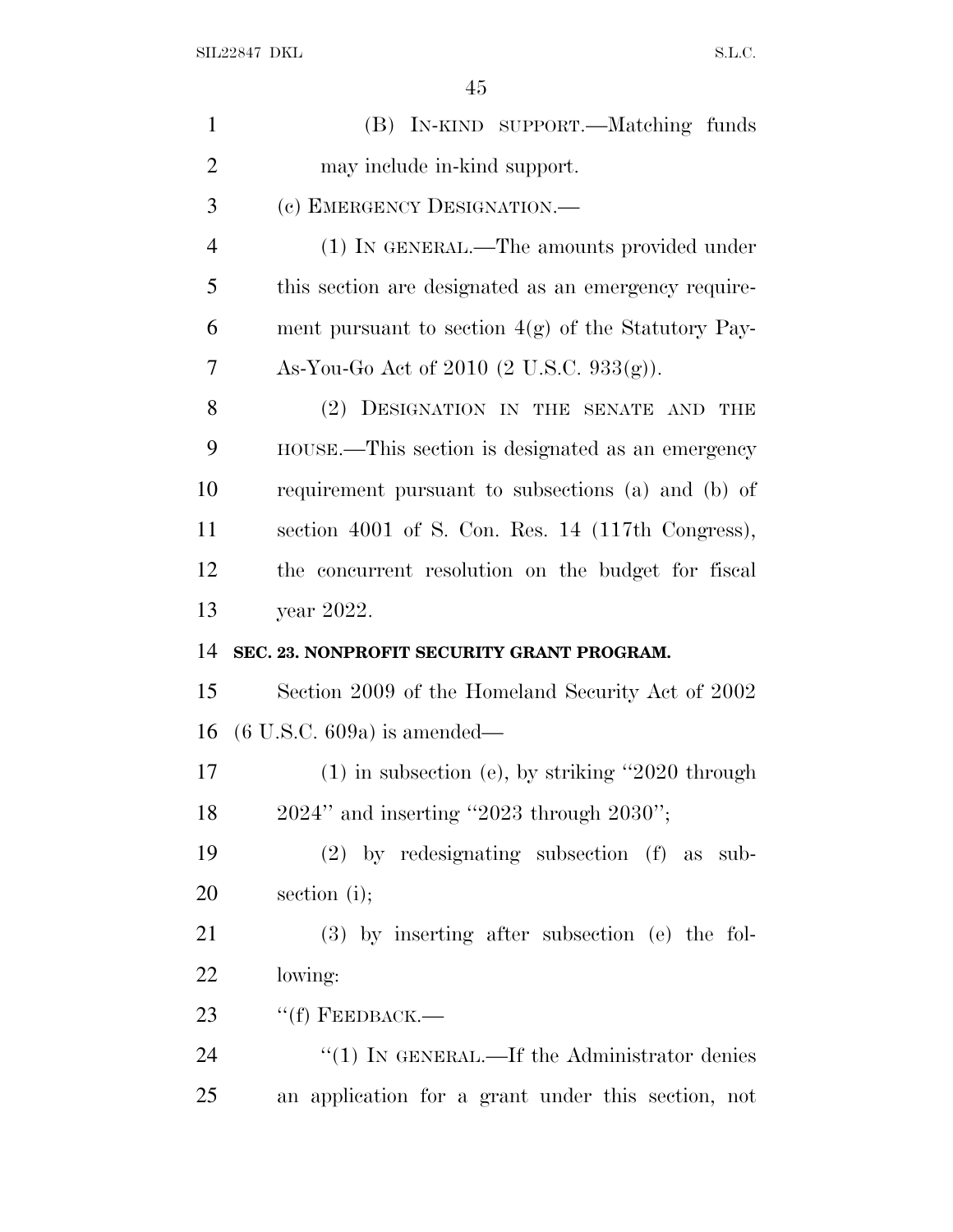| $\mathbf{1}$   | later than 120 days after the date of the denial, the     |
|----------------|-----------------------------------------------------------|
| $\overline{2}$ | Administrator shall—                                      |
| 3              | $\lq\lq$ notify the applicant; and                        |
| $\overline{4}$ | $\lq\lq$ (B) provide an explanation for the denial.       |
| 5              | "(2) EXPLANATION.—An explanation described                |
| 6              | in paragraph $(1)(B)$ shall include information identi-   |
| 7              | fying the reason for the denial of the application, in-   |
| 8              | $cluding$ —                                               |
| 9              | "(A) any factors that led to a lower score                |
| 10             | or rank compared to other applicants; and                 |
| 11             | "(B) an identification of any deficiencies in             |
| 12             | the application.                                          |
| 13             | "(g) ADMINISTRATIVE COSTS AND TECHNICAL AS-               |
| 14             | SISTANCE.—A State through which the Administrator         |
| 15             | makes a grant to an eligible nonprofit organization under |
| 16             | this section shall receive a 5 percent increase in the    |
| 17             | amount of the grant—                                      |
| 18             | $\lq(1)$ for administrative costs; and                    |
| 19             | $\lq(2)$ to provide technical assistance to the eligi-    |
| 20             | ble nonprofit organization.                               |
| 21             | "(h) APPLICATION UPDATE AND IMPROVEMENTS.—                |
| 22             | "(1) PUBLIC MEETING.—Not later than<br>-90                |
| 23             | days after the date of enactment of the Safe Kids,        |
| 24             | Safe Schools, Safe Communities Act of 2022, the           |
| 25             | Administrator shall hold a public meeting to solicit      |
|                |                                                           |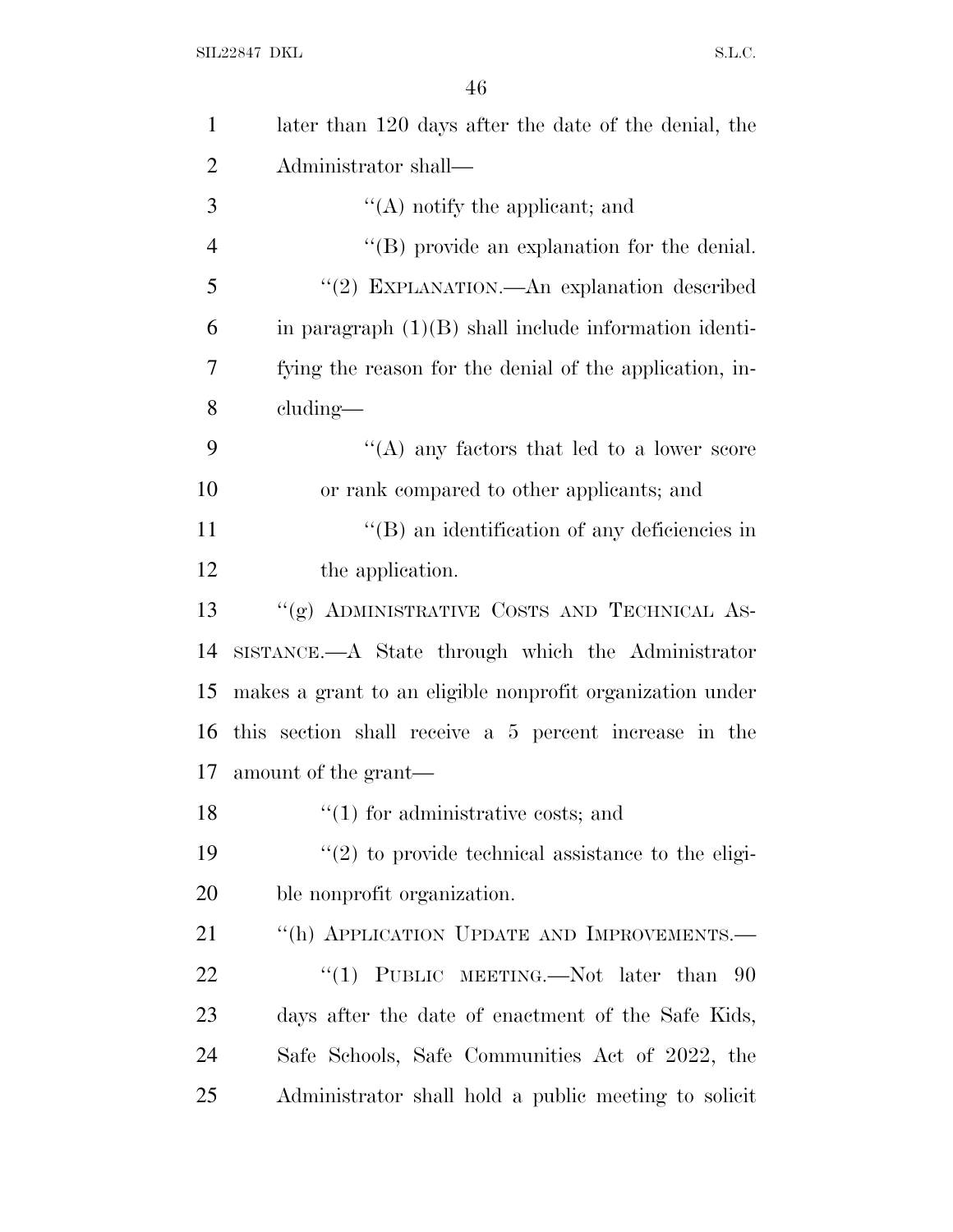| $\mathbf{1}$   | recommendations on updating the application proc- |
|----------------|---------------------------------------------------|
| $\overline{2}$ | ess for a grant under this section.               |
| 3              | "(2) REPORT.—Not later than $180$ days after      |
| $\overline{4}$ | the date of enactment of the Safe Kids, Safe      |
| 5              | Schools, Safe Communities Act of 2022, the Admin- |
| 6              | istrator shall—                                   |
| 7              | $\lq\lq$ develop recommendations to mod-          |
| 8              | ernize and update the application process for a   |
| 9              | grant under this section, which shall include     |
| 10             | considerations for-                               |
| 11             | "(i) establishing a more streamlined              |
| 12             | application process;                              |
| 13             | "(ii) establishing greater uniformity in          |
| 14             | the application process among all appli-          |
| 15             | cants and the guidance provided to States         |
| 16             | through which the Administrator makes             |
| 17             | grants to eligible nonprofit organizations        |
| 18             | under this section;                               |
| 19             | "(iii) ensuring that the application              |
| 20             | template is compatible with the latest or         |
| 21             | most widely used version of software pro-         |
| 22             | grams; and                                        |
| 23             | "(iv) coordinating with the Adminis-              |
| 24             | trator of General Services to ensure that         |
| 25             | applications submitted under this section         |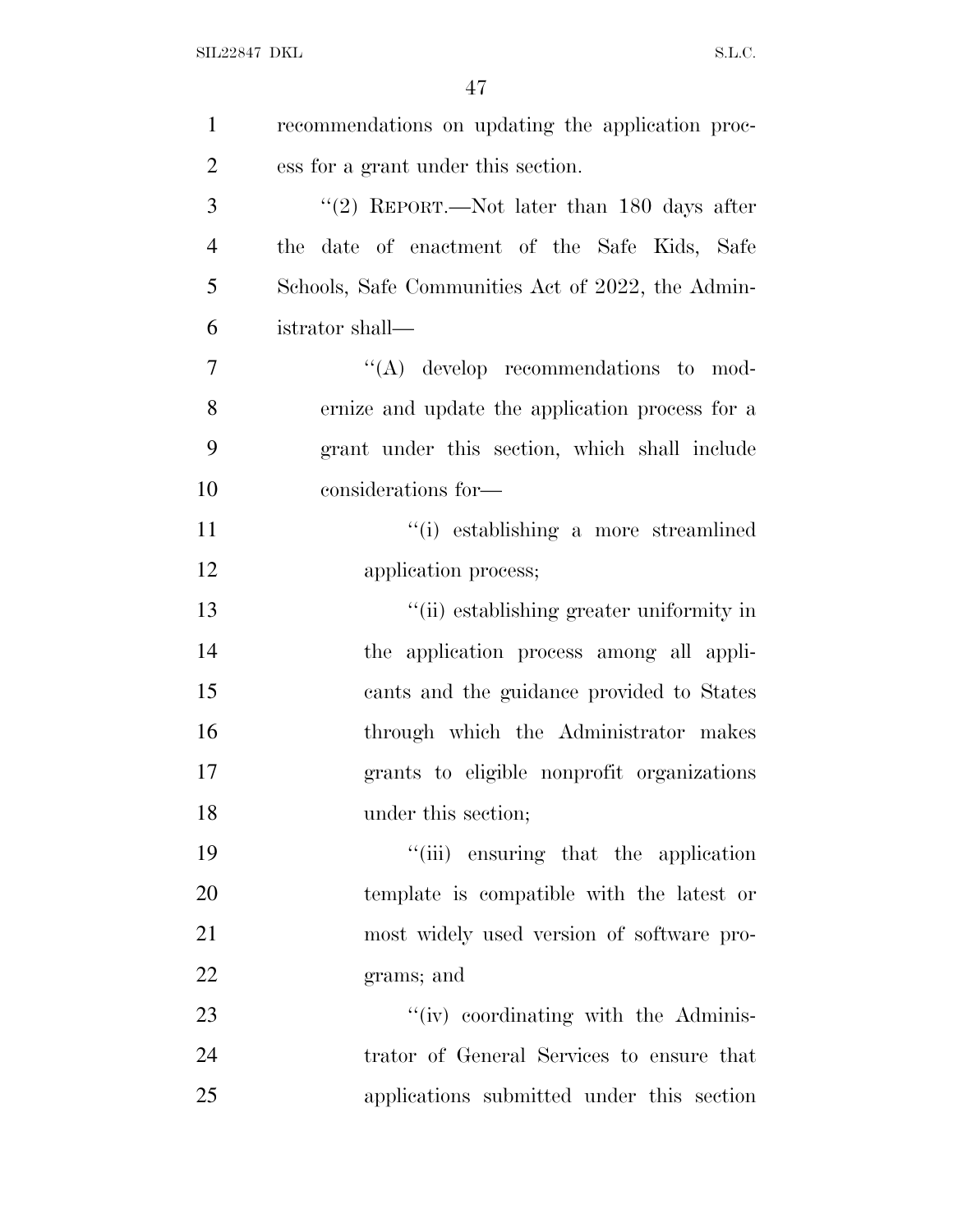| $\mathbf{1}$   | are compatible across online platforms of                   |
|----------------|-------------------------------------------------------------|
| $\overline{2}$ | the Federal Government; and                                 |
| 3              | $\lq\lq (B)$ submit to the Committee on Home-               |
| $\overline{4}$ | land Security and Governmental Affairs of the               |
| 5              | Senate and the Committee on Homeland Secu-                  |
| 6              | rity of the House of Representatives a report               |
| $\tau$         | that includes—                                              |
| 8              | "(i) the recommendations developed                          |
| 9              | under subparagraph $(A)$ ; and                              |
| 10             | "(ii) a description of whether the rec-                     |
| 11             | ommendations developed under subpara-                       |
| 12             | $graph(A)$ are consistent with feedback re-                 |
| 13             | ceived at the public meeting required under                 |
| 14             | $\frac{1}{2}$ paragraph (1).                                |
| 15             | IMPLEMENTATION OF<br>(3)<br>RECOMMENDA-                     |
| 16             | TIONS.—Not later than 270 days after the date of            |
| 17             | enactment of the Safe Kids, Safe Schools, Safe              |
| 18             | Communities Act of 2022, the Administrator shall            |
| 19             | implement the recommendations developed under               |
| 20             | paragraph $(2)(A)$ .                                        |
| 21             | "(4) PAPERWORK REDUCTION ACT WAIVER.-                       |
| 22             | For the purpose of meeting the deadlines established        |
| 23             | under this subsection, the Secretary may waive the          |
| 24             | application of subchapter I of chapter $35$ of title $44$ , |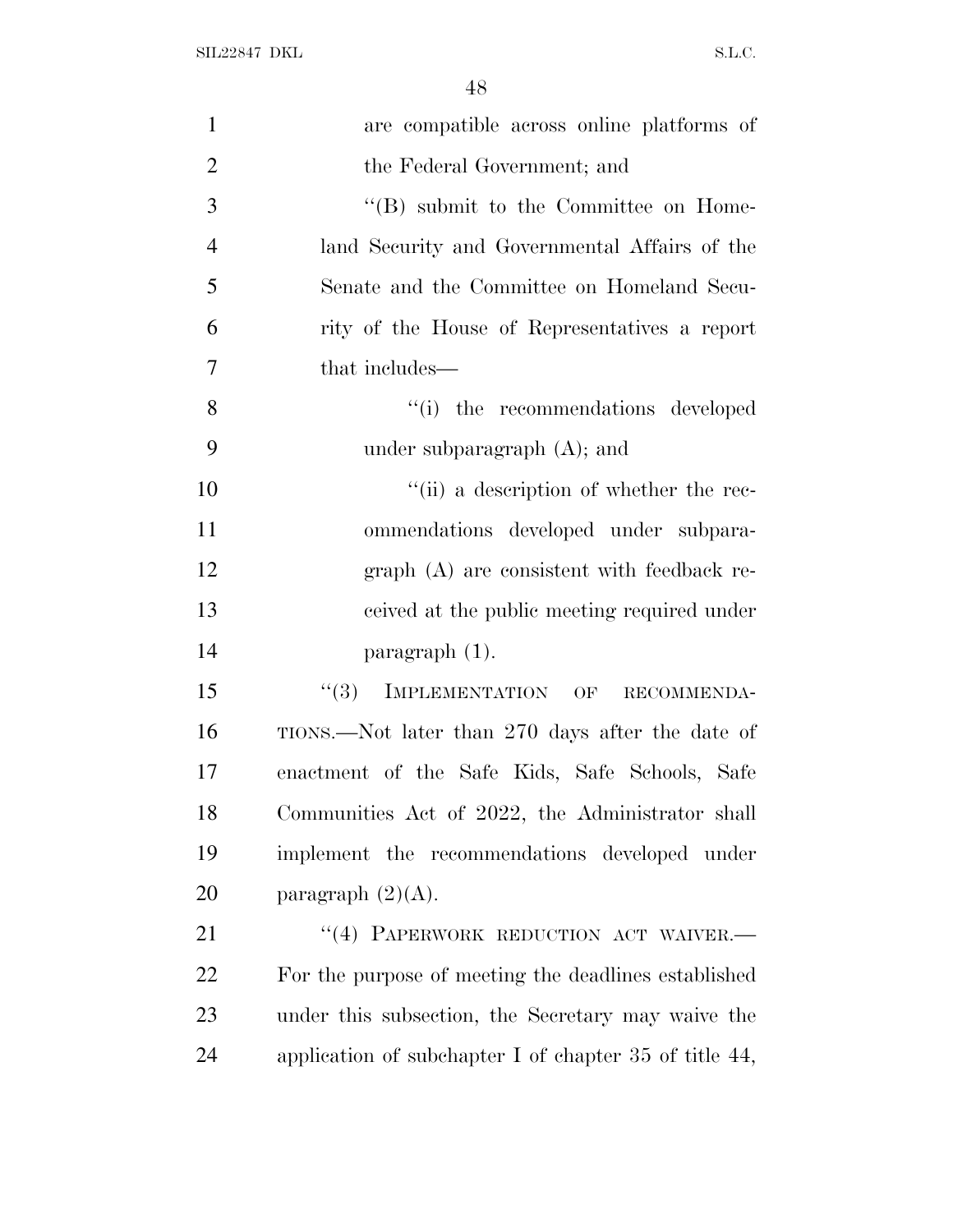SIL22847 DKL  $S.L.C.$ 

| $\mathbf{1}$   | United States Code, to the requirements of this sub-  |
|----------------|-------------------------------------------------------|
| $\overline{2}$ | section."; and                                        |
| 3              | $(4)$ in subsection (i), as so redesignated—          |
| $\overline{4}$ | (A) in paragraph $(1)$ , by striking "\$75 mil-       |
| 5              | lion for each of fiscal years 2020 through            |
| 6              | $2024"$ and inserting "\$540,000,000 for each of      |
| $\overline{7}$ | fiscal years $2023$ through $2030$ ";                 |
| 8              | $(B)$ by striking paragraph $(2)$ ; and               |
| 9              | (C) by adding at the end the following:               |
| 10             | "(2) $H$ IGH-RISK URBAN AREAS.—Of<br>the              |
| 11             | amounts made available to carry out this section for  |
| 12             | each of fiscal years 2023 through 2030, not less      |
| 13             | than 0.35 percent shall be for grants to eligible re- |
| 14             | cipients located in each high-risk urban area receiv- |
| 15             | ing grants under section 2003.                        |
| 16             | "(3) SALARIES AND EXPENSES.—Of the                    |
| 17             | amounts made available to carry out this section in   |
| 18             | any fiscal year, the Administrator may transfer to    |
| 19             | another account of the Federal Emergency Manage-      |
| <b>20</b>      | ment Agency not more than 3 percent for salaries      |
| 21             | and administrative expenses, including any necessary  |
| 22             | expenses to provide feedback or technical assistance  |
| 23             | to applicants for a grant under this section in ac-   |
| 24             | cordance with subsection $(g)$ .".                    |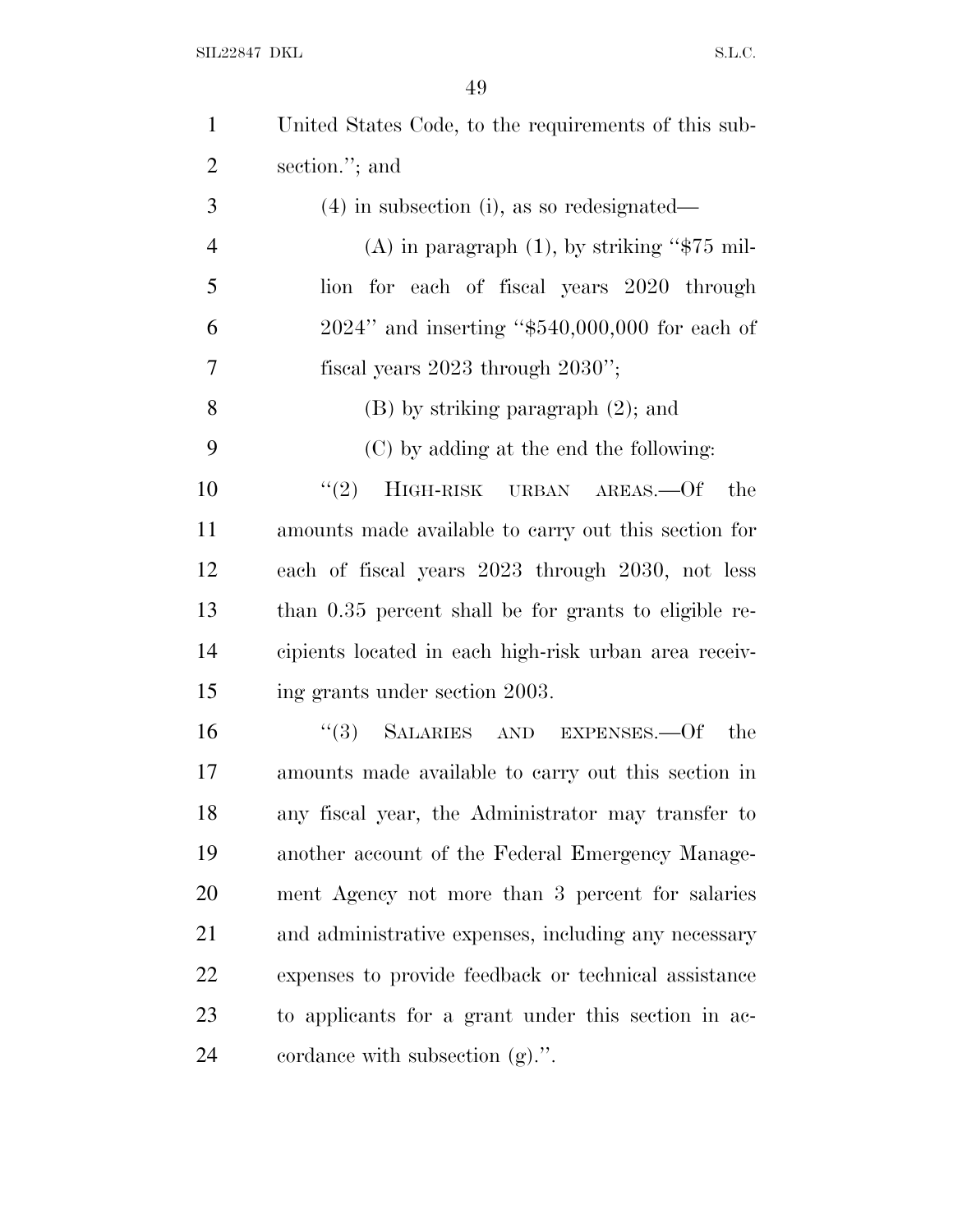| 1              | SEC. 24. LUKE AND ALEX SCHOOL SAFETY ACT.              |
|----------------|--------------------------------------------------------|
| $\overline{2}$ | (a) IN GENERAL.-                                       |
| 3              | (1) AMENDMENT.—Subtitle A of title XXII of             |
| $\overline{4}$ | the Homeland Security Act of 2002 (6 U.S.C. 651)       |
| 5              | et seq.) is amended by adding at the end the fol-      |
| 6              | lowing:                                                |
| 7              | "SEC. 2220D. FEDERAL CLEARINGHOUSE ON SCHOOL SAFE-     |
| 8              | TY BEST PRACTICES.                                     |
| 9              | $``(a)$ ESTABLISHMENT.—                                |
| 10             | "(1) IN GENERAL.—The Secretary, in coordina-           |
| 11             | tion with the Secretary of Education, the Attorney     |
| 12             | General, and the Secretary of Health and Human         |
| 13             | Services, shall establish a Federal Clearinghouse on   |
| 14             | School Safety Best Practices (in this section referred |
| 15             | to as the 'Clearinghouse') within the Department.      |
| 16             | "(2) PURPOSE.—The Clearinghouse shall be               |
| 17             | the primary resource of the Federal Government to      |
| 18             | online<br>identify<br>and<br>publish<br>through        |
| 19             | SchoolSafety.gov, or any successor website, the best   |
| 20             | practices and recommendations for school safety for    |
| 21             | use by State and local educational agencies, institu-  |
| 22             | tions of higher education, State and local law en-     |
| 23             | forcement agencies, health professionals, and the      |
| 24             | general public.                                        |
|                |                                                        |

25 "(3) PERSONNEL.—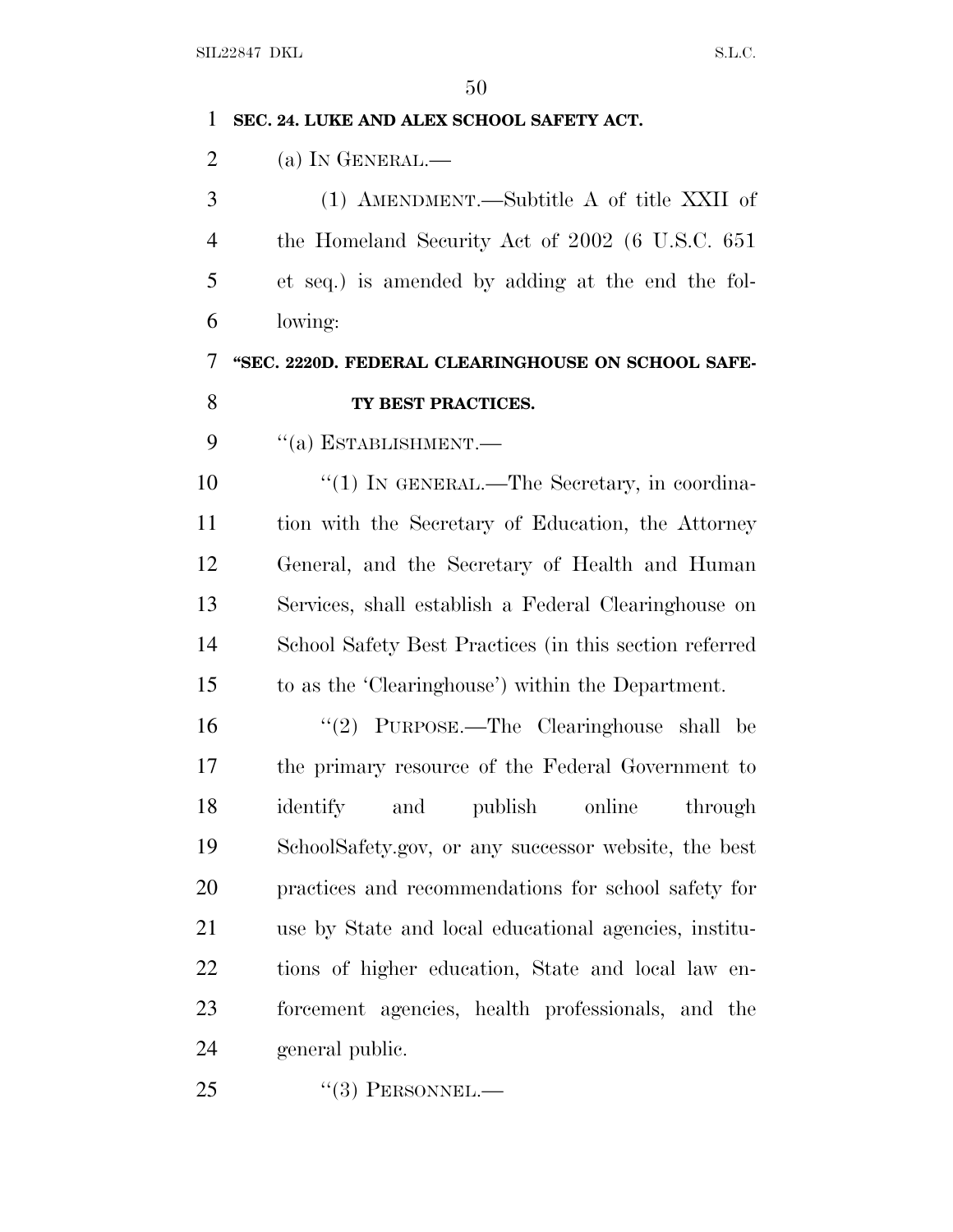| $\mathbf{1}$   | "(A) ASSIGNMENTS.—The Clearinghouse                     |
|----------------|---------------------------------------------------------|
| $\overline{2}$ | shall be assigned such personnel and resources          |
| 3              | as the Secretary considers appropriate to carry         |
| $\overline{4}$ | out this section.                                       |
| 5              | "(B) DETAILEES.—The Secretary of Edu-                   |
| 6              | cation, the Attorney General, and the Secretary         |
| 7              | of Health and Human Services may detail per-            |
| 8              | sonnel to the Clearinghouse.                            |
| 9              | $``(4)$ EXEMPTIONS.—                                    |
| 10             | "(A) PAPERWORK REDUCTION<br>ACT.                        |
| 11             | Chapter 35 of title 44, United States Code              |
| 12             | (commonly known as the 'Paperwork Reduction             |
| 13             | Act') shall not apply to any rule making or in-         |
| 14             | formation collection required under this section.       |
| 15             | FEDERAL ADVISORY COMMITTEE<br>$\lq\lq (B)$              |
| 16             | ACT.—The Federal Advisory Committee Act (5)             |
| 17             | U.S.C. App.) shall not apply for the purposes of        |
| 18             | carrying out this section.                              |
| 19             | "(b) CLEARINGHOUSE CONTENTS.—                           |
| 20             | " $(1)$ CONSULTATION.—In identifying the best           |
| 21             | practices and recommendations for the Clearing-         |
| 22             | house, the Secretary may consult with appropriate       |
| 23             | Federal, State, local, Tribal, private sector, and non- |
| 24             | governmental organizations.                             |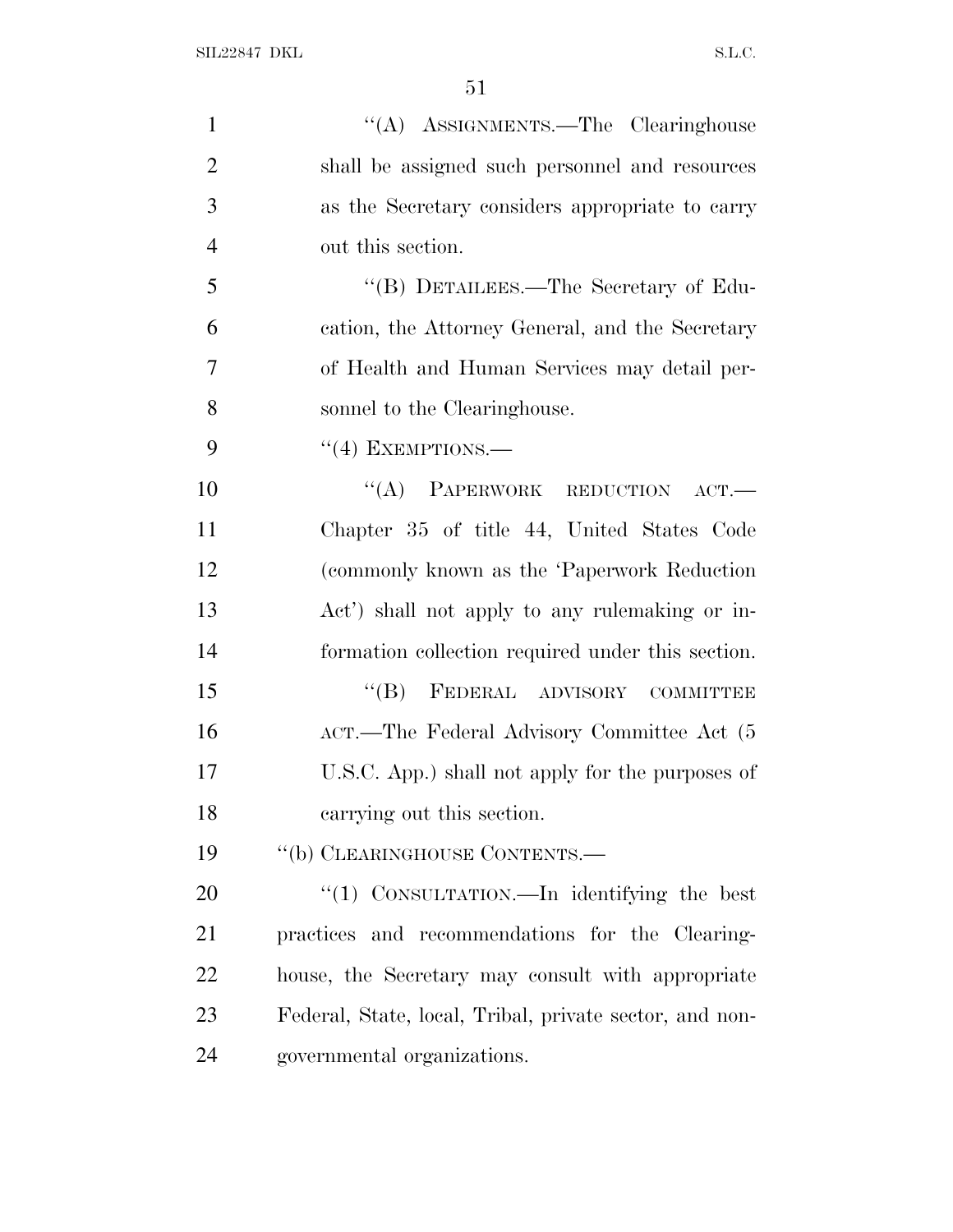1 ''(2) CRITERIA FOR BEST PRACTICES AND REC- OMMENDATIONS.—The best practices and rec- ommendations of the Clearinghouse shall, at a min-imum—

 ''(A) involve comprehensive school safety measures, including threat prevention, pre- paredness, protection, mitigation, incident re- sponse, and recovery to improve the safety pos-ture of a school upon implementation;

 $\langle G \rangle$  include any evidence or research ra- tionale supporting the determination of the Clearinghouse that the best practice or rec- ommendation under subparagraph (A) has been shown to have a significant effect on improving the health, safety, and welfare of persons in school settings, including—

 $\cdot$  (i) relevant research that is evidence- based, as defined in section 8101 of the Elementary and Secondary Education Act of 1965 (20 U.S.C. 7801), supporting the 21 best practice or recommendation;

 $\frac{1}{2}$   $\frac{1}{2}$   $\frac{1}{2}$  findings and data from previous Federal or State commissions recom- mending improvements to the safety pos-ture of a school; or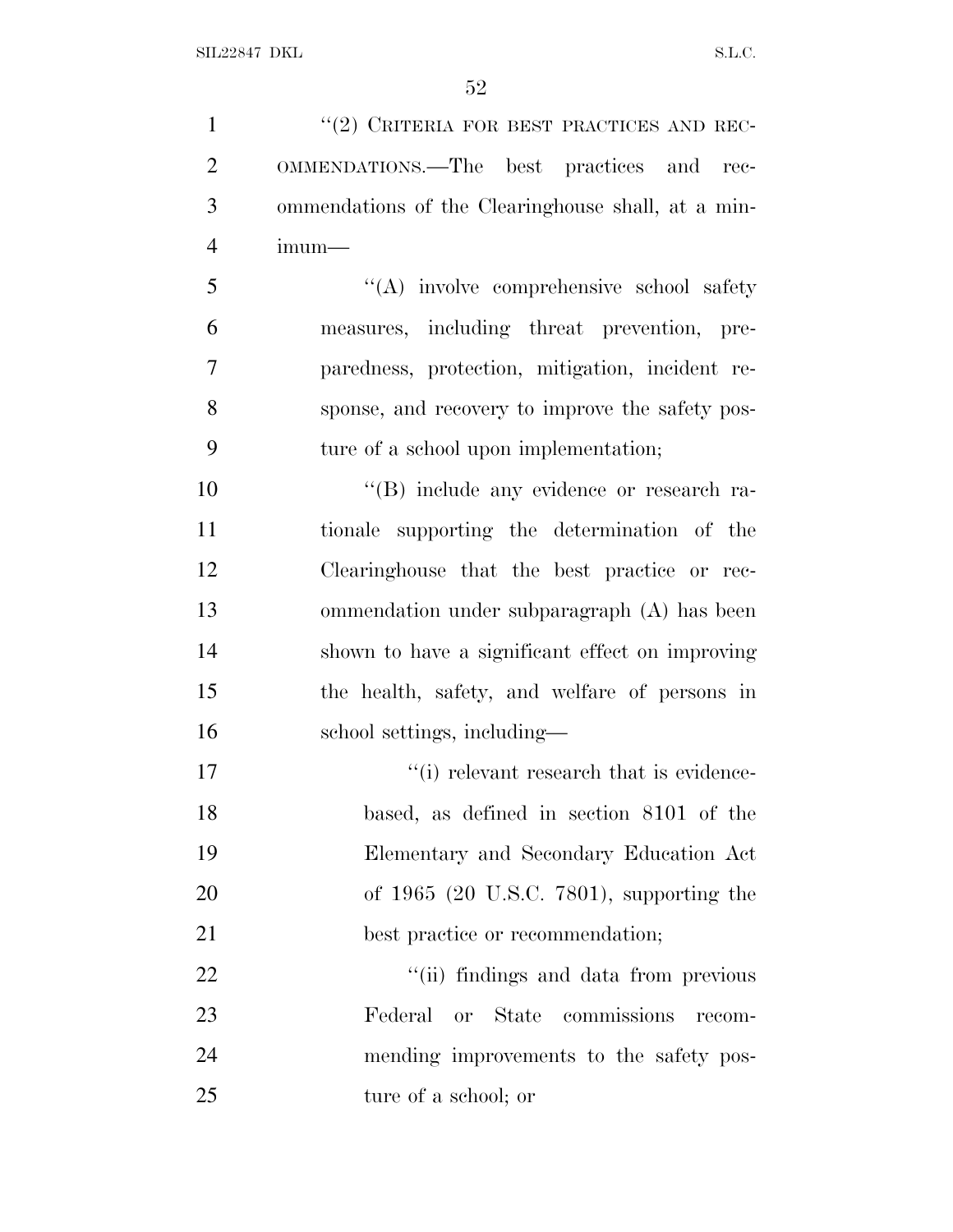SIL22847 DKL S.L.C.

| $\mathbf{1}$   | "(iii) other supportive evidence or                   |
|----------------|-------------------------------------------------------|
| $\overline{2}$ | findings relied upon by the Clearinghouse             |
| 3              | in determining best practices and rec-                |
| $\overline{4}$ | ommendations to improve the safety pos-               |
| 5              | ture of a school upon implementation; and             |
| 6              | $\cdot$ (C) include information on Federal grant      |
| 7              | programs for which implementation of each best        |
| 8              | practice or recommendation is an eligible use         |
| 9              | for the program.                                      |
| 10             | "(3) PAST COMMISSION RECOMMENDATIONS.-                |
| 11             | To the greatest extent practicable, the Clearinghouse |
| 12             | shall present, as appropriate, Federal, State, local, |
| 13             | Tribal, private sector, and nongovernmental organi-   |
| 14             | zation issued best practices and recommendations      |
| 15             | and identify any best practice or recommendation of   |
| 16             | the Clearinghouse that was previously issued by any   |

such organization or commission.

18 "(c) ASSISTANCE AND TRAINING.—The Secretary may produce and publish materials on the Clearinghouse to assist and train educational agencies and law enforce- ment agencies on the implementation of the best practices and recommendations.

 ''(d) CONTINUOUS IMPROVEMENT.—The Secretary shall—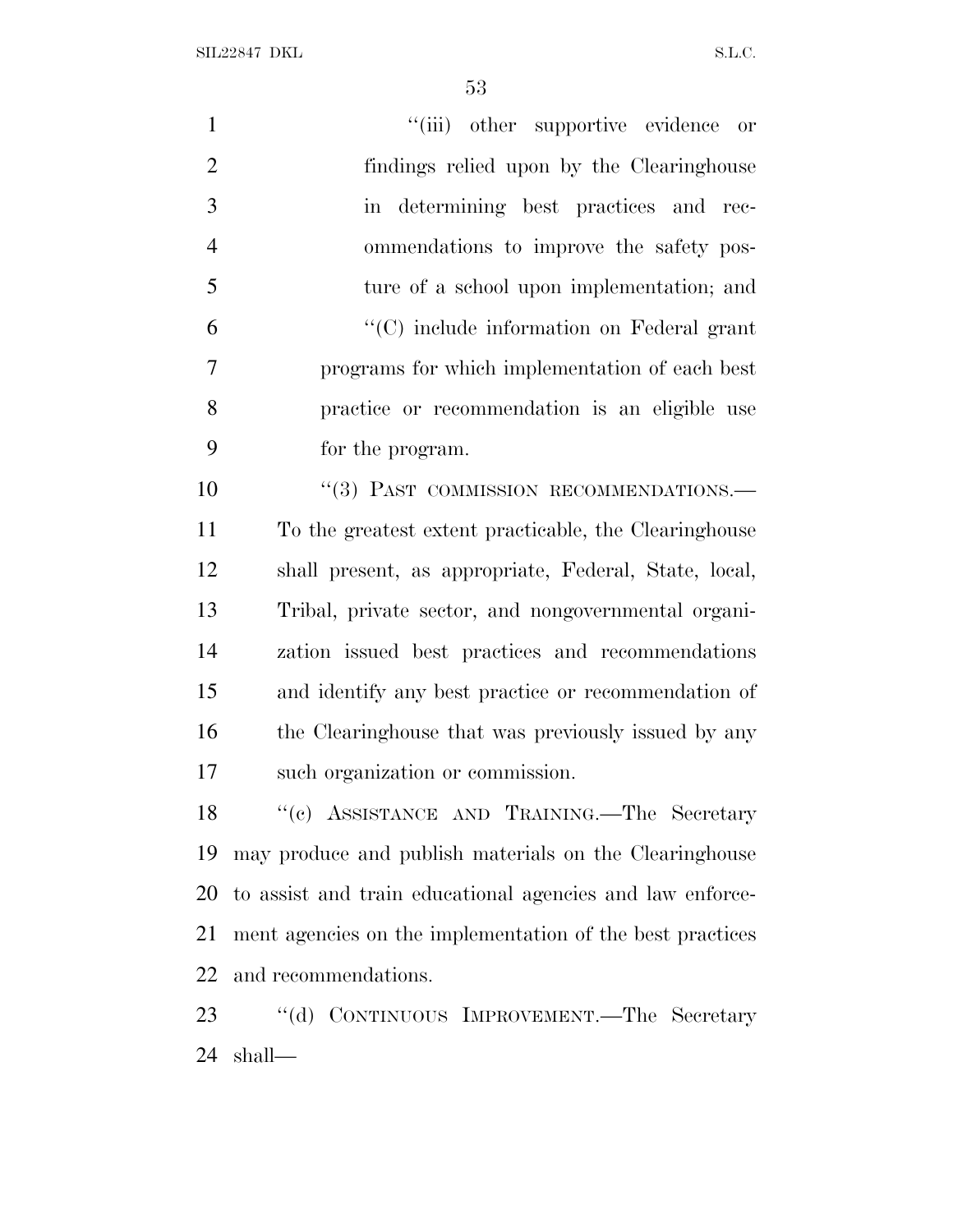| $\mathbf{1}$   | $(1)$ collect for the purpose of continuous im-      |
|----------------|------------------------------------------------------|
| $\overline{2}$ | provement of the Clearinghouse—                      |
| 3              | "(A) Clearinghouse data analytics;                   |
| $\overline{4}$ | $\lq\lq$ user feedback on the implementation         |
| 5              | of resources, best practices, and recommenda-        |
| 6              | tions identified by the Clearinghouse; and           |
| 7              | $\cdot\cdot$ (C) any evaluations conducted on imple- |
| 8              | mentation of the best practices and rec-             |
| 9              | ommendations of the Clearinghouse; and               |
| 10             | $\lq(2)$ in coordination with the Secretary of Edu-  |
| 11             | cation, the Secretary of Health and Human Services,  |
| 12             | and the Attorney General—                            |
| 13             | $\lq\lq$ regularly assess and identify Clear-        |
| 14             | inghouse best practices and recommendations          |
| 15             | for which there are no resources available           |
| 16             | through Federal Government programs for im-          |
| 17             | plementation; and                                    |
| 18             | "(B) establish an external advisory board,           |
| 19             | which shall be comprised of appropriate State,       |
| 20             | local, Tribal, private sector, and nongovern-        |
| 21             | mental organizations, including organizations        |
| 22             | representing parents of elementary and sec-          |
| 23             | ondary school students, to-                          |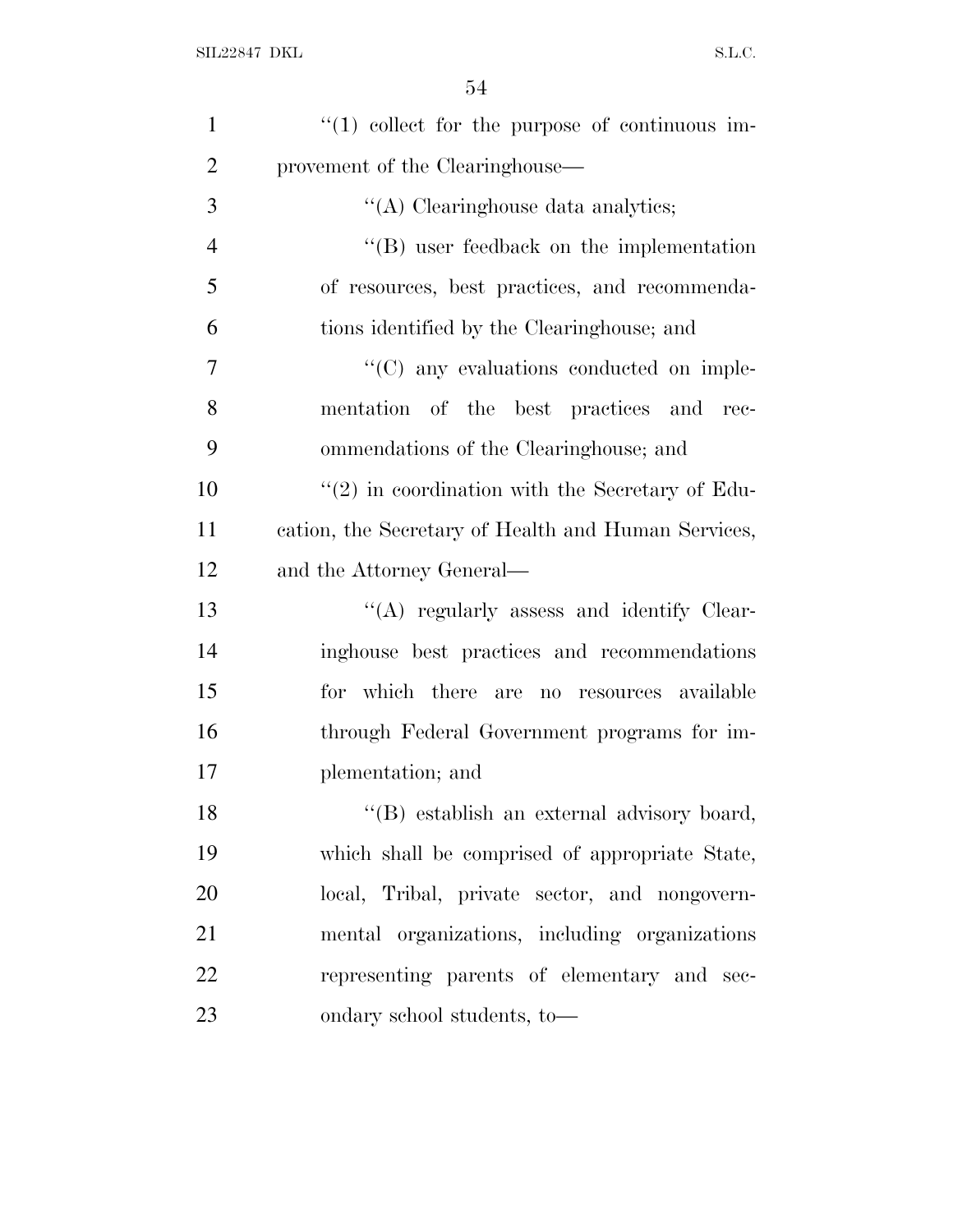SIL22847 DKL  $SL.C.$ 

| $\mathbf{1}$   | "(i) provide feedback on the imple-                                   |
|----------------|-----------------------------------------------------------------------|
| $\overline{2}$ | mentation of best practices and rec-                                  |
| 3              | ommendations of the Clearinghouse; and                                |
| $\overline{4}$ | "(ii) propose additional recommenda-                                  |
| 5              | tions for best practices for inclusion in the                         |
| 6              | Clearinghouse.                                                        |
| $\tau$         | "(e) PARENTAL ASSISTANCE.-The Clearinghouse                           |
| 8              | shall produce materials to assist parents and legal guard-            |
| 9              | ians of students with identifying relevant Clearinghouse              |
| 10             | resources related to supporting the implementation of                 |
| 11             | Clearinghouse best practices and recommendations.".                   |
| 12             | (2) TECHNICAL AMENDMENTS.—The table of                                |
| 13             | contents in section $1(b)$ of the Homeland Security                   |
| 14             | Act of 2002 (Public Law 107–296; 116 Stat. 2135)                      |
| 15             | is amended by inserting after the item relating to                    |
| 16             | section 2220C the following:                                          |
|                | "Sec. 2220D. Federal Clearinghouse on School Safety Best Practices.". |
| 17             | (b) NOTIFICATION OF CLEARINGHOUSE.                                    |
| 18             | (1) NOTIFICATION BY THE SECRETARY OF EDU-                             |
| 19             | CATION.—The Secretary of Education shall provide                      |
| 20             | written notification of the publication of the Federal                |
| 21             | Clearinghouse on School Safety Best Practices (re-                    |
| 22             | ferred to in this subsection and subsection (c) as the                |
| 23             | "Clearinghouse"), as required to be established                       |
| 24             | under section 2220D of the Homeland Security Act                      |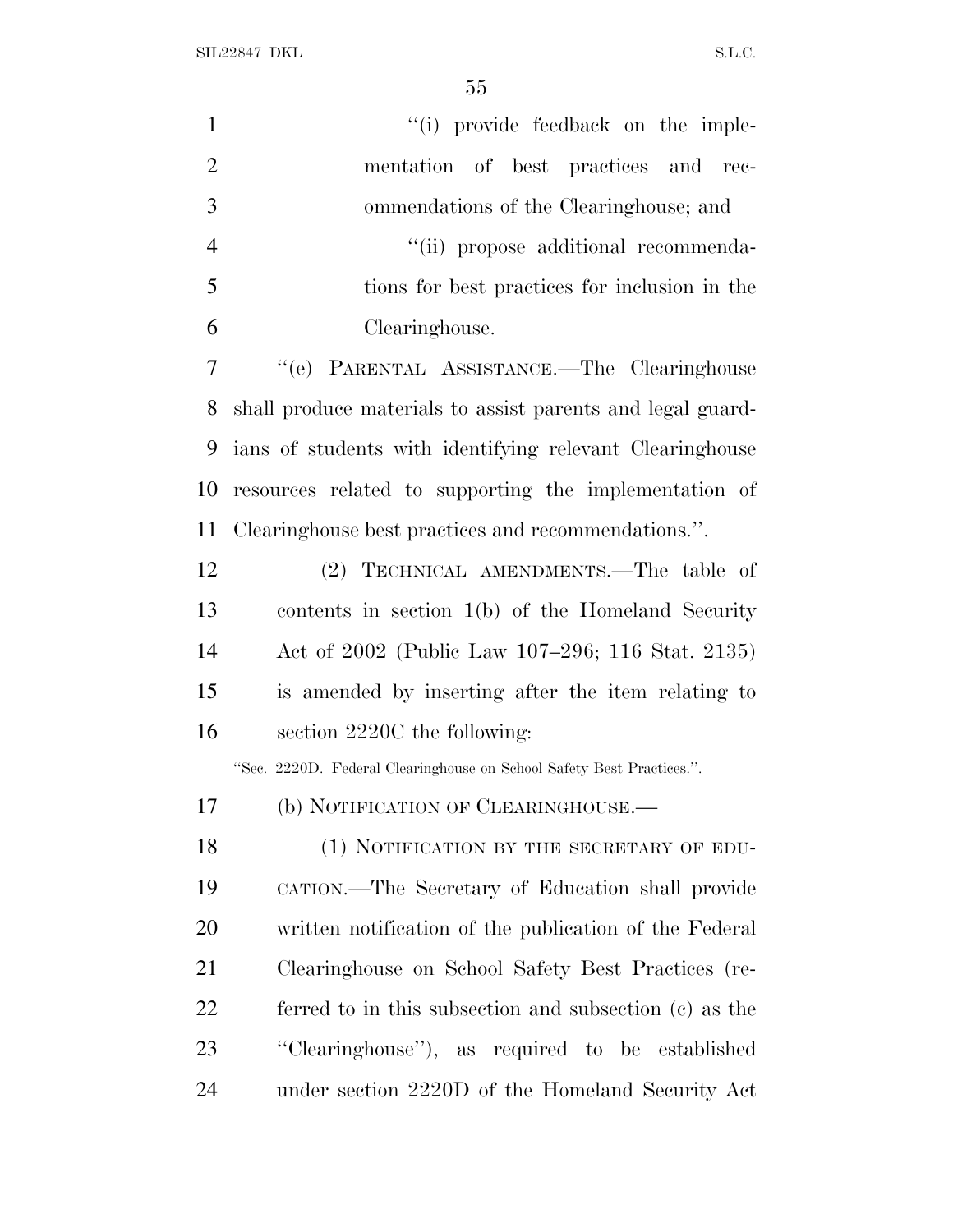| $\mathbf{1}$   | of $2002$ , as added by subsection (a) of this section,        |
|----------------|----------------------------------------------------------------|
| $\overline{c}$ | $to-$                                                          |
| 3              | (A) every State and local educational agen-                    |
| 4              | cy; and                                                        |
| 5              | (B) other Department of Education part-                        |
| 6              | ners in the implementation of the best practices               |
| 7              | and recommendations of the Clearinghouse, as                   |
| 8              | determined appropriate by the Secretary of                     |
| 9              | Education.                                                     |
| 10             | (2)<br>NOTIFICATION BY<br><b>THE</b><br><b>SECRETARY</b><br>OF |
| 11             | HOMELAND SECURITY.-The Secretary of Homeland                   |
| 12             | Security shall provide written notification of the             |
| 13             | publication of the Clearinghouse, as required to be            |
| 14             | established under section 2220D of the Homeland                |
| 15             | Security Act of 2002, as added by subsection (a) of            |
| 16             | this section, to-                                              |
| 17             | (A) every State homeland security advisor;                     |
| 18             | (B) every State department of homeland                         |
| 19             | security; and                                                  |
| 20             | (C) other Department of Homeland Secu-                         |
| 21             | rity partners in the implementation of the best                |
| 22             | practices and recommendations of the Clearing-                 |
| 23             | house, as determined appropriate by the Sec-                   |
| 24             | retary of Homeland Security.                                   |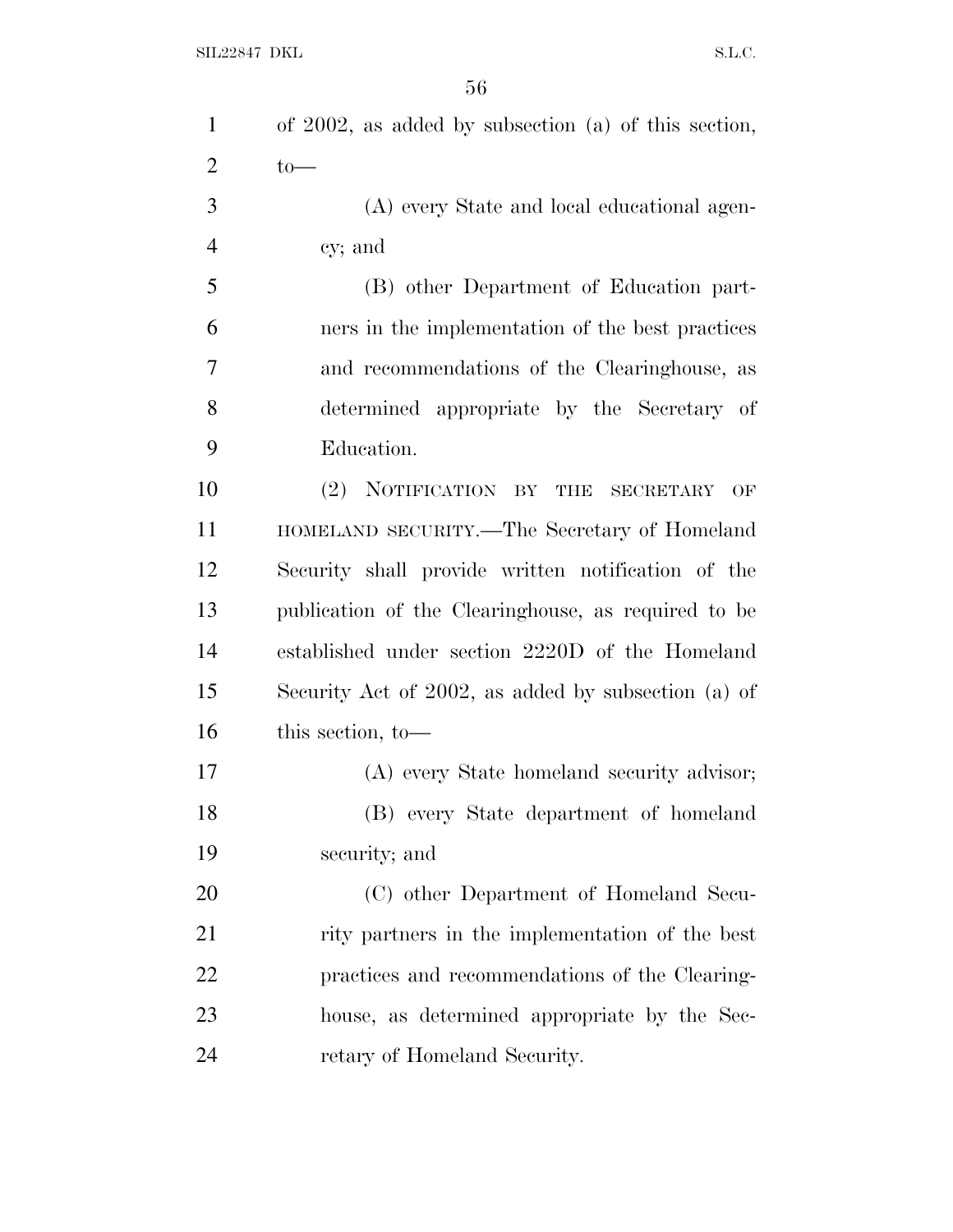| $\mathbf{1}$   | (3) NOTIFICATION BY THE SECRETARY OF                  |
|----------------|-------------------------------------------------------|
| $\overline{2}$ | HEALTH AND HUMAN SERVICES.—The Secretary of           |
| 3              | Health and Human Services shall provide written       |
| $\overline{4}$ | notification of the publication of the Clearinghouse, |
| 5              | as required to be established under section 2220D of  |
| 6              | the Homeland Security Act of 2002, as added by        |
| 7              | subsection (a) of this section, to —                  |
| 8              | (A) every State department of public                  |
| 9              | health; and                                           |
| 10             | (B) other Department of Health and                    |
| 11             | Human Services partners in the implementation         |
| 12             | of the best practices and recommendations of          |
| 13             | the Clearinghouse, as determined appropriate          |
| 14             | by the Secretary of Health and Human Serv-            |
| 15             | ices.                                                 |
| 16             | (4) NOTIFICATION BY THE ATTORNEY GEN-                 |
| 17             | ERAL.—The Attorney General shall provide written      |
| 18             | notification of the publication of the Clearinghouse, |
| 19             | as required to be established under section 2220D of  |
| 20             | the Homeland Security Act of 2002, as added by        |
| 21             | subsection (a) of this section, to —                  |
| 22             | (A) every State department of justice; and            |
| 23             | (B) other Department of Justice partners              |
| 24             | in the implementation of the best practices and       |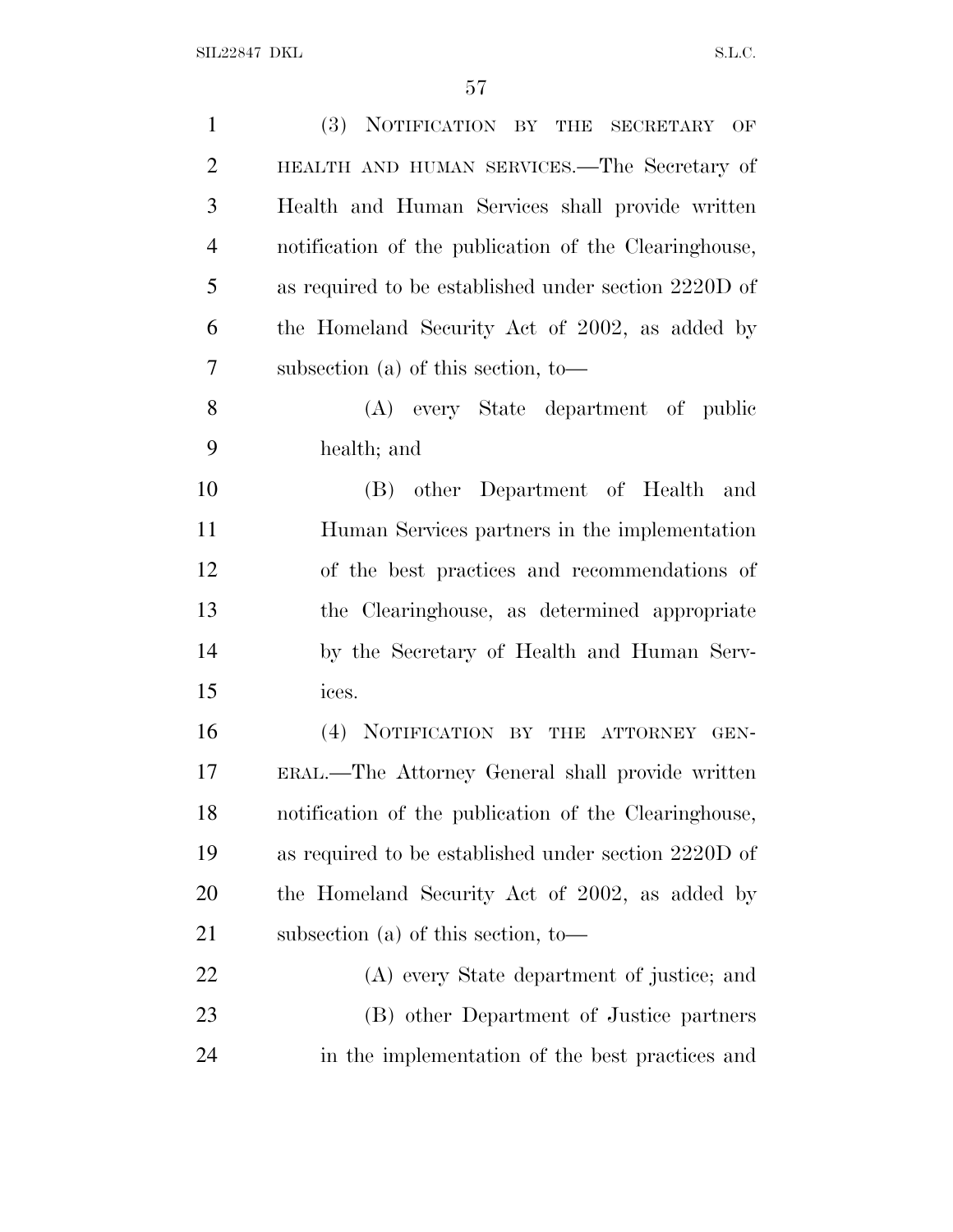| $\mathbf{1}$   | recommendations of the Clearinghouse, as de-          |
|----------------|-------------------------------------------------------|
| $\overline{2}$ | termined appropriate by the Attorney General.         |
| 3              | (c) GRANT PROGRAM REVIEW.—                            |
| $\overline{4}$ | (1) FEDERAL GRANTS AND RESOURCES.—The                 |
| 5              | Secretary of Education, the Secretary of Homeland     |
| 6              | Security, the Secretary of Health and Human Serv-     |
| 7              | ices, and the Attorney General shall each—            |
| 8              | (A) review grant programs administered by             |
| 9              | their respective agency and identify any grant        |
| 10             | program that may be used to implement best            |
| 11             | practices and recommendations of the Clearing-        |
| 12             | house;                                                |
| 13             | (B) identify any best practices and rec-              |
| 14             | ommendations of the Clearinghouse for which           |
| 15             | there is not a Federal grant program that may         |
| 16             | be used for the purposes of implementing the          |
| 17             | best practice or recommendation as applicable         |
| 18             | to the agency; and                                    |
| 19             | (C) periodically report any findings under            |
| 20             | subparagraph (B) to the appropriate commit-           |
| 21             | tees of Congress.                                     |
| 22             | (2)<br><b>STATE</b><br>GRANTS AND RESOURCES.—The      |
| 23             | Clearinghouse shall, to the extent practicable, iden- |
| 24             | tify, for each State—                                 |
|                |                                                       |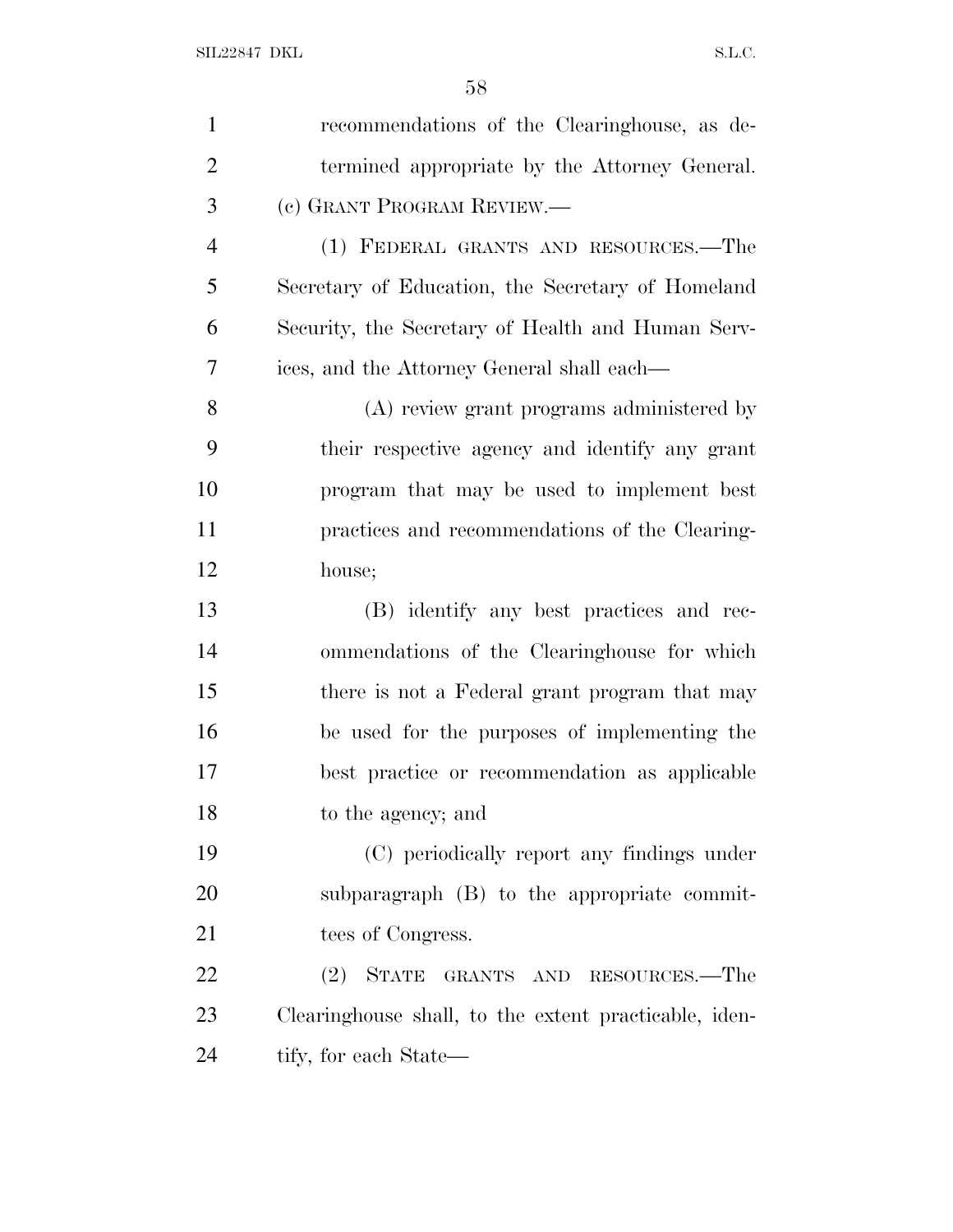| $\mathbf{1}$   | (A) each agency responsible for school                  |
|----------------|---------------------------------------------------------|
| $\overline{2}$ | safety in the State, or any State that does not         |
| 3              | have such an agency designated;                         |
| $\overline{4}$ | (B) any grant program that may be used                  |
| 5              | for the purposes of implementing best practices         |
| 6              | and recommendations of the Clearinghouse; and           |
| 7              | (C) any resources other than grant pro-                 |
| 8              | grams that may be used to assist in implemen-           |
| 9              | tation of best practices and recommendations of         |
| 10             | the Clearinghouse.                                      |
| 11             | (d) RULES OF CONSTRUCTION.—                             |
| 12             | (1) WAIVER OF REQUIREMENTS.—Nothing in                  |
| 13             | this section or the amendments made by this section     |
| 14             | shall be construed to create, satisfy, or waive any re- |
| 15             | quirement under—                                        |
| 16             | (A) title II of the Americans With Disabil-             |
| 17             | ities Act of 1990 (42 U.S.C. 12131 et seq.);            |
| 18             | (B) the Rehabilitation Act of 1973 (29)                 |
| 19             | U.S.C. $701$ et seq.);                                  |
| <b>20</b>      | (C) title VI of the Civil Rights Act of 1964            |
| 21             | $(42 \text{ U.S.C. } 2000d \text{ et seq.});$           |
| <u>22</u>      | (D) title IX of the Education Amendments                |
| 23             | of 1972 (20 U.S.C. 1681 et seq.); or                    |
| 24             | (E) the Age Discrimination Act of 1975                  |
| 25             | $(42 \text{ U.S.C. } 6101 \text{ et seq.}).$            |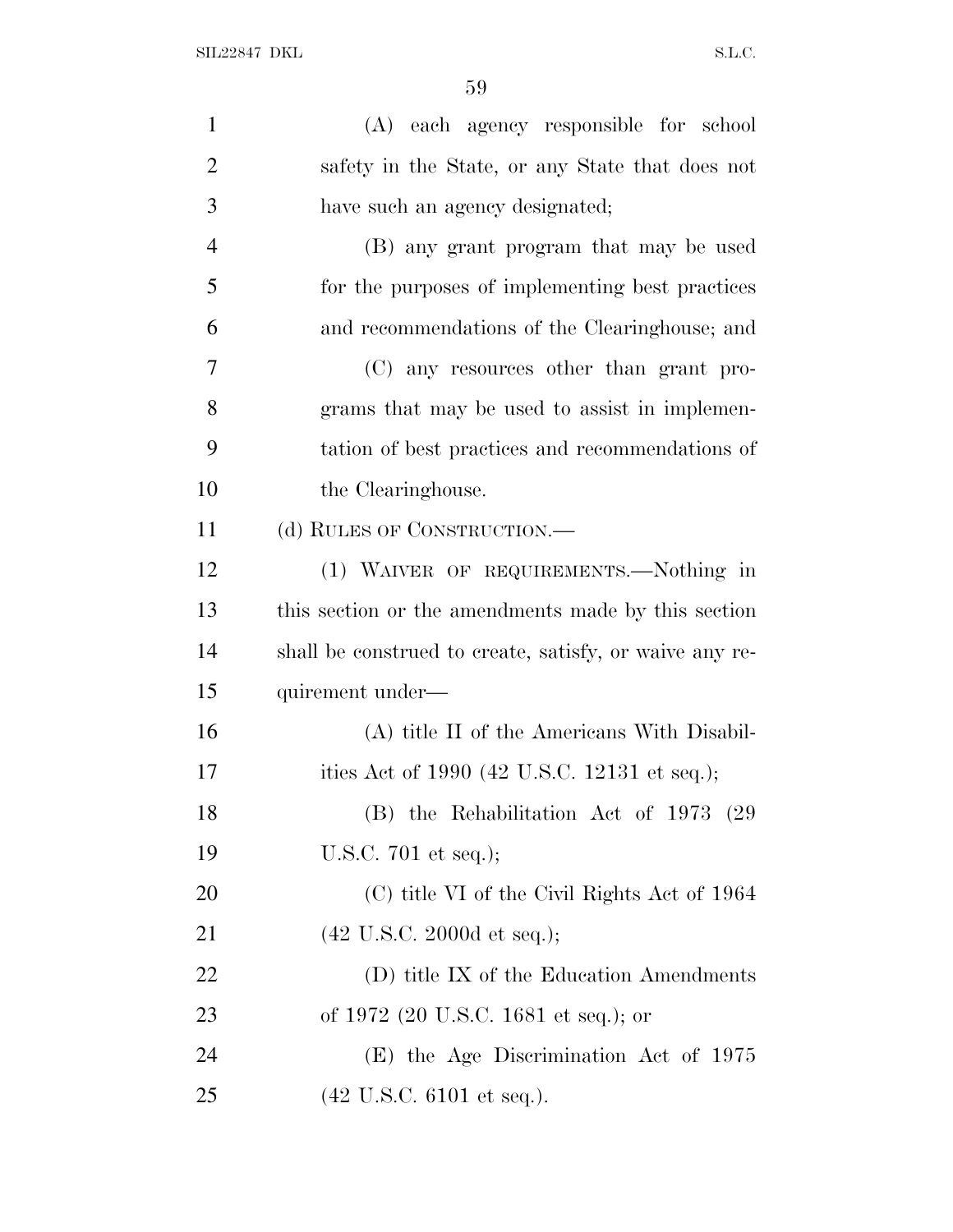SIL22847 DKL  $S.L.C.$ 

| $\mathbf{1}$   | (2) PROHIBITION ON FEDERALLY DEVELOPED,                    |
|----------------|------------------------------------------------------------|
| $\overline{2}$ | MANDATED, OR ENDORSED CURRICULUM.—Nothing                  |
| 3              | in this section or the amendments made by this sec-        |
| $\overline{4}$ | tion shall be construed to authorize any officer or        |
| 5              | employee of the Federal Government to engage in an         |
| 6              | activity otherwise prohibited under section 103(b) of      |
| 7              | the Department of Education Organization Act (20)          |
| 8              | U.S.C. $3403(b)$ ).                                        |
| 9              | SEC. 25. REAUTHORIZATION AND EXPANSION OF THE NA-          |
| 10             | TIONAL THREAT ASSESSMENT CENTER OF                         |
| 11             | THE DEPARTMENT OF HOMELAND SECURITY.                       |
| 12             | (a) IN GENERAL.—Chapter 203 of title 18, United            |
| 13             | States Code, is amended by inserting after section 3056A   |
| 14             | the following:                                             |
| 15             | "\\$3056B. Functions of the National Threat Assess-        |
| 16             | ment Center of the United States Secret                    |
| 17             | <b>Service</b>                                             |
| 18             | "(a) IN GENERAL.—There is established a National           |
| 19             | Threat Assessment Center (in this section referred to as   |
| 20             | the 'Center'), to be operated by the United States Secret  |
| 21             | Service, at the direction of the Secretary of Homeland Se- |
| 22             | curity.                                                    |
| 23             | "(b) FUNCTIONS.—The functions of the Center shall          |
| 24             | include the following:                                     |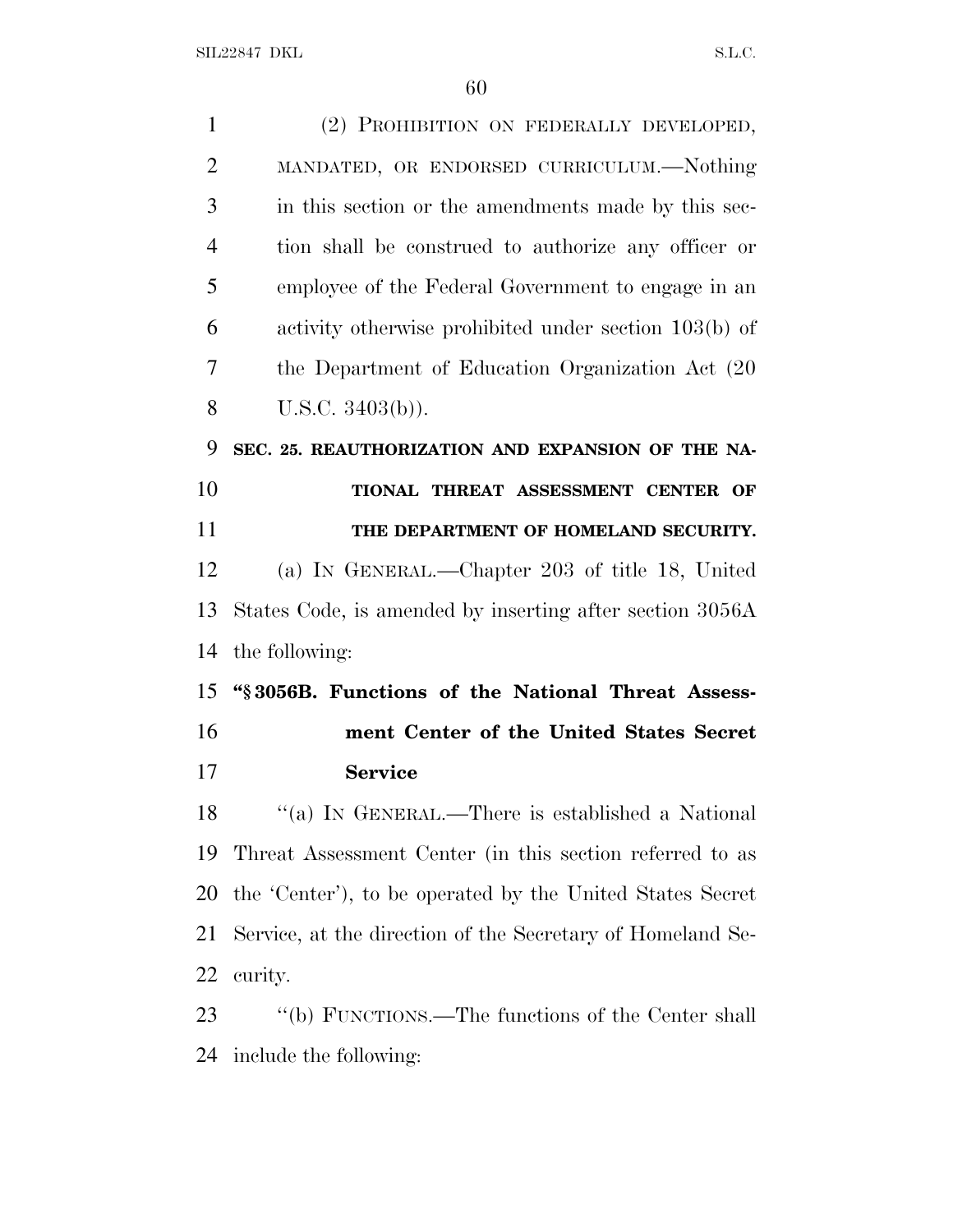| $\mathbf{1}$   | $"(1)$ Training in the area of best practices on            |
|----------------|-------------------------------------------------------------|
| $\overline{2}$ | threat assessment.                                          |
| 3              | $\lq(2)$ Consultation on complex threat assessment          |
| $\overline{4}$ | cases or programs.                                          |
| 5              | $(3)$ Research on threat assessment and the                 |
| 6              | prevention of targeted violence, consistent with evi-       |
| 7              | dence-based standards and existing laws and regula-         |
| 8              | tions.                                                      |
| 9              | $(4)$ Facilitation of information sharing on                |
| 10             | threat assessment and the prevention of targeted vi-        |
| 11             | olence among agencies with protective or public safe-       |
| 12             | ty responsibilities, as well as other public or private     |
| 13             | entities.                                                   |
| 14             | "(5) Development of evidence-based programs                 |
| 15             | to promote the standardization of Federal, State,           |
| 16             | and local threat assessments, best practices in inves-      |
| 17             | tigations involving threats, and the prevention of          |
| 18             | targeted violence.                                          |
| 19             | "(c) SAFE SCHOOL INITIATIVE.—In carrying out the            |
| 20             | functions described in subsection (b), the Center shall es- |
| 21             | tablish a national program on targeted school violence pre- |
| 22             | vention, focusing on the following activities:              |
| 23             | $\cdot$ (1) RESEARCH.—The Center shall—                     |
| 24             | "(A) conduct research into targeted school                  |
| 25             | violence and evidence-based practices in tar-               |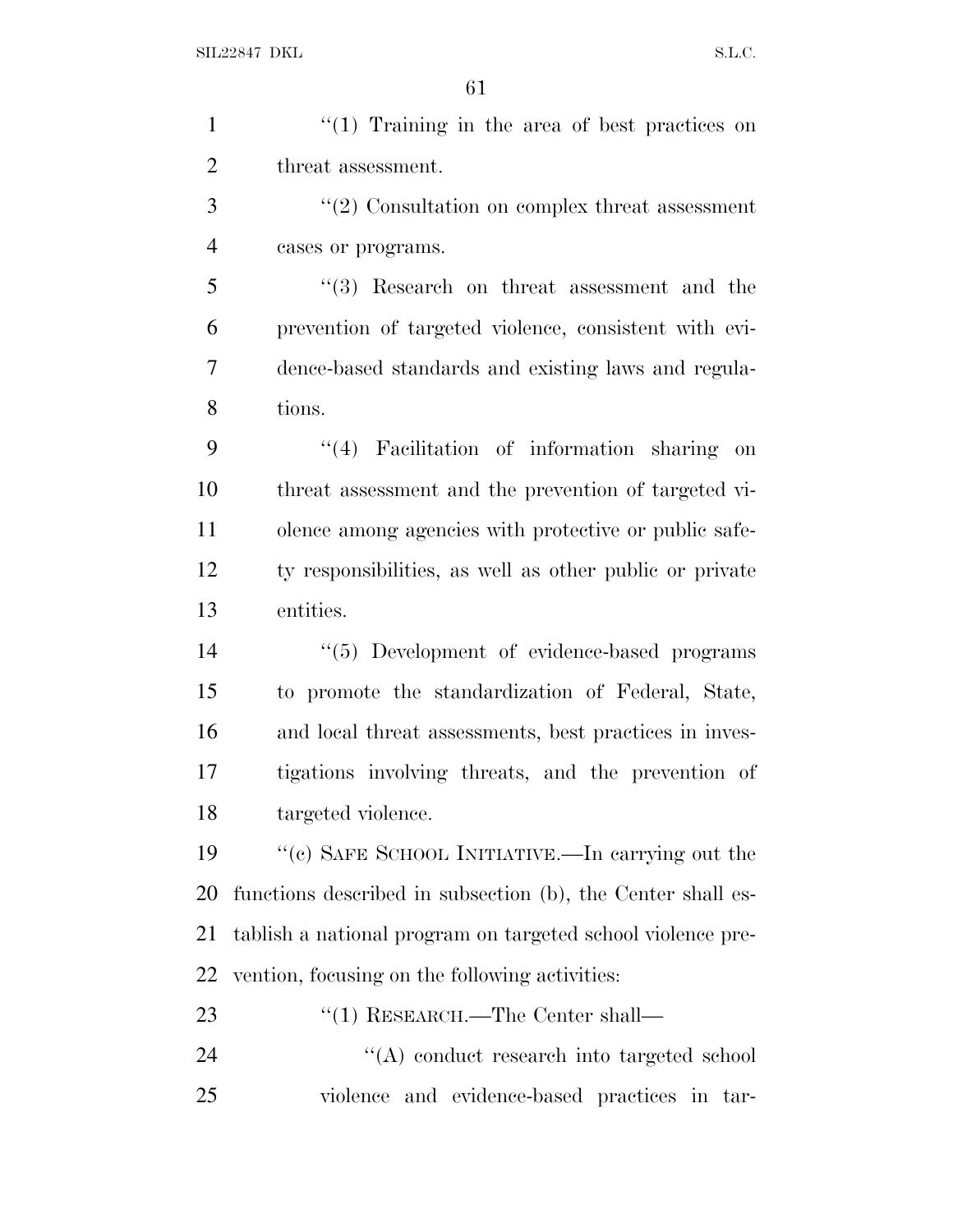| $\mathbf{1}$   | geted school violence prevention, including          |
|----------------|------------------------------------------------------|
| $\overline{2}$ | school threat assessment; and                        |
| 3              | "(B) publish the findings of the Center on           |
| $\overline{4}$ | the public website of the United States Secret       |
| 5              | Service.                                             |
| 6              | $``(2)$ TRAINING.—                                   |
| 7              | "(A) IN GENERAL.—The Center shall de-                |
| 8              | velop and offer training courses on targeted         |
| 9              | school violence prevention to agencies with pro-     |
| 10             | tective or public safety responsibilities<br>and     |
| 11             | other public or private entities, including local    |
| 12             | educational agencies.                                |
| 13             | "(B) PLAN.—Not later than 1 year after               |
| 14             | the date of enactment of this section, the Cen-      |
| 15             | ter shall establish a plan to offer its training     |
| 16             | and other educational resources to public or pri-    |
| 17             | vate entities within each State.                     |
| 18             | "(3) COORDINATION WITH OTHER FEDERAL                 |
| 19             | AGENCIES.—The Center shall develop research and      |
| 20             | training programs under this section in coordination |
| 21             | with the Department of Justice, the Department of    |
| 22             | Education, and the Department of Health and          |
| 23             | Human Services.                                      |
| 24             | "(4) CONSULTATION WITH ENTITIES OUTSIDE              |
| 25             | THE FEDERAL GOVERNMENT.—The Center is au-            |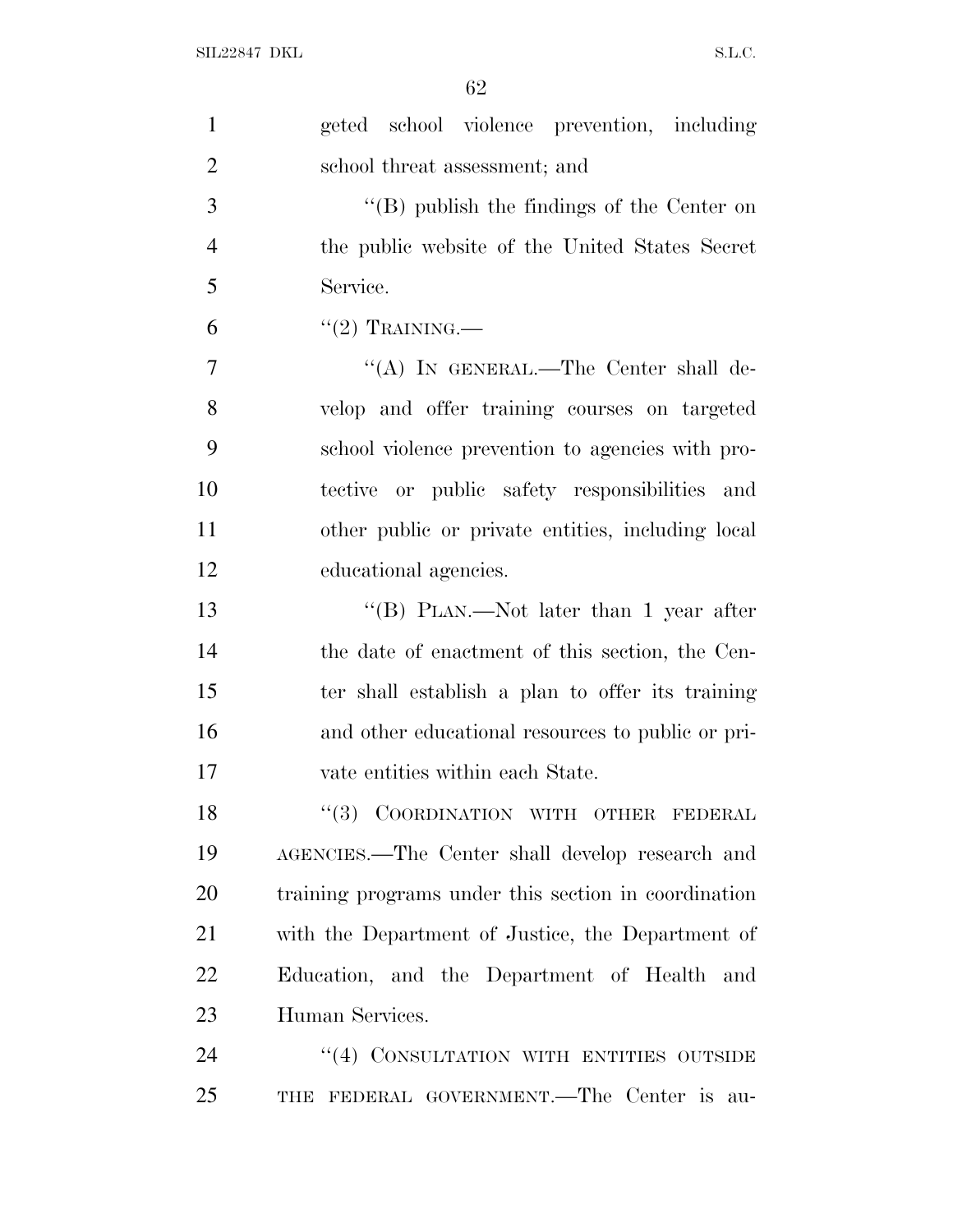thorized to consult with State and local educational, law enforcement, and mental health officials and pri- vate entities in the development of research and training programs under this section. 5 "(5) INTERACTIVE WEBSITE.—The Center may create an interactive website to disseminate informa- tion and data on evidence-based practices in tar-geted school violence prevention.

9 "(d) HIRING OF ADDITIONAL PERSONNEL.—The Di- rector of the United States Secret Service may hire addi- tional personnel to comply with the requirements of this section, which, if the Director exercises that authority, shall include—

 ''(1) at least 1 employee with expertise in child psychological development; and

 ''(2) at least 1 employee with expertise in school threat assessment.

18 "(e) AUTHORIZATION OF APPROPRIATIONS.—There are authorized to be appropriated to carry out the func- tions of the Center \$10,000,000 for each of fiscal years 2023 through 2026.

22 ""(f) REPORT TO CONGRESS.—Not later than 2 years after the date of enactment of this section, the Director of the Secret Service shall submit to the Committee on the Judiciary and the Committee on Health, Education,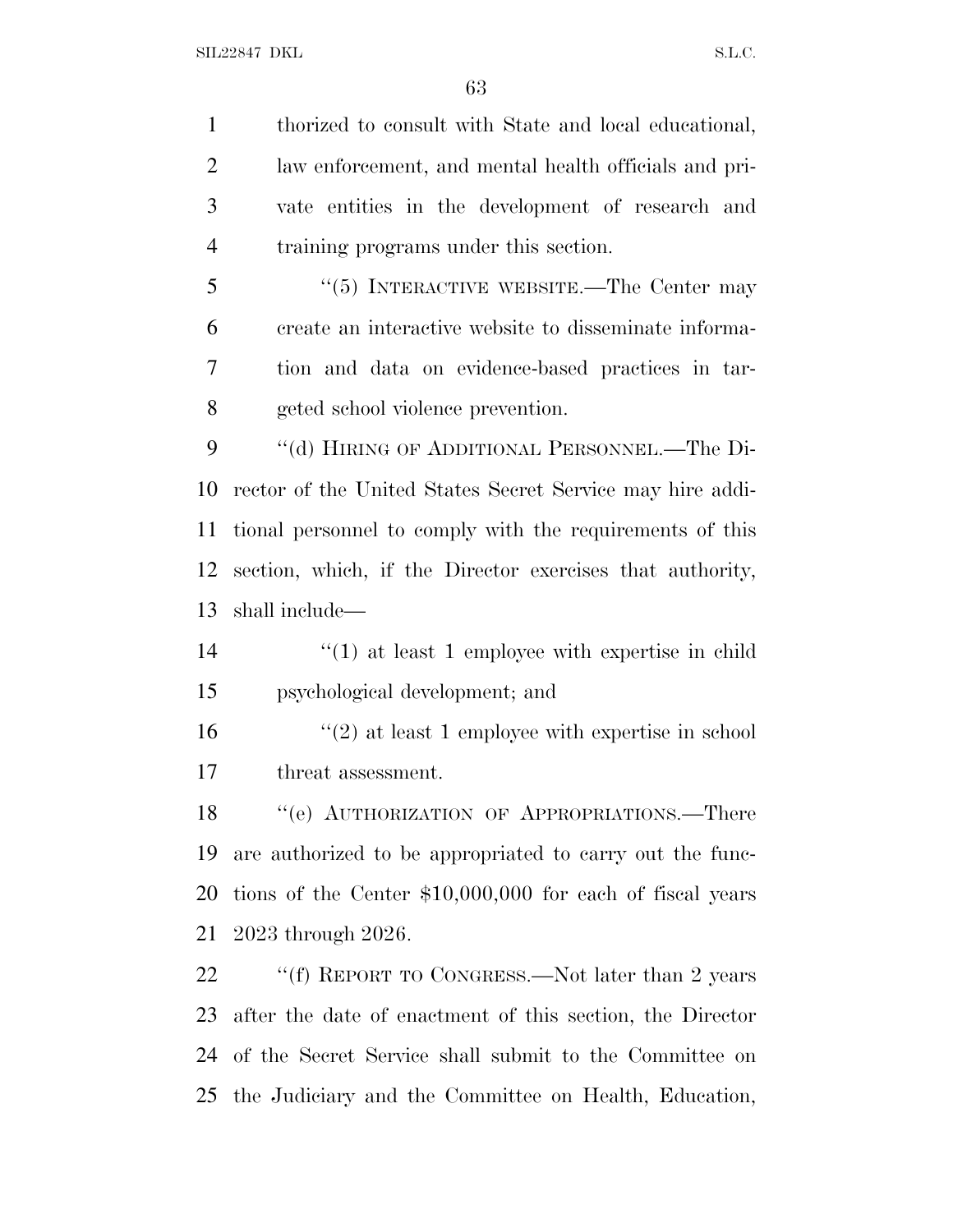Labor, and Pensions of the Senate and the Committee on the Judiciary and the Committee on Education and Labor of the House of Representatives a report on actions taken by the United States Secret Service to implement provi- sions of this section, which shall include— "(1) the number of employees hired (on a full- time equivalent basis);  $\frac{8}{2}$  ''(2) the number of individuals in each State trained in threat assessment;  $\frac{10}{10}$  the number of school districts in each State trained in school threat assessment or targeted school violence prevention; 13 ''(4) information on Federal, State, and local agencies trained or otherwise assisted by the Center; ''(5) a formal evaluation indicating whether the training and other assistance provided by the Center is effective; 18 ''(6) a formal evaluation indicating whether the training and other assistance provided by the Center was implemented by the school; 21 ''(7) a summary of the Center's research activi- ties and findings; and 23 ''(8) a strategic plan for disseminating the Cen- ter's educational and training resources to each State.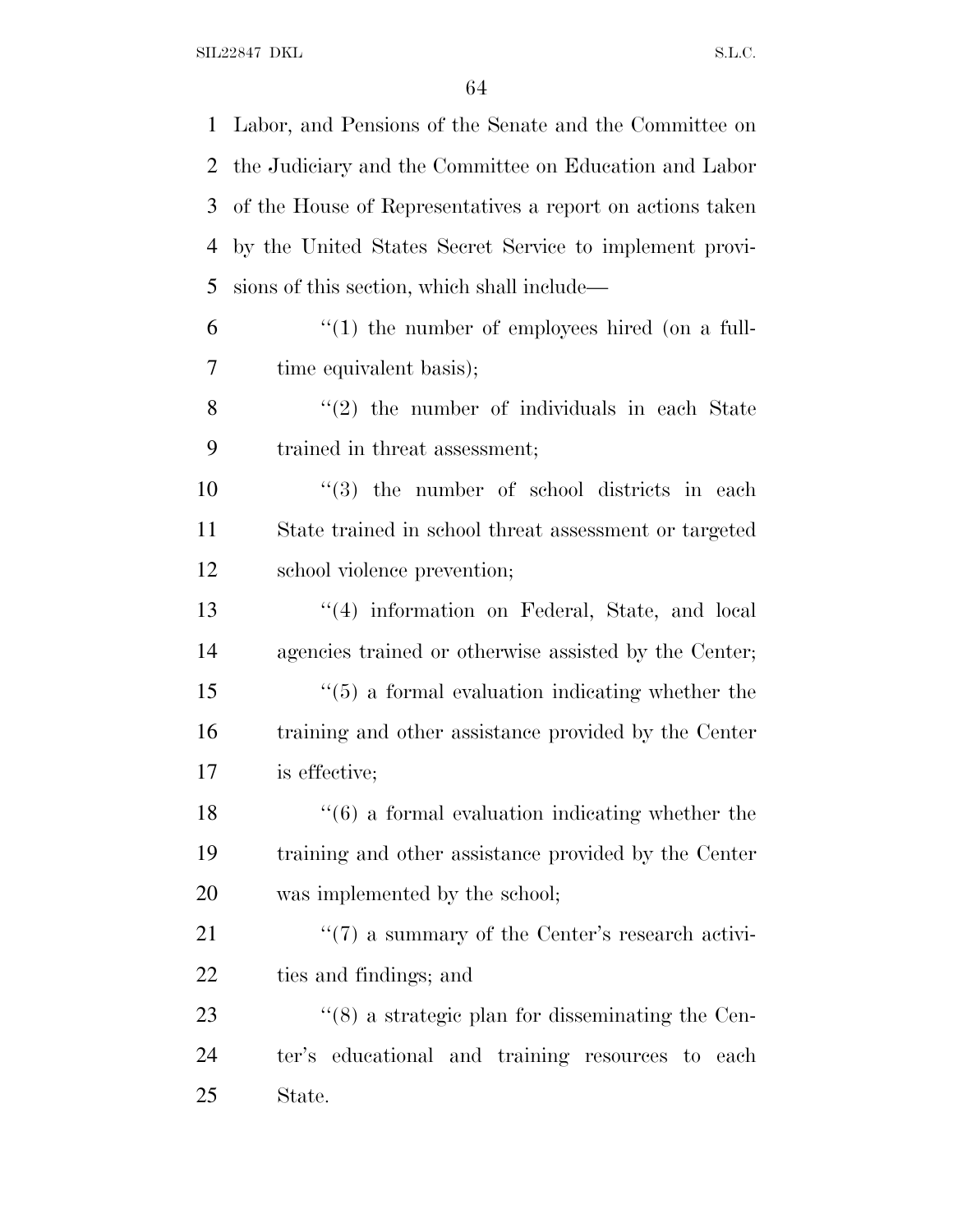| $\mathbf{1}$   | "(g) DEFINITIONS.—In this section—                        |
|----------------|-----------------------------------------------------------|
| $\overline{2}$ | $\cdot\cdot(1)$ the term 'evidence-based' means—          |
| 3              | "(A) strong evidence from at least 1 well-                |
| $\overline{4}$ | designed and well-implemented experimental                |
| 5              | study;                                                    |
| 6              | $\lq\lq$ moderate evidence from at least 1                |
| $\overline{7}$ | well-designed and well-implemented quasi-exper-           |
| 8              | imental study; or                                         |
| 9              | "(C) promising evidence from at least 1                   |
| 10             | well-designed and well-implemented correla-               |
| 11             | tional study with statistical controls for selec-         |
| 12             | tion bias;                                                |
| 13             | $\lq(2)$ the term 'local educational agency' has the      |
| 14             | meaning given that term under section 8101 of the         |
| 15             | Elementary and Secondary Education Act of 1965            |
| 16             | $(20 \text{ U.S.C. } 7801)$ ; and                         |
| 17             | $\cdot$ (3) the term 'State' means any State of the       |
| 18             | United States, the District of Columbia, the Com-         |
| 19             | monwealth of Puerto Rico, the Virgin Islands,             |
| 20             | Guam, American Samoa, and the Commonwealth of             |
| 21             | the Northern Mariana Islands.                             |
| 22             | "(h) NO FUNDS TO PROVIDE FIREARMS TRAIN-                  |
| 23             | ING.—None of the funds authorized to be appropriated      |
| 24             | under this section may be used to train any person in the |
| 25             | use of a firearm.                                         |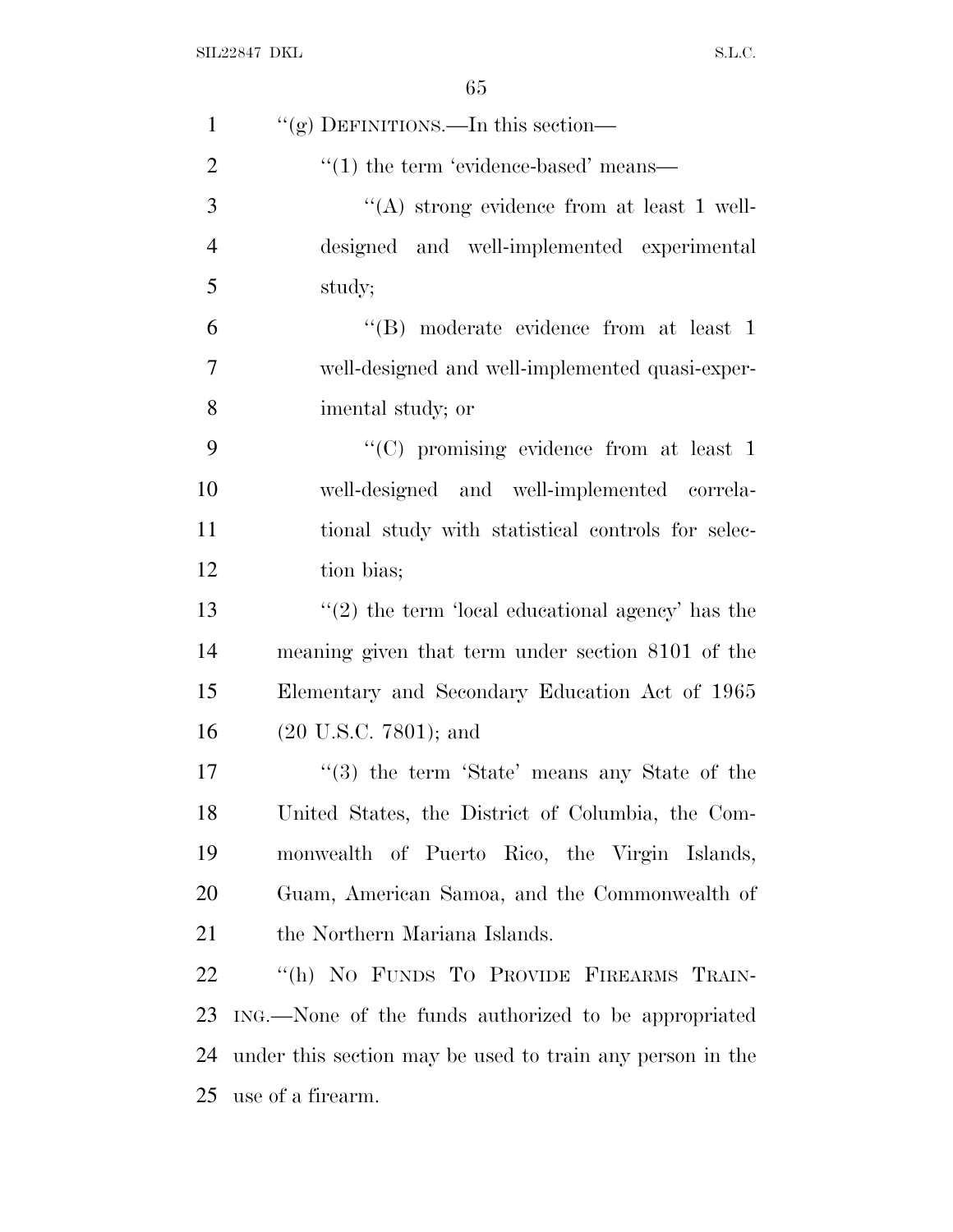''(i) N<sup>O</sup> EFFECT ON OTHER LAWS.—Nothing in this section may be construed to preclude or contradict any other provision of law authorizing training in the use of firearms.''.

 (b) TECHNICAL AND CONFORMING AMENDMENTS.— (1) Section 4 of the Presidential Threat Protec- tion Act of 2000 (18 U.S.C. 3056 note) is repealed. (2) The table of sections for chapter 203 of title 18, United States Code, is amended by inserting after the item relating to section 3056A the fol-lowing:

''3056B. Functions of the National Threat Assessment Center of the United States Secret Service.''.

## **SEC. 26. STOP GUN CRIMINALS.**

 (a) AMENDMENTS TO THE ARMED CAREER CRIMI- NAL ACT.—Section 924 of title 18, United States Code, is amended—

16 (1) in subsection  $(a)(2)$ —

 (A) by striking ''violates subsection'' and 18 inserting the following: "violates—

- 19  $"({\rm A})$  subsection";
- (B) in subparagraph (A), as so designated,
- 21 by striking  $''(g)$ ";
- (C) by striking the period at the end and 23 inserting "; or'" and
- (D) by adding at the end the following: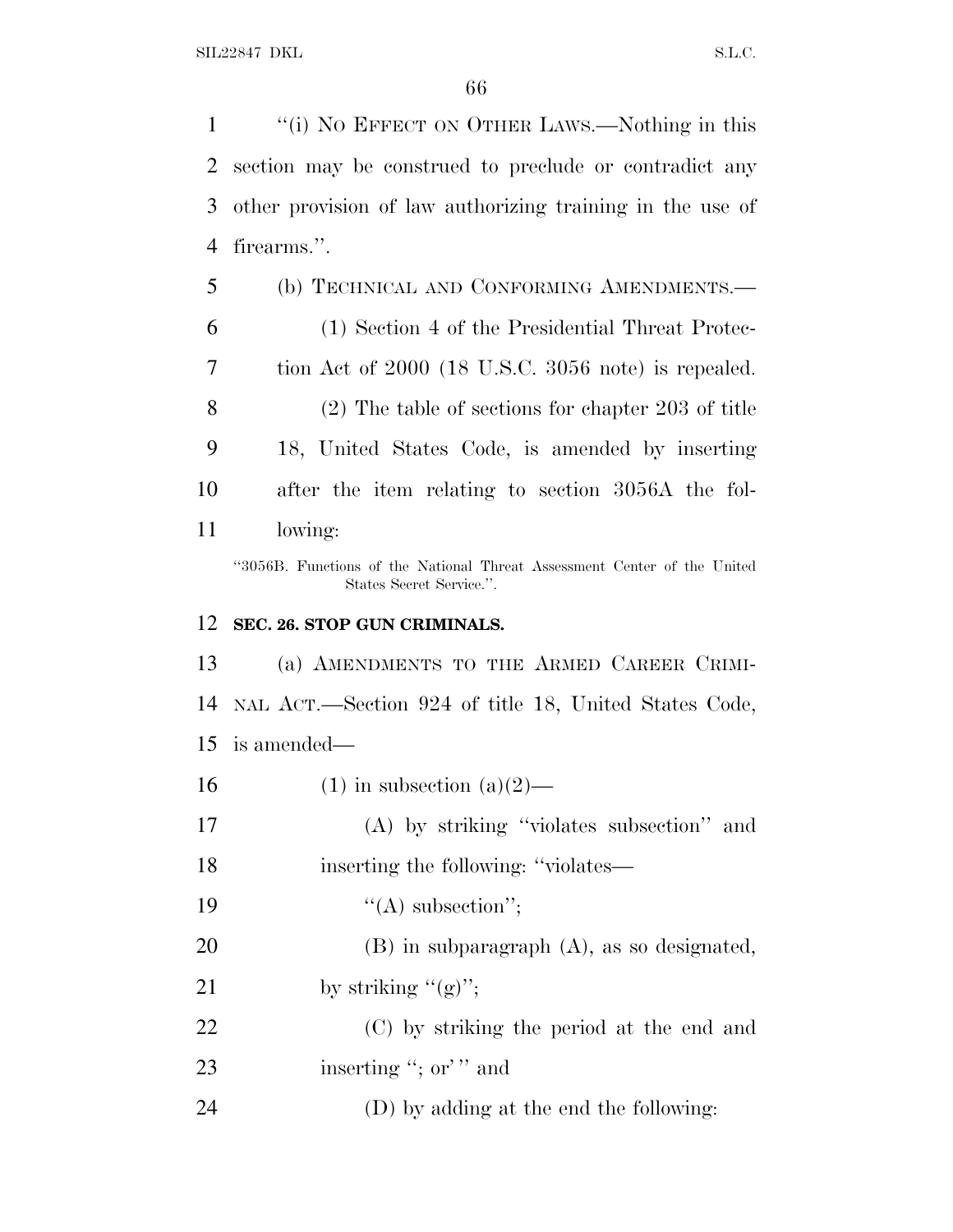| $\mathbf{1}$   | "(B) section $922(g)$ shall be—                            |
|----------------|------------------------------------------------------------|
| $\overline{2}$ | "(i) fined as provided in this title; and                  |
| 3              | "(ii) except as provided in subsection                     |
| 4              | (e) of this section, imprisoned not less than              |
| 5              | 5 years and not more than 10 years.";                      |
| 6              | $(2)$ in subsection $(e)(1)(A)$ —                          |
| 7              | $(A)$ in clause (i), by striking "5 years" and             |
| 8              | inserting "7 years";                                       |
| 9              | (B) in clause (ii), by striking "7 years"                  |
| 10             | and inserting "10 years"; and                              |
| 11             | $(C)$ in clause (iii), by striking "10 years"              |
| 12             | and inserting "15 years"; and                              |
| 13             | (3) by striking subsection (e) and inserting the           |
| 14             | following:                                                 |
| 15             | "(e)(1) Whoever knowingly violates section $922(g)$        |
| 16             | and has 3 or more previous serious felony convictions for  |
| 17             | offenses committed on occasions different from one an-     |
| 18             | other shall be fined under this title and imprisoned not   |
| 19             | less than 15 years and not more than 30 years, and, not-   |
| 20             | withstanding any other provision of law, the court shall   |
| 21             | not suspend the sentence of, or grant a probationary sen-  |
| 22             | tence to, such person with respect to the conviction under |
| 23             | section $922(g)$ .                                         |
|                |                                                            |

24  $"$ (2) In this subsection—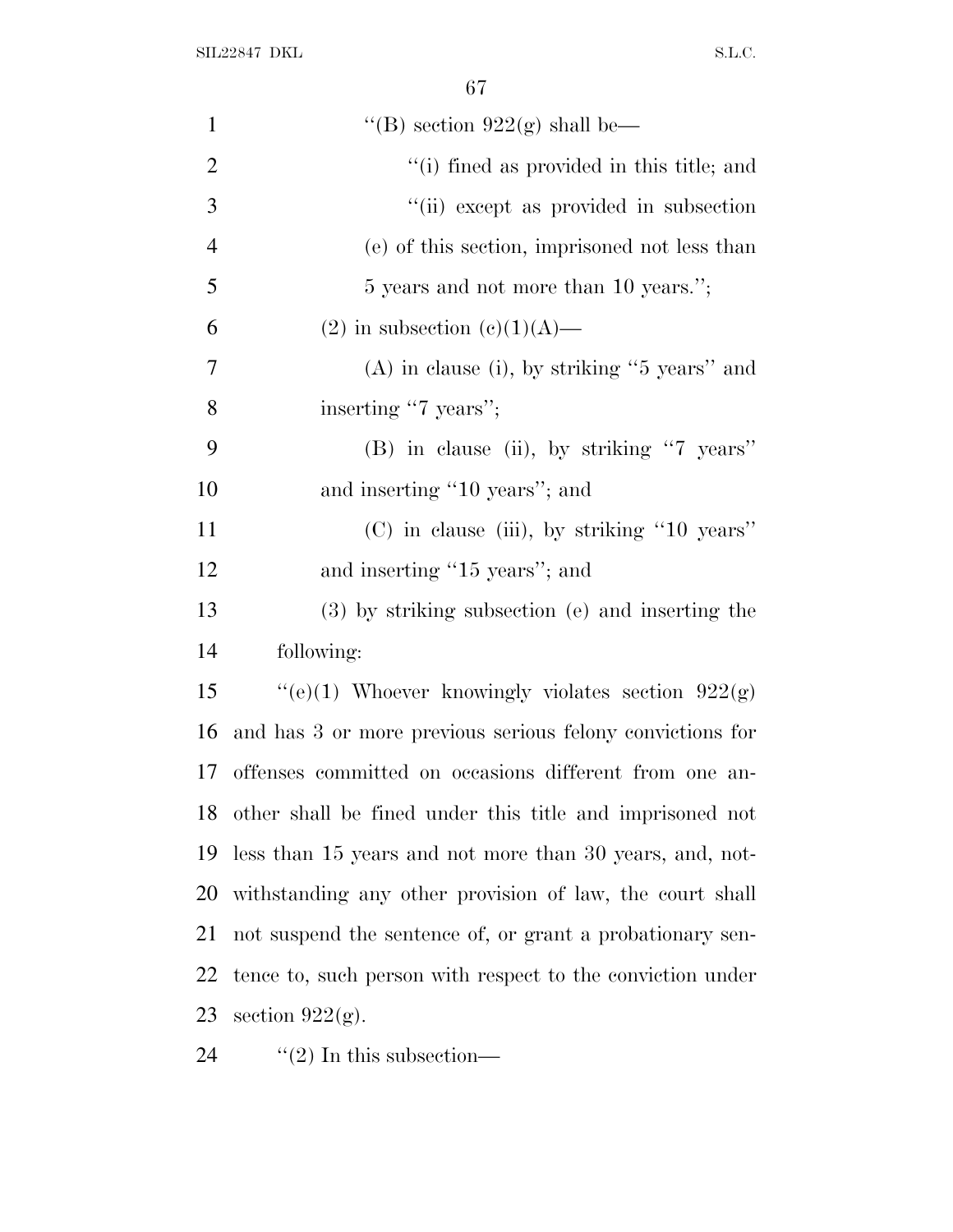| $\mathbf{1}$   | "(A) the term 'offense punishable by imprison-       |
|----------------|------------------------------------------------------|
| $\overline{2}$ | ment for a statutory maximum term of not less than   |
| 3              | 10 years' includes an offense (without regard to the |
| $\overline{4}$ | application of any sentencing guideline, statutory   |
| 5              | criterion, or judgment that may provide for a short- |
| 6              | er period of imprisonment within the statutory sen-  |
| 7              | tencing range) for which the statute provides for a  |
| 8              | range in the period of imprisonment that may be im-  |
| 9              | posed at sentencing the maximum term of which is     |
| 10             | not less than 10 years; and                          |
| 11             | "(B) the term 'serious felony conviction'            |
| 12             | means-                                               |
| 13             | "(i) any conviction by a court referred to           |
| 14             | in section $922(g)(1)$ for an offense that, at the   |
| 15             | time of sentencing, was an offense punishable        |
| 16             | by imprisonment for a statutory maximum term         |
| 17             | of not less than 10 years; or                        |
| 18             | "(ii) any group of convictions for which a           |
| 19             | court referred to in section $922(g)(1)$ imposed     |
| 20             | in the same proceeding or in consolidated pro-       |
| 21             | ceedings a total term of imprisonment of not         |
| 22             | less than 10 years, regardless of how many           |
| 23             | years of that total term the defendant served in     |
| 24             | custody.".                                           |
| 25             | (b) <b>АРР</b> ЫСАВШІТҮ.—                            |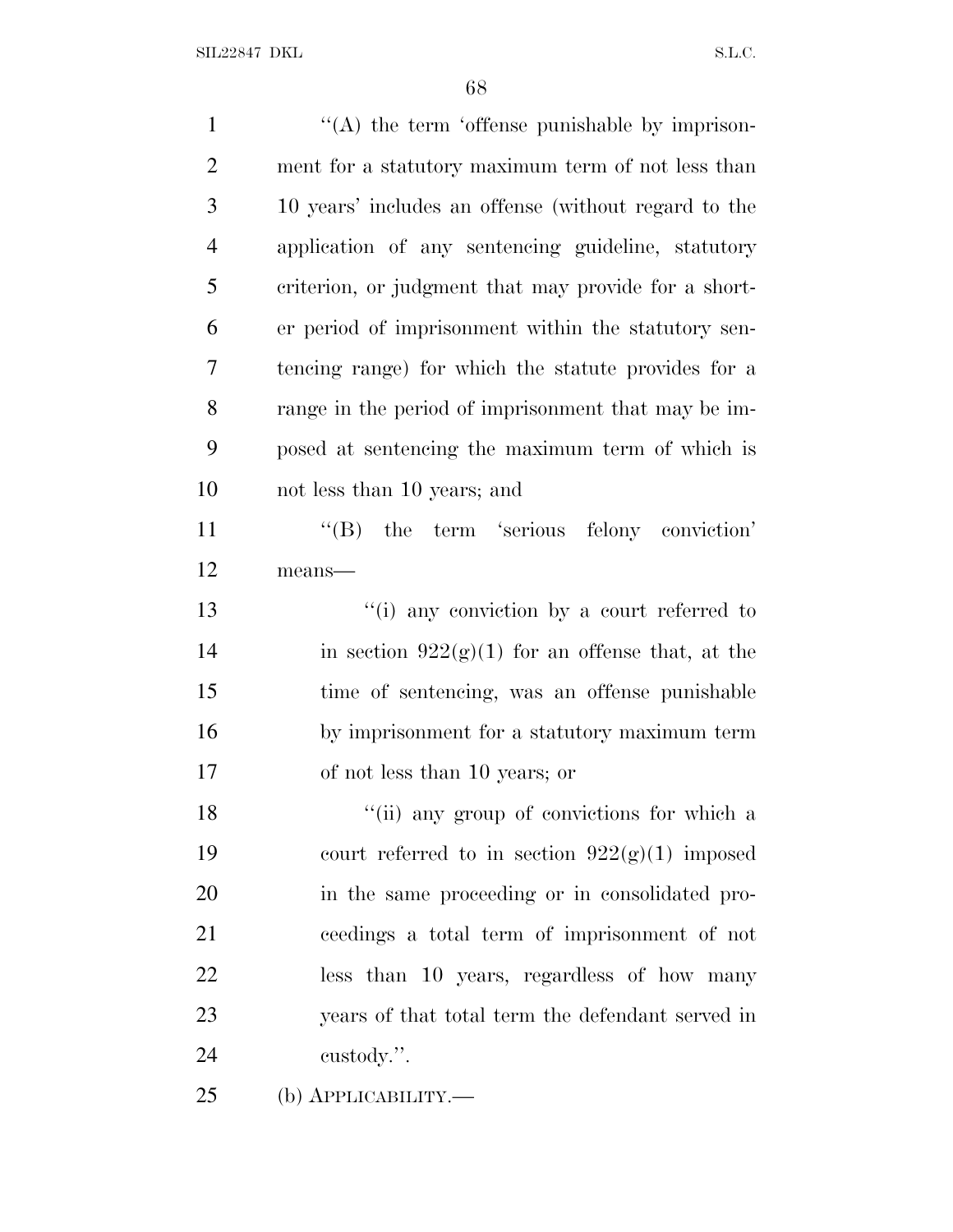SIL22847 DKL S.L.C.

 (1) IN GENERAL.—The amendments made by this section relating to offenses committed by an in- dividual who has 3 or more previous serious felony convictions (as defined in subsection (e) of section 924 of title 18, United States Code, as amended by this section) shall apply to any offense committed after the date of enactment of this Act by an indi- vidual who, on the date on which the offense is com- mitted, has 3 or more previous serious felony convic- tions. (2) RULE OF CONSTRUCTION.—This section and the amendments made by this section shall not be construed to create any right to challenge a sen- tence imposed under subsection (e) of section 924 of title 18, United States Code. **SEC. 27. AMENDMENTS TO ENHANCE CERTAIN PENALTIES.** Section 924 of title 18, United States Code, is amended— (1) by striking subsection (i) and inserting the following:

 $\frac{((1)(A) \cdot A \cdot \text{person who knowingly violates see-}}{A}$  tion  $922(u)$ , or attempts to do so, shall be fined under this title, imprisoned not more than 20 years, or both.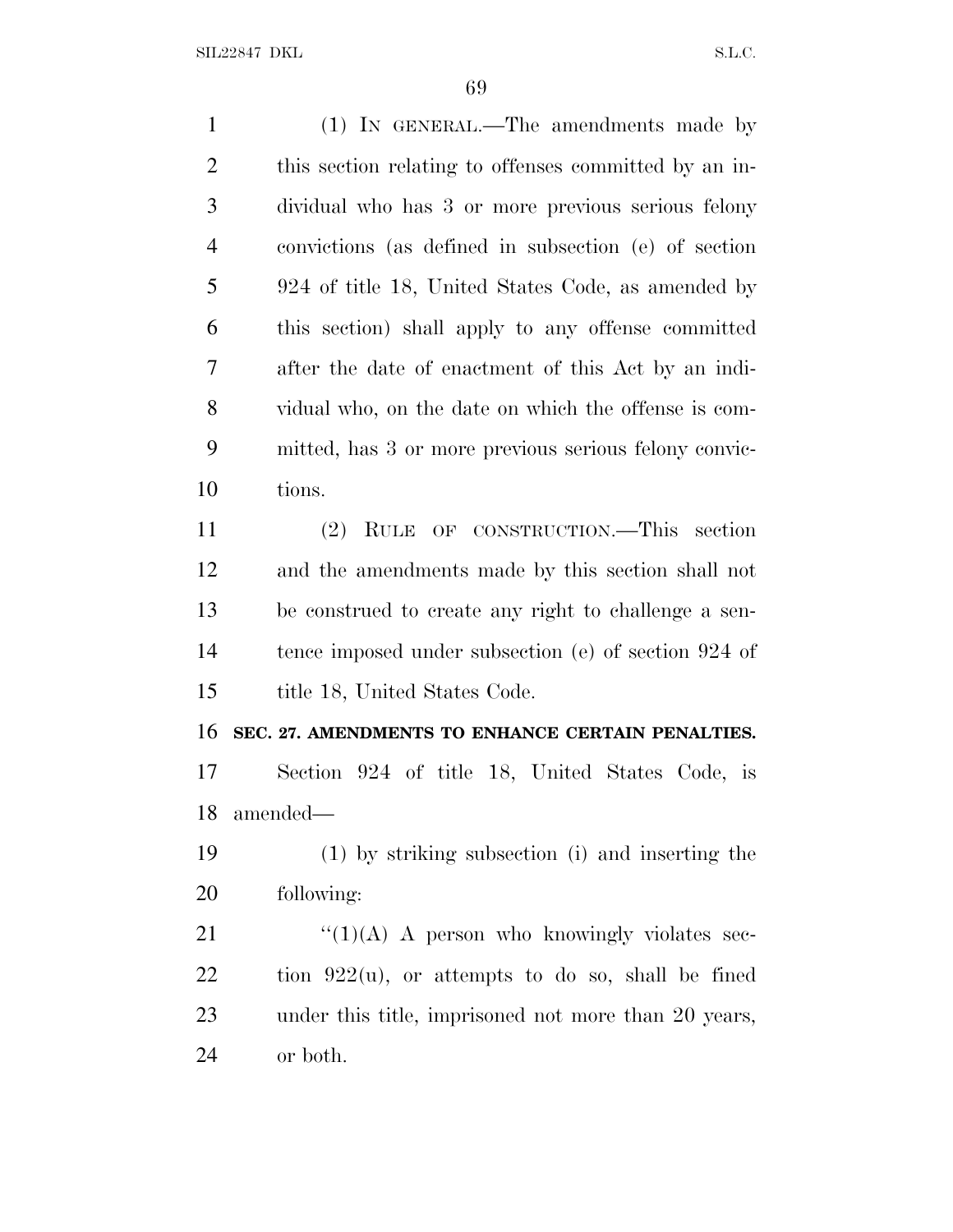| $\mathbf{1}$   | $\lq\lq$ (B) In the case of a violation described in sub- |
|----------------|-----------------------------------------------------------|
| $\overline{2}$ | paragraph (A) that occurs during the commission           |
| 3              | $of$ —                                                    |
| $\overline{4}$ | "(i) a burglary, the term of imprisonment                 |
| 5              | shall be not less than 3 years; or                        |
| 6              | "(ii) a robbery, the term of imprisonment                 |
| 7              | shall be not less than 5 years.                           |
| 8              | $\cdot\cdot(2)$ In this subsection—                       |
| 9              | "(A) the term 'burglary' means the unlaw-                 |
| 10             | ful entry into, or remaining in, the business             |
| 11             | premises of a licensed importer, licensed manu-           |
| 12             | facturer, or licensed dealer with the intent to           |
| 13             | commit a crime; and                                       |
| 14             | "(B) the term 'robbery' has the meaning                   |
| 15             | given the term in section $1951(b)$ ."; and               |
| 16             | $(2)$ in subsection $(m)$ , by inserting "or attempts"    |
| 17             | to do so," after "or licensed collector,".                |
| 18             | SEC. 28. SECURING SCHOOLS.                                |
| 19             | (a) IN GENERAL.—                                          |
| 20             | (1) APPROPRIATION.—There are authorized to                |
| 21             | be appropriated, and there are appropriated, to the       |
| 22             | Secretary of Education to carry out subpart 1 of          |
| 23             | part A of title IV of the Elementary and Secondary        |
| 24             | Education Act of $1965$ $(20 \text{ U.S.C. } 7111),$      |
| 25             | $$2,560,000,000$ for fiscal years 2023 to 2032.           |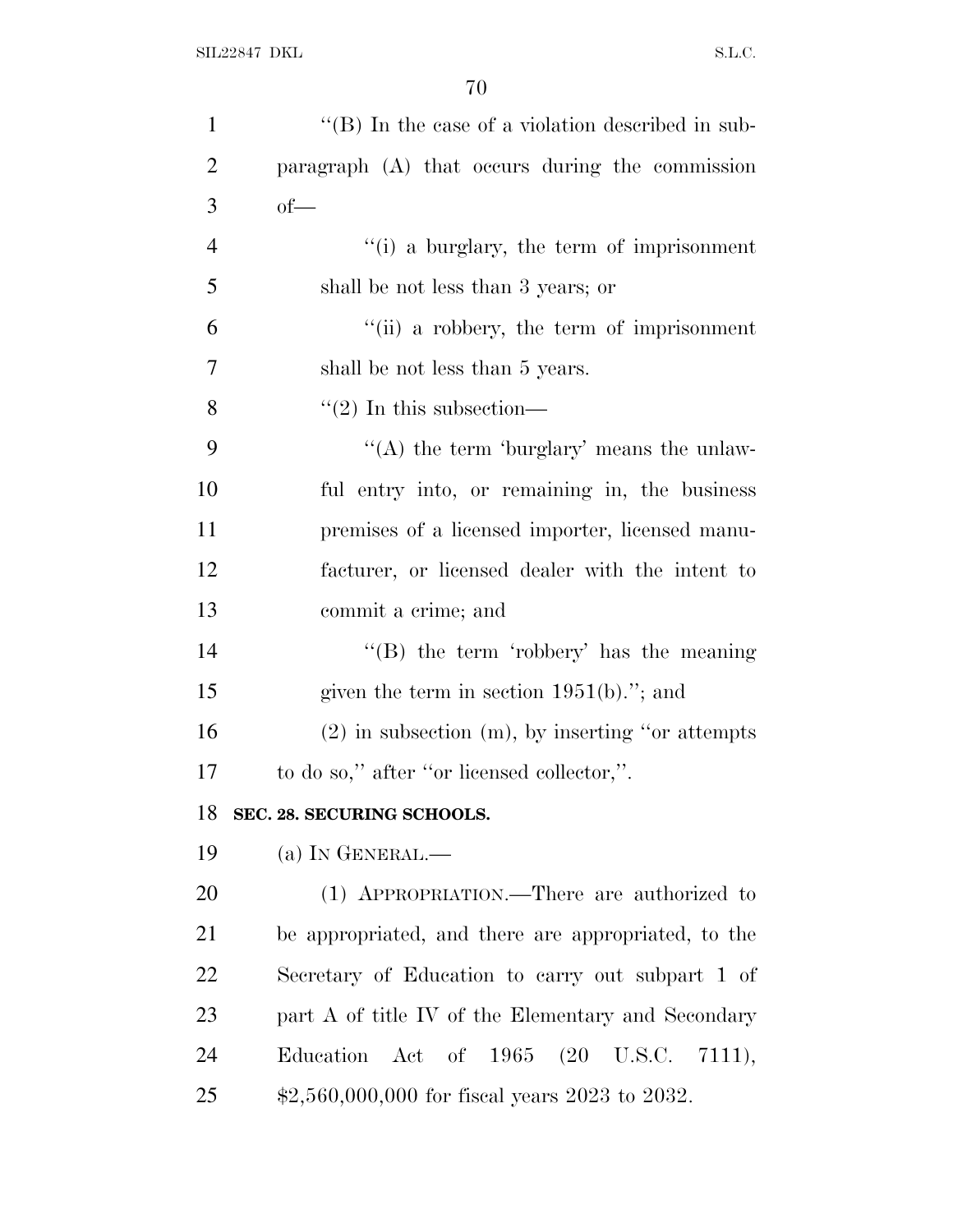| $\mathbf{1}$   | (2) SCHOOL SECURITY.—The Secretary of Edu-              |
|----------------|---------------------------------------------------------|
| $\overline{2}$ | cation shall use 50 percent of the funds appropriated   |
| 3              | under paragraph $(1)$ to carry out clause $(v)$ of sec- |
| $\overline{4}$ | tion $4104(b)(3)(B)$ of the Elementary and Sec-         |
| 5              | ondary Education Act of 1965                            |
| 6              | $7114(b)(3)(B)$ .                                       |
| 7              | (b) ELEMENTARY AND SECONDARY EDUCATION ACT              |
| 8              | OF 1965.—Section 4104 of the Elementary and Secondary   |
| 9              | Education Act of 1965 (20 U.S.C. 7114) is amended in    |
| 10             | subsection $(b)(3)(B)$ —                                |
| 11             | $(1)$ in clause (iii), by striking "and" at the end;    |
| 12             | and                                                     |
| 13             | $(2)$ by inserting after clause (iv) the following:     |
| 14             | $f'(v)$ improving school conditions for                 |
| 15             | student learning, by enabling local edu-                |
| 16             | cational agencies to use funds available                |
| 17             | under subsection $(a)(3)$ for the purpose of            |
| 18             | planning and designing school buildings                 |
| 19             | and facilities, installing infrastructure, and          |
| 20             | implementing technology or other meas-                  |
| 21             | ures, that strengthen security on school                |
| 22             | premises, which may include—                            |
| 23             | $\lq\lq$ controlling access to school                   |
| 24             | premises or facilities, through the use                 |
| 25             | of metal detectors, or other measures,                  |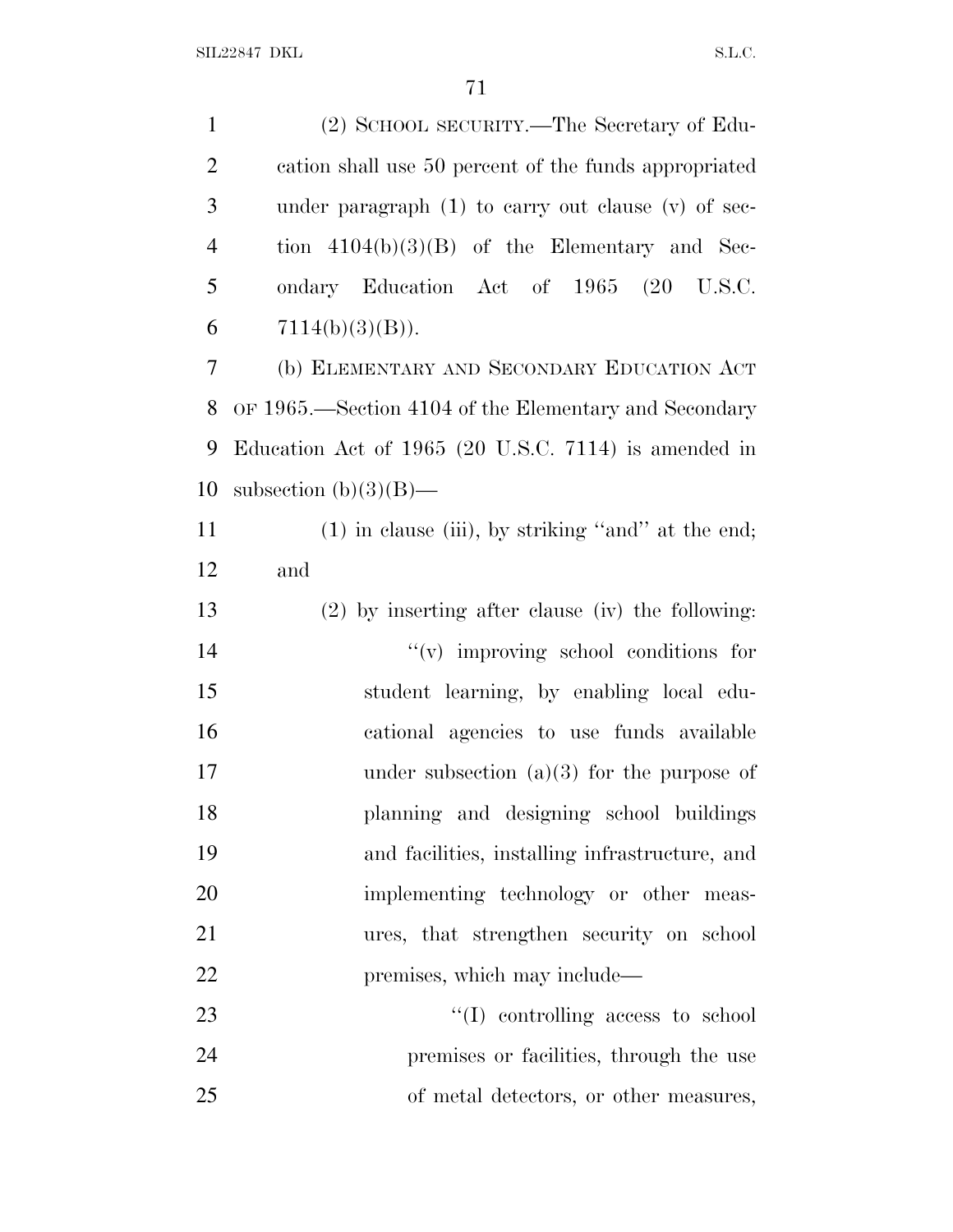| $\mathbf{1}$   | or technology, with evidence-based ef-   |
|----------------|------------------------------------------|
| $\overline{2}$ | fectiveness (to the extent the State in- |
| 3              | volved determines that such evidence     |
| $\overline{4}$ | is reasonably available), which may in-  |
| 5              | clude—                                   |
| 6              | "(aa) secured campus exter-              |
| 7              | nal gate or locked doors or check-       |
| 8              | in points;                               |
| 9              | "(bb) active shooter alert               |
| 10             | systems;                                 |
| 11             | $``(ee)$ access control;                 |
| 12             | "(dd) internal door locks;               |
| 13             | "(ee) peepholes for class-               |
| 14             | room doors;                              |
| 15             | "(ff) school site alarm and              |
| 16             | protection systems;                      |
| 17             | "(gg) metal detectors or x-              |
| 18             | ray machines (including port-            |
| 19             | able);                                   |
| 20             | "(hh) door locking mecha-                |
| 21             | nisms and access control doors;          |
| 22             | "(ii) increased lighting on              |
| 23             | school grounds;                          |
| 24             | "(ii) emergency call boxes;              |
| 25             | "(kk) two-way radios;                    |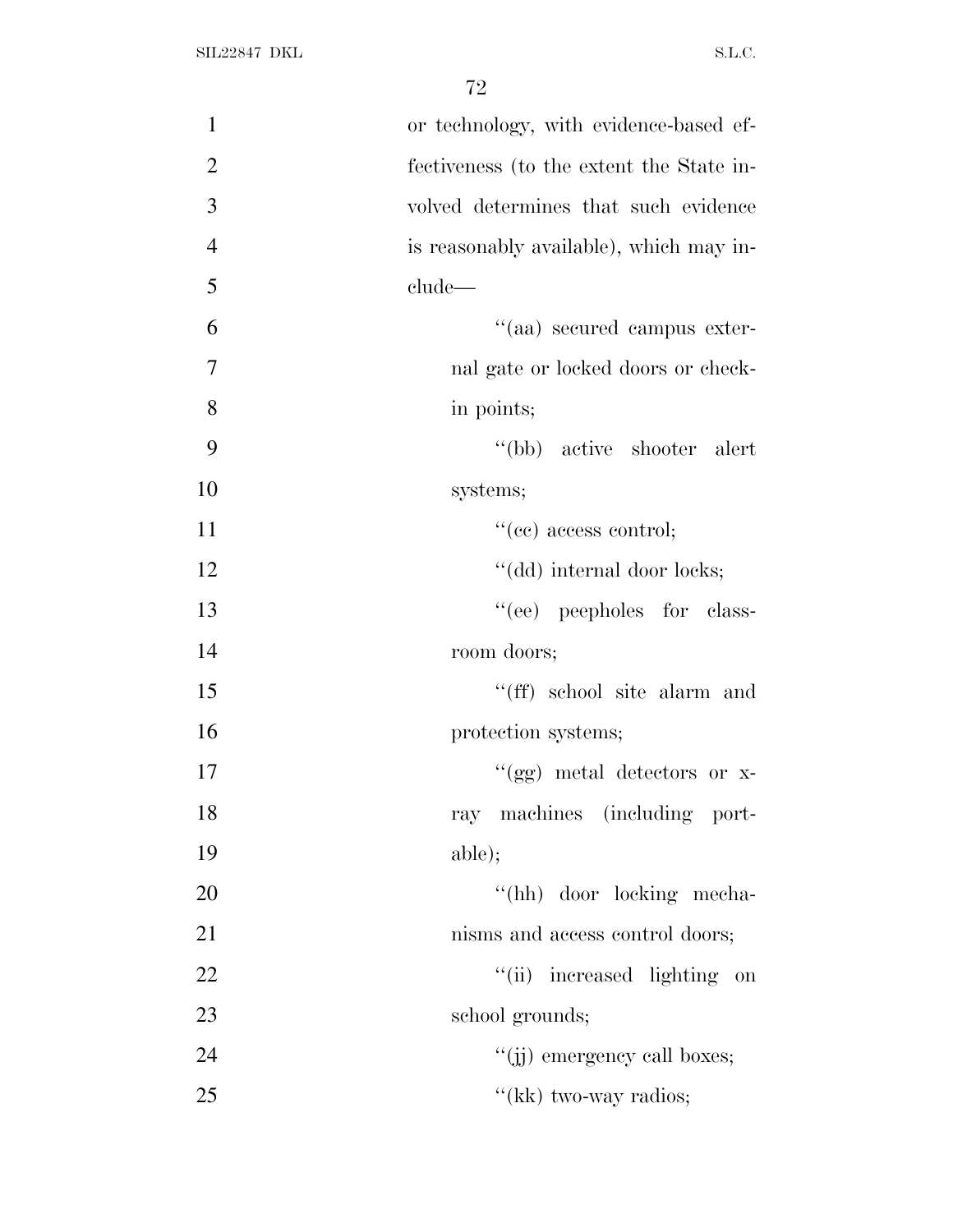| $\mathbf{1}$   | "(ll) emergency alerts;                |
|----------------|----------------------------------------|
| $\overline{2}$ | "(mm) surveillance cameras             |
| 3              | or systems and infrastructure          |
| $\overline{4}$ | (such as poles and wiring);            |
| 5              | "(nn) software costs and               |
| 6              | warranties;                            |
| $\overline{7}$ | $\lq(oo)$ fencing and gating;          |
| 8              | and                                    |
| 9              | "(pp) emergency generators             |
| 10             | to provide back-up power for           |
| 11             | phone systems, critical lighting,      |
| 12             | and essential outlets;                 |
| 13             | $\lq\lq$ (II) implementing any tech-   |
| 14             | nology or measure, or installing any   |
| 15             | infrastructure, to cover and conceal   |
| 16             | students within the school during cri- |
| 17             | sis situations;                        |
| 18             | "(III) implementing technology         |
| 19             | to provide coordination with law en-   |
| 20             | forcement and notification to relevant |
| 21             | law enforcement and first responders   |
| 22             | during such a situation, which shall   |
| 23             | include—                               |
| 24             | "(aa) emergency planning               |
| 25             | and preparation;                       |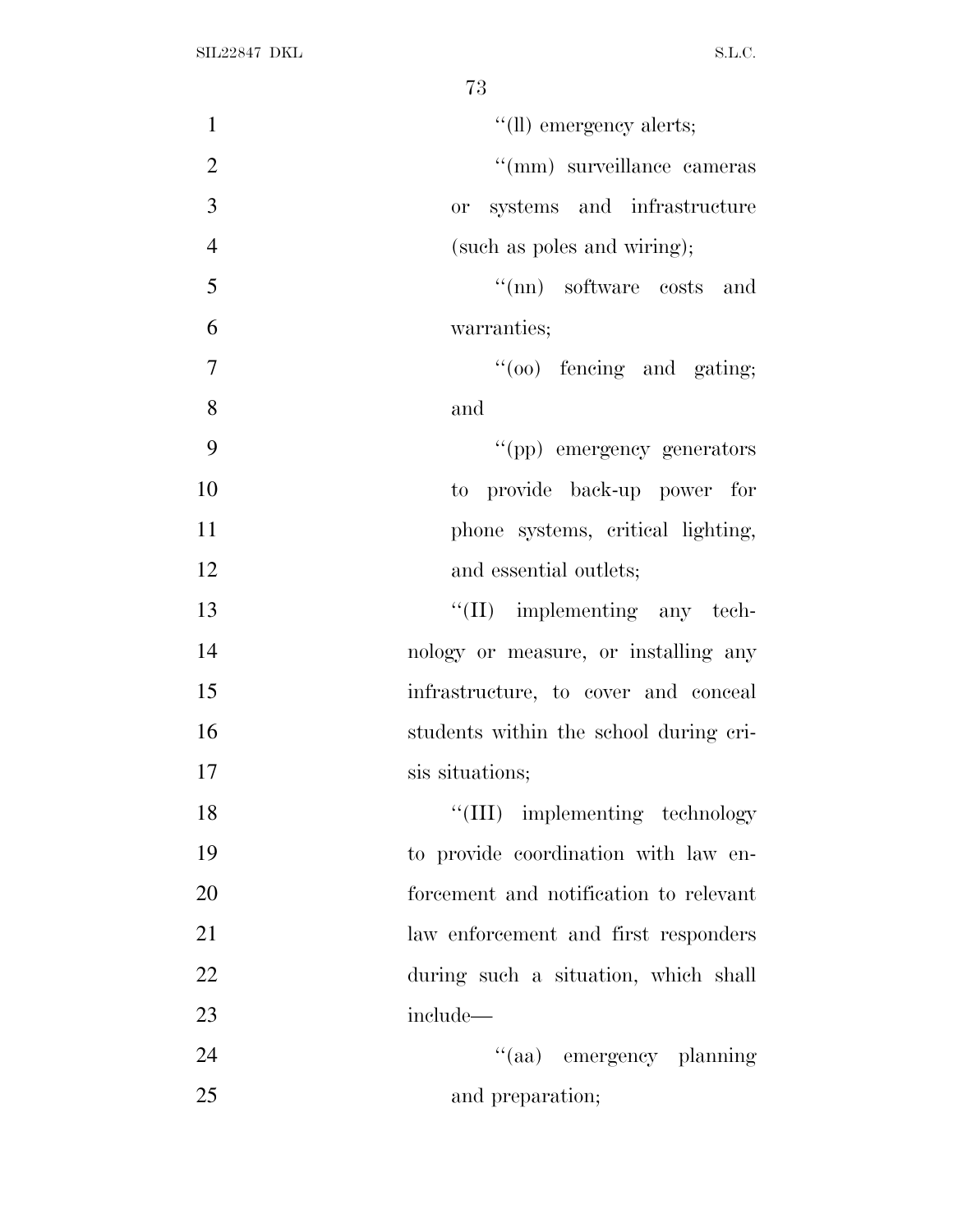| $\mathbf{1}$   | "(bb) emphasis on a school             |
|----------------|----------------------------------------|
| $\mathfrak{2}$ | safety plan with buy in from all       |
| 3              | elements of the school commu-          |
| $\overline{4}$ | nity, including board members,         |
| 5              | employees, students, parents, law      |
| 6              | enforcers, government and busi-        |
| $\tau$         | ness leaders, the media, and local     |
| 8              | residents;                             |
| 9              | "(cc) school implementation            |
| 10             | of threat assessment programs;         |
| 11             | "(dd) development of dis-              |
| 12             | trict-based mandatory incident         |
| 13             | reporting systems;                     |
| 14             | "(ee) establishment of local           |
| 15             | school safety advisory groups (in-     |
| 16             | cluding parents, families, judges,     |
| 17             | first responders, health and           |
| 18             | human service professionals, and       |
| 19             | mental health professionals);          |
| 20             | "(ff) evidence-based training          |
| 21             | for<br>school<br>officers,<br>resource |
| 22             | school personnel, and students to      |
| 23             | prevent student violence to enable     |
| 24             | them to recognize and quickly re-      |
| 25             | spond to warning signs;                |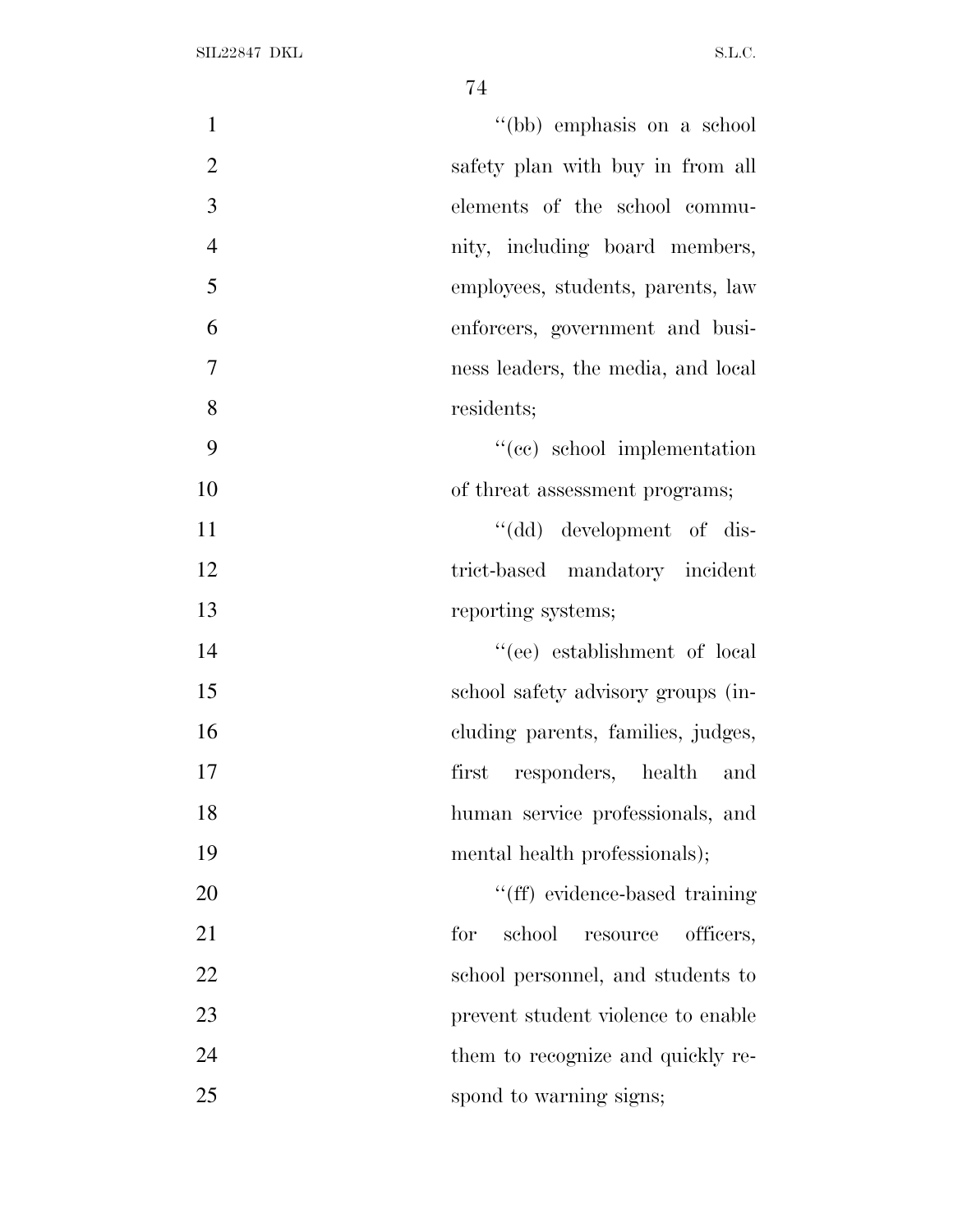| $\mathbf{1}$   | "(gg) development and oper-              |
|----------------|------------------------------------------|
| $\overline{2}$ | ations of anonymous reporting            |
| 3              | systems;                                 |
| $\overline{4}$ | "(hh) evidence-based school              |
| 5              | threat<br>assessment and crisis          |
| 6              | intervention teams;                      |
| $\overline{7}$ | "(ii) programs to facilitate             |
| 8              | coordination with local law en-          |
| 9              | forcement;                               |
| 10             | "(ii) liability and insurance            |
| 11             | for school districts;                    |
| 12             | "(kk) trauma-informed                    |
| 13             | training for school staff on re-         |
| 14             | sponses to active shooter situa-         |
| 15             | tions; and                               |
| 16             | "(ll) community engagement               |
| 17             | for planning and implementing            |
| 18             | safety policies and procedures;          |
| 19             | $\lq\lq (IV)$ implementing any tech-     |
| 20             | nology or measure, including hiring      |
| 21             | school security officers, or installing  |
| 22             | any infrastructure, with evidence-       |
| 23             | based effectiveness (to the extent the   |
| 24             | State involved determines that such      |
| 25             | evidence is reasonably available) to in- |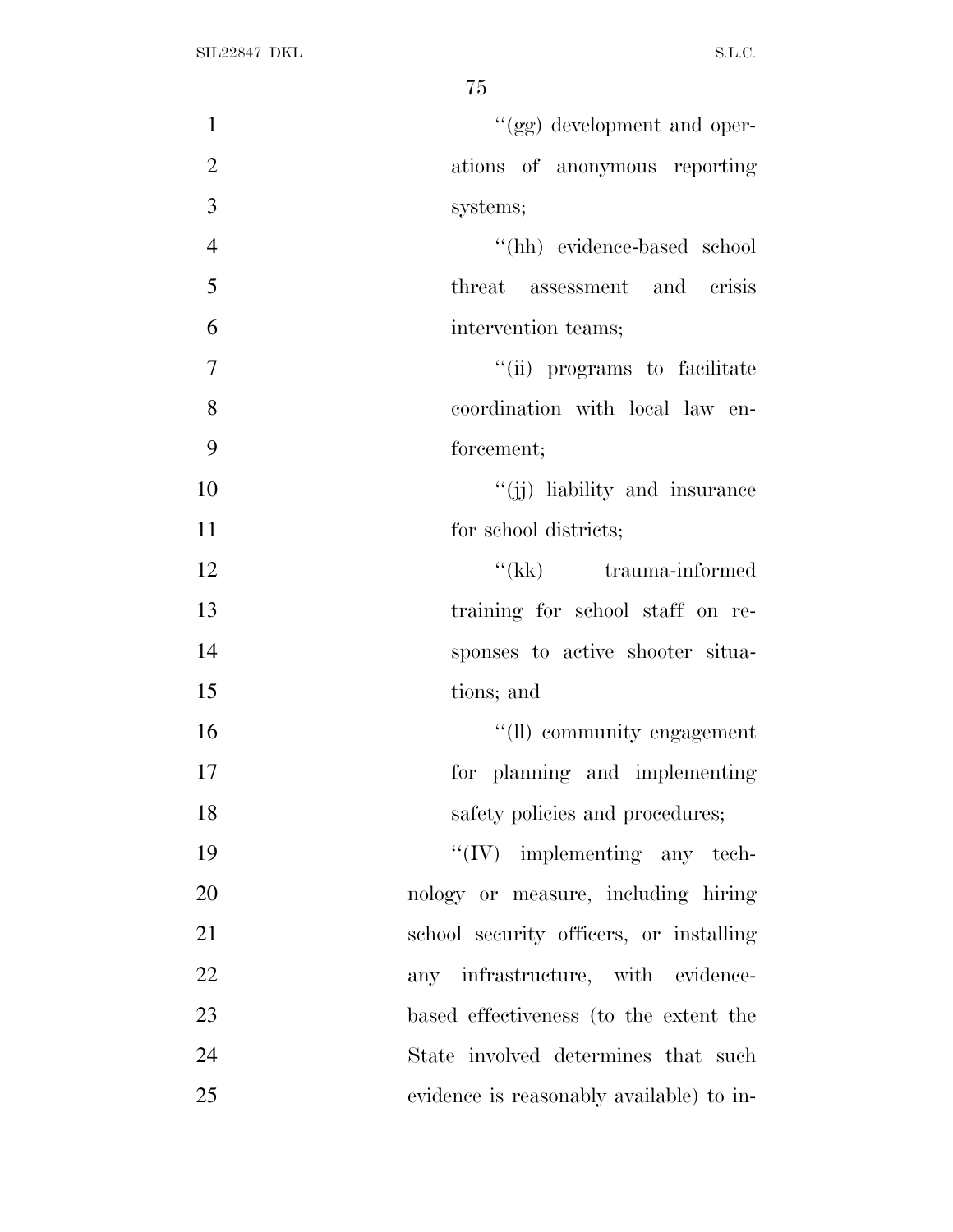| $\mathbf{1}$   | crease the safety of school students                        |
|----------------|-------------------------------------------------------------|
| $\overline{2}$ | and staff;                                                  |
| 3              | $\lq\lq (V)$ implementing any tech-                         |
| $\overline{4}$ | nology or measure, or installing any                        |
| 5              | infrastructure, for school safety rein-                     |
| 6              | forcement, including bullet-resistant                       |
| $\overline{7}$ | doors and windows; and                                      |
| 8              | $\lq\lq$ (VI) implementing any tech-                        |
| 9              | nology or system that would reduce                          |
| 10             | the time needed to disseminate official                     |
| 11             | information to parents regarding the                        |
| 12             | safety of their children during and im-                     |
| 13             | mediately following a crisis;".                             |
|                |                                                             |
| 14             | SEC. 29. IMPROVING SCHOOL SECURITY THROUGH THE              |
|                | COPS ON THE BEAT PROGRAM.                                   |
| 15<br>16       | Section 1701(b) of title I of the Omnibus Crime Con-        |
| 17             | trol and Safe Streets Act of $1968$ (34 U.S.C. $10381(b)$ ) |
| 18             | is amended—                                                 |
| 19             | $(1)$ in paragraph $(22)$ , by striking "and" at the        |
| 20             | end;                                                        |
| 21             | $(2)$ in paragraph $(23)$ , by striking the period at       |
| 22             | the end and inserting a semicolon; and                      |
| 23             | $(3)$ by adding at the end the following:                   |
| 24             | $\cdot\cdot(24)$ to pay salaries and expenses of school re- |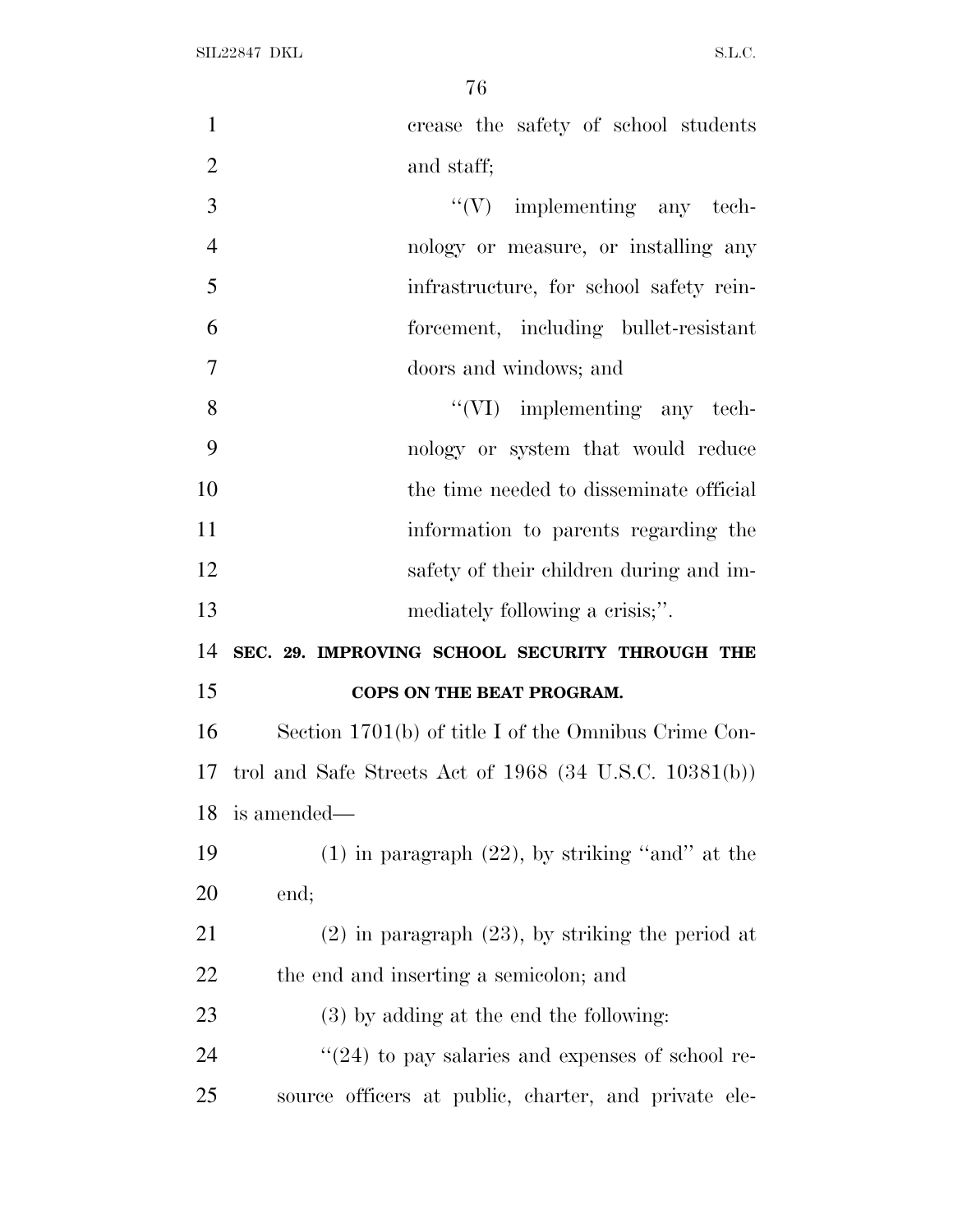SIL22847 DKL  $SL.C.$ 

| $\mathbf{1}$   | mentary schools and secondary schools (as such        |
|----------------|-------------------------------------------------------|
| $\overline{2}$ | terms are defined under section 8101 of the Elemen-   |
| 3              | tary and Secondary Education Act of 1965 (20          |
| $\overline{4}$ | U.S.C. 7801)); and                                    |
| 5              | $(25)$ to improve physical school security at         |
| 6              | public, charter, and private elementary schools and   |
| 7              | secondary schools (as such terms are defined under    |
| 8              | section 8101 of the Elementary and Secondary Edu-     |
| 9              | cation Act of $1965$ (20 U.S.C. 7801)) by obtaining   |
| 10             | security equipment to protect students in schools     |
| 11             | and equip law enforcement officers responding to      |
| 12             | school security issues and installing physical struc- |
| 13             | ture improvements, including—                         |
| 14             | "(A) fencing, external gates, door locks,             |
| 15             | and check-in points, to establish a secured cam-      |
| 16             | pus;                                                  |
| 17             | "(B) active shooter alert systems;                    |
| 18             | $\lq\lq$ (C) access controls;                         |
| 19             | $\lq\lq$ (D) internal door locks;                     |
| 20             | "(E) school site alarm and protection sys-            |
| 21             | tems;                                                 |
| 22             | "(F) metal detector or x-ray machines (in-            |
| 23             | cluding portable machines);                           |
| 24             | $\lq\lq(G)$ ballistic safety equipment for schools    |
| 25             | and responding law enforcement officers;              |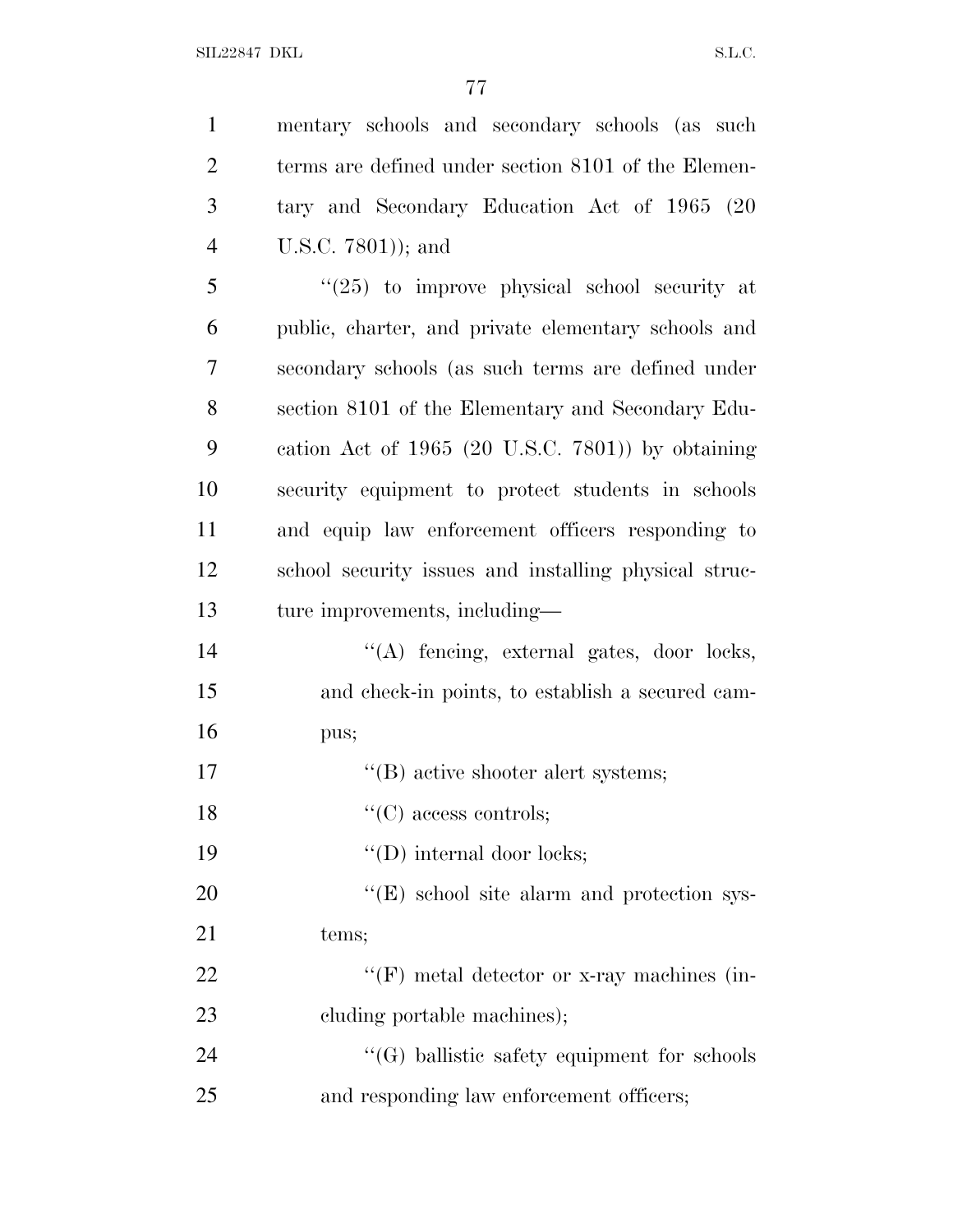SIL22847 DKL  $S.L.C.$ 

| $\mathbf{1}$   | "(H) increased lighting on school grounds;                 |
|----------------|------------------------------------------------------------|
| $\overline{2}$ | "(I) emergency call boxes;                                 |
| 3              | "(J) two-way radios;                                       |
| $\overline{4}$ | $\lq\lq(K)$ emergency alert systems;                       |
| 5              | "(L) surveillance cameras or systems, in-                  |
| 6              | cluding infrastructure for such systems such as            |
| 7              | poles and wiring;                                          |
| 8              | $\lq\lq (M)$ software costs and warranties; and            |
| 9              | "(N) emergency generators to provide                       |
| 10             | back-up power for phone systems, critical light-           |
| 11             | ing, and essential outlets.".                              |
| 12             | SEC. 30. STUDENT MENTAL HEALTH.                            |
| 13             | (a) STUDENT ACCESS TO MENTAL HEALTH PRO-                   |
| 14             | GRAM FUND.                                                 |
|                |                                                            |
| 15             | (1) DEFINITIONS.—In this subsection:                       |
| 16             | (A) ELIGIBLE SCHOOL.—The term "eligi-                      |
|                | ble school" means a school in which the lowest             |
| 17<br>18       | grade at the school is not lower than grade 6              |
| 19             | and the highest grade at the school is not high-           |
| 20             | er than grade 12.                                          |
| 21             | (B) SECRETARY.—The term "Secretary"                        |
| 22             | means the Secretary of Education.                          |
| 23             | STUDENT ACCESS TO<br>(2)<br><b>MENTAL</b><br><b>HEALTH</b> |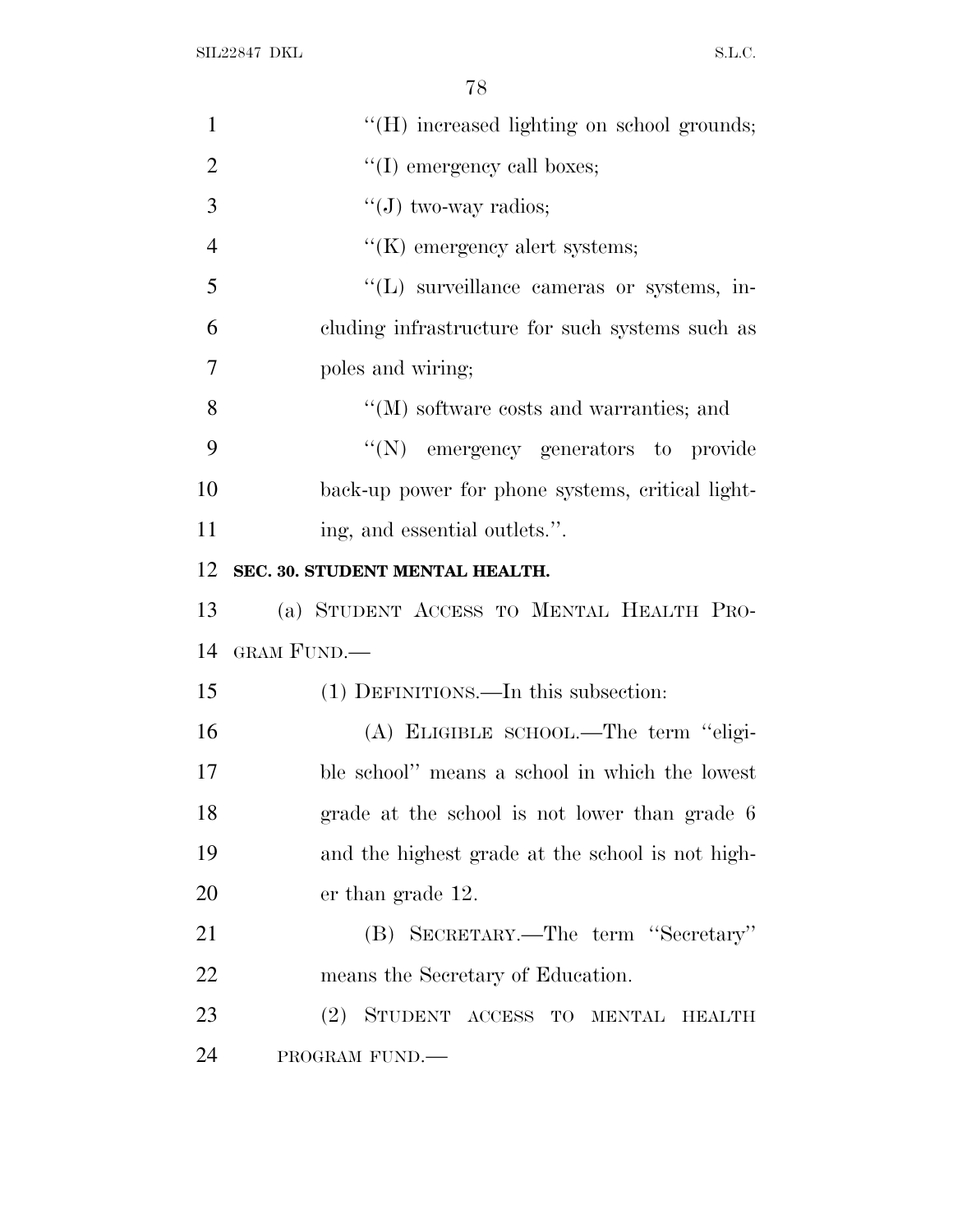| $\mathbf{1}$   | (A) IN GENERAL.—From the funds made                |
|----------------|----------------------------------------------------|
| $\overline{2}$ | available to carry out section 2001 of the Amer-   |
| 3              | ican Rescue Plan Act of 2021 (20 U.S.C. 3401)      |
| $\overline{4}$ | note), $$10,000,000,000$ shall be transferred to   |
| 5              | establish the "Student Access to Mental Health     |
| 6              | Program Fund", to remain available through         |
| 7              | September 30, 2031. The Secretary shall use        |
| 8              | amounts available in such Fund to award            |
| 9              | grants to States, from allocations under sub-      |
| 10             | paragraph $(B)$ , to enable the States to support  |
| 11             | the salary of a mental health professional in eli- |
| 12             | gible schools located in the State.                |
| 13             | (B) ALLOCATION.—From the amounts                   |
| 14             | available in the Fund established under sub-       |
| 15             | paragraph $(A)$ , the Secretary shall make an al-  |
| 16             | location to each State in the same proportion as   |
| 17             | the number of eligible schools located in the      |
| 18             | State.                                             |
| 19             | (C) PARTNERSHIP.-                                  |
| 20             | (i) IN GENERAL.—A State awarded a                  |
| 21             | grant under this subsection shall comply           |
| 22             | with the following:                                |
| 23             | (I) The State shall use the grant                  |
| 24             | funds to cover the cost of the salary,             |
| 25             | which shall be not more than $$55,000$ ,           |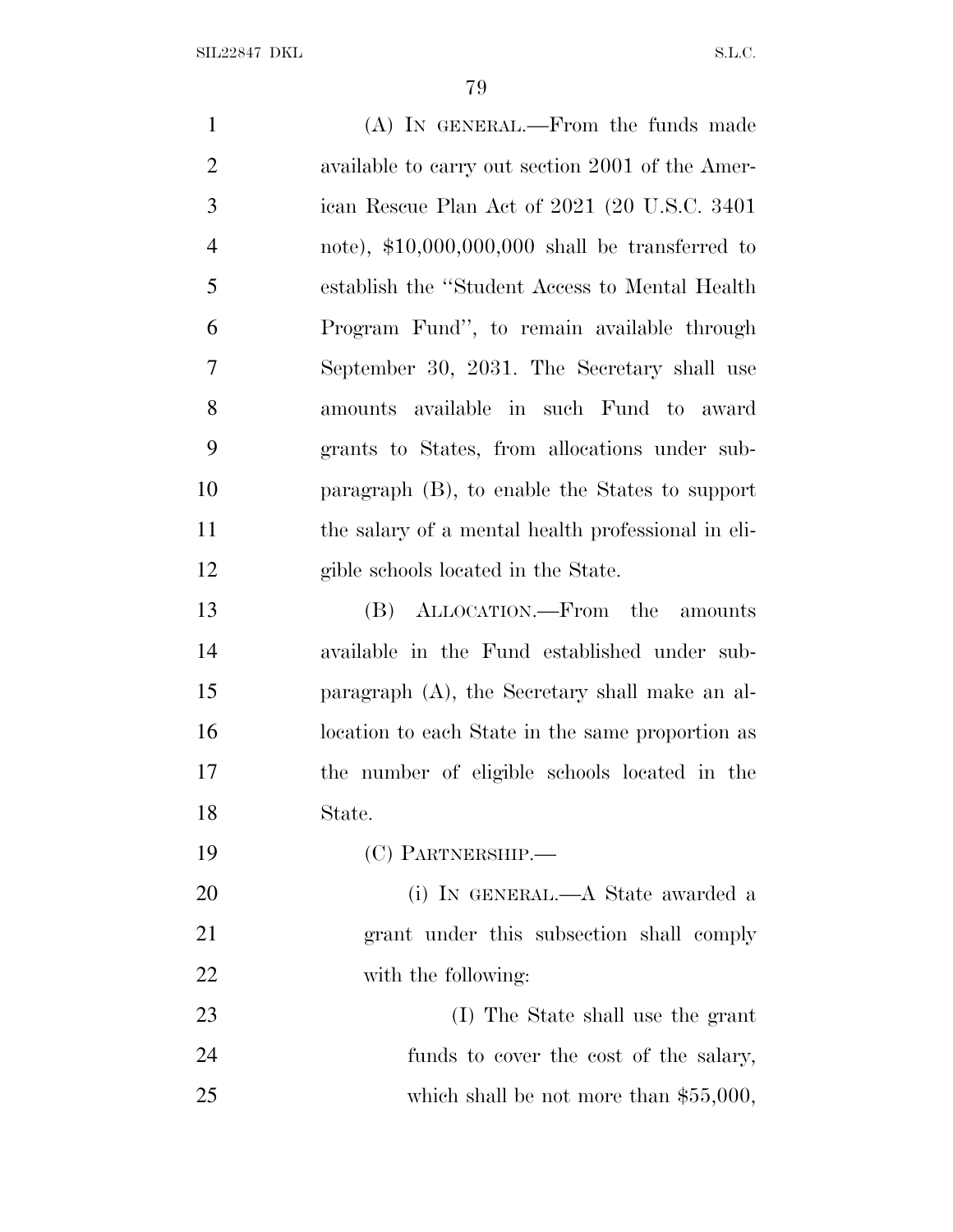| $\mathbf{1}$   | for 10 years for a mental health pro-    |
|----------------|------------------------------------------|
| $\overline{2}$ | fessional to serve eligible schools lo-  |
| 3              | cated in the State. Such mental health   |
| $\overline{4}$ | professional shall serve not more than   |
| 5              | 5 eligible schools in any school year by |
| 6              | rotating among the schools for not       |
| $\overline{7}$ | less than 1 day a week at each such      |
| 8              | school.                                  |
| 9              | (II) The State shall expend non-         |
| 10             | Federal funds to pay for the other       |
| 11             | costs of recruitment, training, and      |
| 12             | benefits for each such mental health     |
| 13             | professional, and any other expenses     |
| 14             | related to such employment.              |
| 15             | (ii) CONDITIONS OF GRANTS.-A             |
| 16             | State awarded a grant under this sub-    |
| 17             | section shall require that each eligible |
| 18             | school served by the grant—              |
| 19             | (I) provide to the parents of any        |
| 20             | student enrolled in the school who has   |
| 21             | not reached age 19 who meets with a      |
| 22             | mental health professional employed      |
| 23             | the school with all counseling<br>at     |
| 24             | records and mental health assess-        |
| 25             | ments for such student;                  |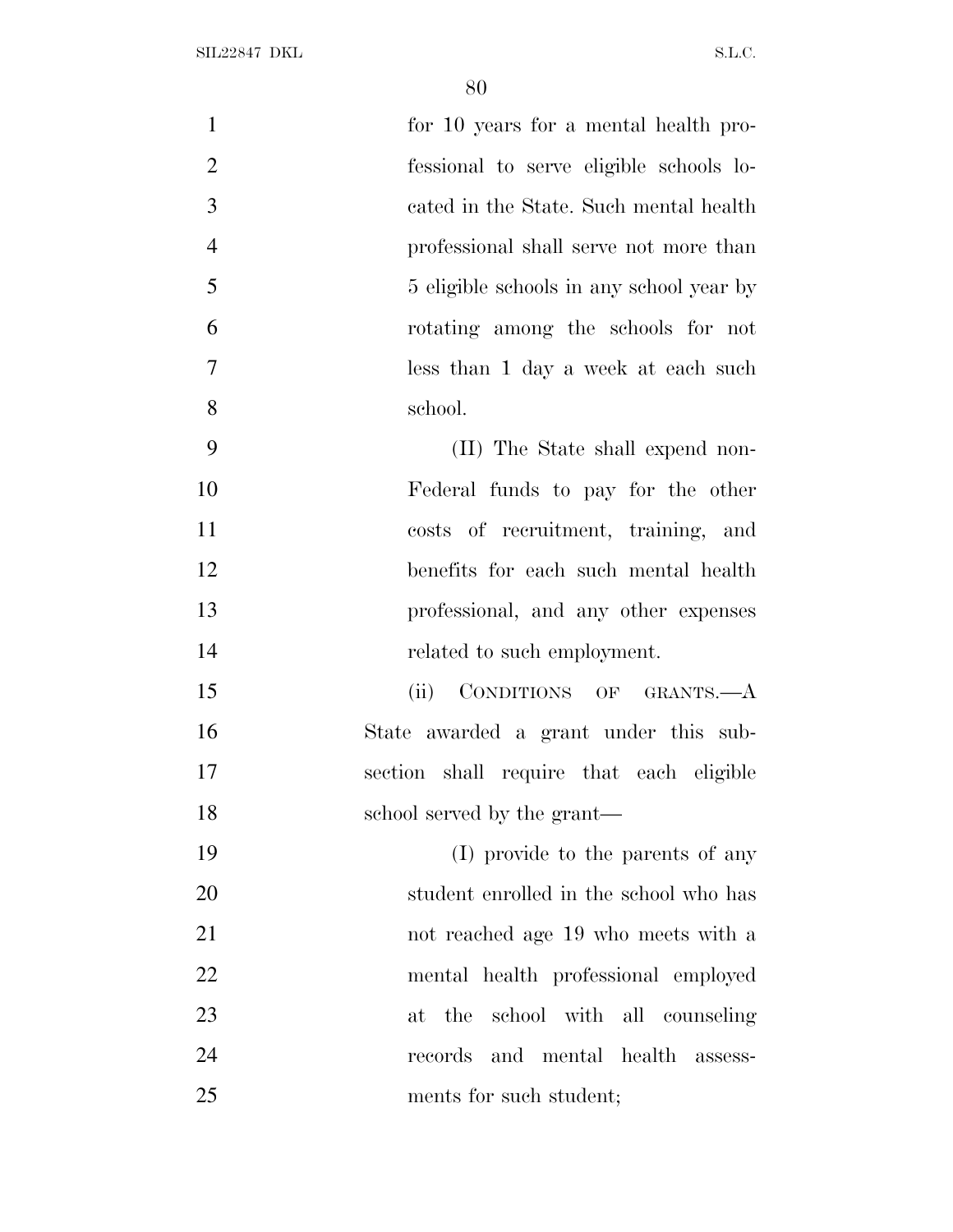SIL22847 DKL  $S.L.C.$ 

| $\mathbf{1}$   | (II) not teach Critical Race The-                             |
|----------------|---------------------------------------------------------------|
| $\overline{2}$ | ory or include Critical Race Theory in                        |
| 3              | any school program; and                                       |
| $\overline{4}$ | (III) not advocate for abortion or                            |
| 5              | abortion services in any form.                                |
| 6              | (b) FUNDS FOR PROGRAMS.—The unobligated bal-                  |
| 7              | ance of funds made available to carry out sections 2021       |
| 8              | and 6002 of the American Rescue Plan Act of 2021 (Pub-        |
| 9              | lic Law $117-2$ ) shall be transferred to, and evenly divided |
| 10             | among, the following programs:                                |
| 11             | (1) Project AWARE State Educational Agency                    |
| 12             | Grant Program carried out by the Secretary of                 |
| 13             | Health and Human Services.                                    |
| 14             | (2) Student Support and Academic Enrichment                   |
| 15             | Grant Program carried out by the Secretary of Edu-            |
| 16             | cation.                                                       |
| 17             | (3) Community Mental Health Services Block                    |
| 18             | Grant Program carried out by the Secretary of                 |
| 19             | Health and Human Services.                                    |
| 20             | (4) Children's Mental Health Initiative of the                |
| 21             | Substance Abuse and Mental Health Services Ad-                |
| 22             | ministration.                                                 |
| 23             | (c) BEST PRACTICES.—                                          |
| 24             | (1) ESEA DEFINITIONS.—In this subsection,                     |
| 25             | terms "elementary school" and "secondary<br>the               |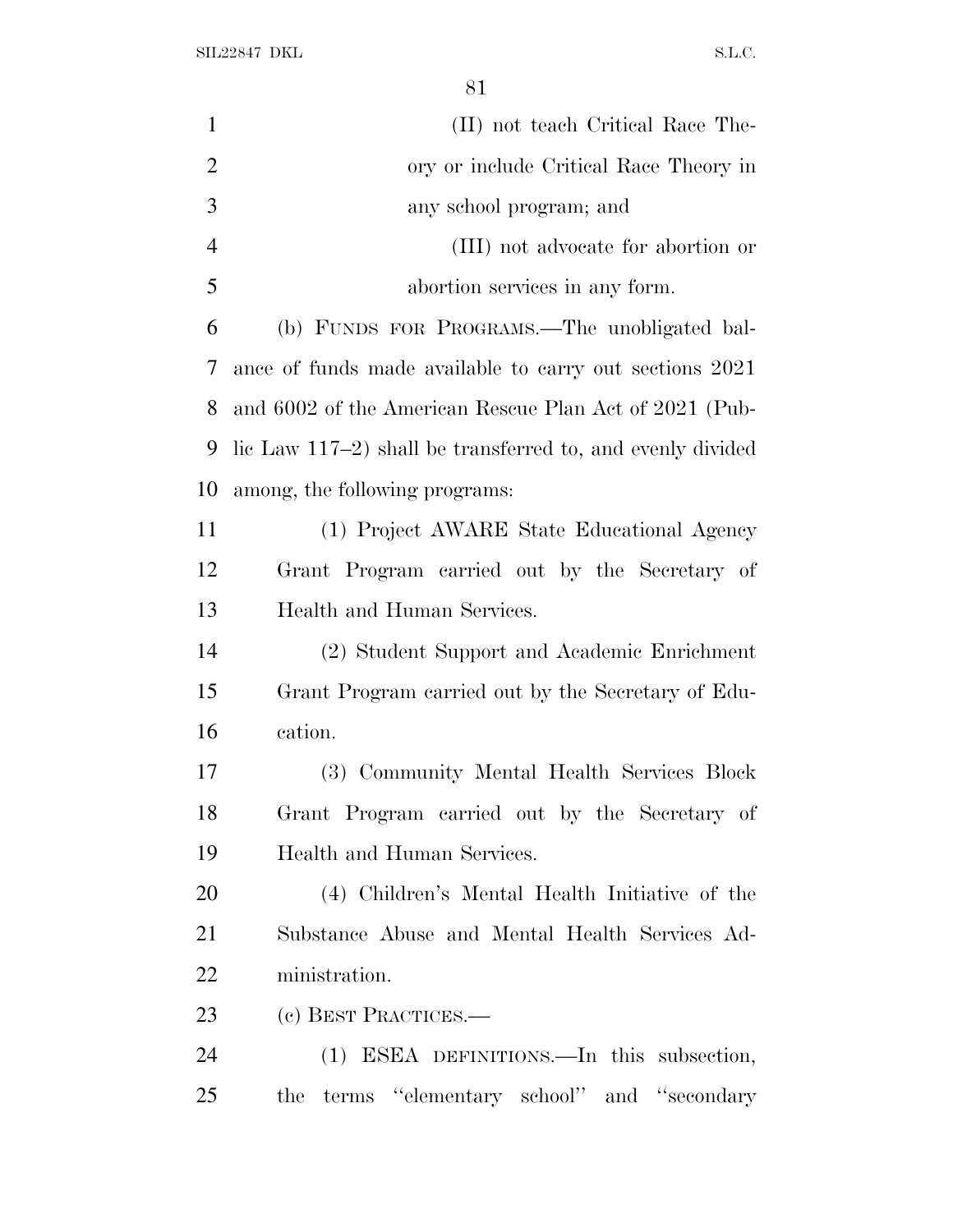| $\mathbf{1}$   | school" have the meanings given the terms in section |
|----------------|------------------------------------------------------|
| $\overline{2}$ | 8101 of the Elementary and Secondary Education       |
| 3              | Act of 1965 (20 U.S.C. 7801).                        |
| $\overline{4}$ | DEVELOPMENT AND DISSEMINATION<br>(2)<br>OF           |
| 5              | BEST PRACTICES .—Not later than 1 year after the     |
| 6              | date of enactment of this Act, the Administrator of  |
| 7              | the Substance Abuse and Mental Health Services       |
| 8              | Administration, the Secretary of Health and Human    |
| 9              | Services, and the Secretary of Education shall work  |
| 10             | in consultation to-                                  |
| 11             | (A) develop best practices for identifying           |
| 12             | warning signs of mental health problems with         |
| 13             | students and identify warning signs for teachers     |
| 14             | and administrator that a student is at high-risk     |
| 15             | for violence, specifically for a mass shooting;      |
| 16             | (B) develop best practices for identifying           |
| 17             | warning signs of mental health problems with         |
| 18             | children and identify warning signs for individ-     |
| 19             | uals who work at a social service agency that a      |
| 20             | child under the age of 18 is at high-risk for vio-   |
| 21             | lence, specifically for a mass shooting; and         |
| 22             | (C) disseminate the best practices devel-            |
| 23             | oped under subparagraphs $(A)$ and $(B)$ to each     |
| 24             | elementary school and secondary school in the        |
| 25             | United States, and publish the best practices on     |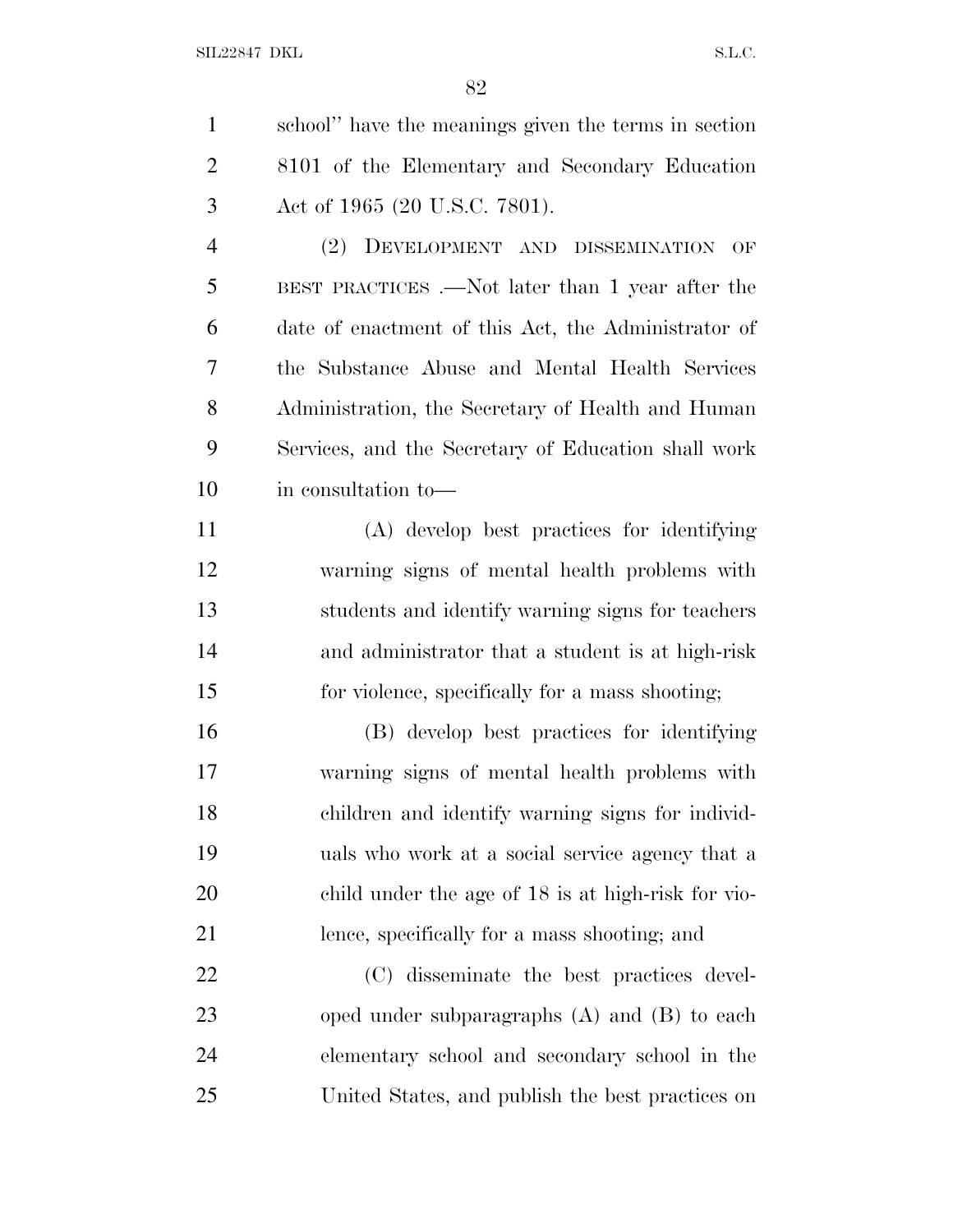| $\mathbf{1}$   | a publicly accessible website of the Department             |
|----------------|-------------------------------------------------------------|
| $\overline{2}$ | of Education and the Substance Abuse and                    |
| 3              | Mental Health Services Administration.                      |
| $\overline{4}$ | (d) GAO STUDY.—                                             |
| 5              | (1) IN GENERAL.—The Comptroller General of                  |
| 6              | the United States shall conduct a study on how              |
| 7              | many elementary schools and secondary schools in            |
| 8              | the United States have a mental health provider for         |
| 9              | students, how many students take advantage of the           |
| 10             | mental health services, the main causes for students        |
| 11             | to access the services.                                     |
| 12             | (2) ESEA DEFINITIONS.—In this subsection,                   |
| 13             | terms "elementary school" and "secondary<br>the             |
| 14             | school" have the meanings given the terms in section        |
| 15             | 8101 of the Elementary and Secondary Education              |
| 16             | Act of 1965 (20 U.S.C. 7801).                               |
| 17             | AUTHORIZATION AND APPROPRIATIONS<br>SEC.<br>31.<br>OF       |
| 18             | <b>FUNDS.</b>                                               |
| 19             | The unobligated balance of funds made available to          |
| 20             | carry out section 18003 of division B of the CARES Act      |
| 21             | (Public Law 116–136; 134 Stat. 565), section 313 of the     |
| 22             | Coronavirus Response and Relief Supplemental Appro-         |
| 23             | priations Act, $2021$ (division M of Public Law $116-260$ ; |
|                |                                                             |

 134 Stat. 1929), and section 2001 of the American Rescue Plan Act of 2021 (20 U.S.C. 3401 note) shall be trans-